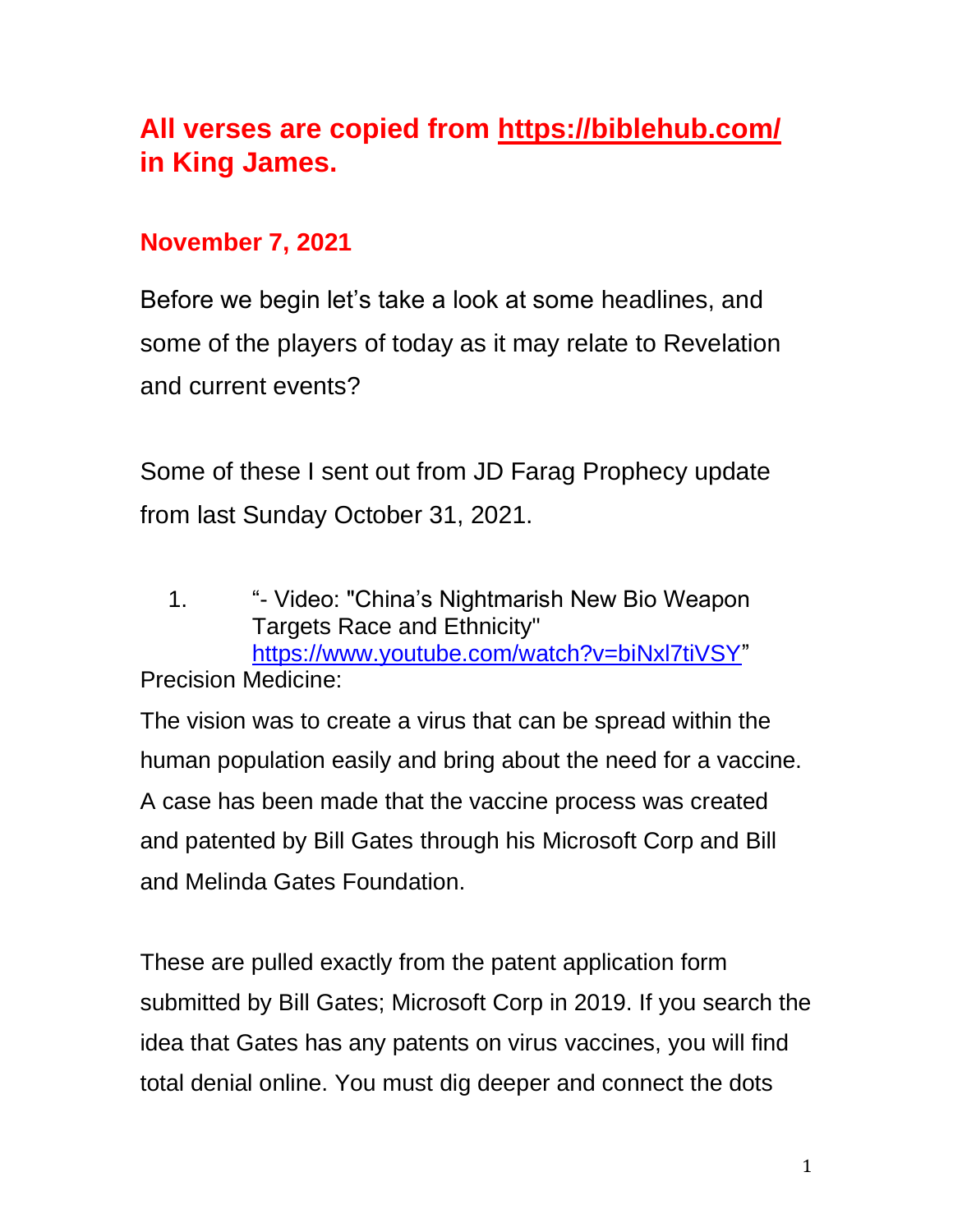that are out there. Reading what Bill Gates claims he says that there is nowhere found any injection of any bio-chips that would generate feedback.



#### *1. WO2020060606 - CRYPTOCURRENCY SYSTEM USING BODY ACTIVITY DATA*

#### *CLAIMS*

*1. A cryptocurrency system, comprising: one or more processors; and memory storing executable instructions that, if executed by the one or more processors, configure the cryptocurrency system to: communicate with a device of a user; receive body activity data which is generated based on body activity of the user, wherein the body activity is sensed*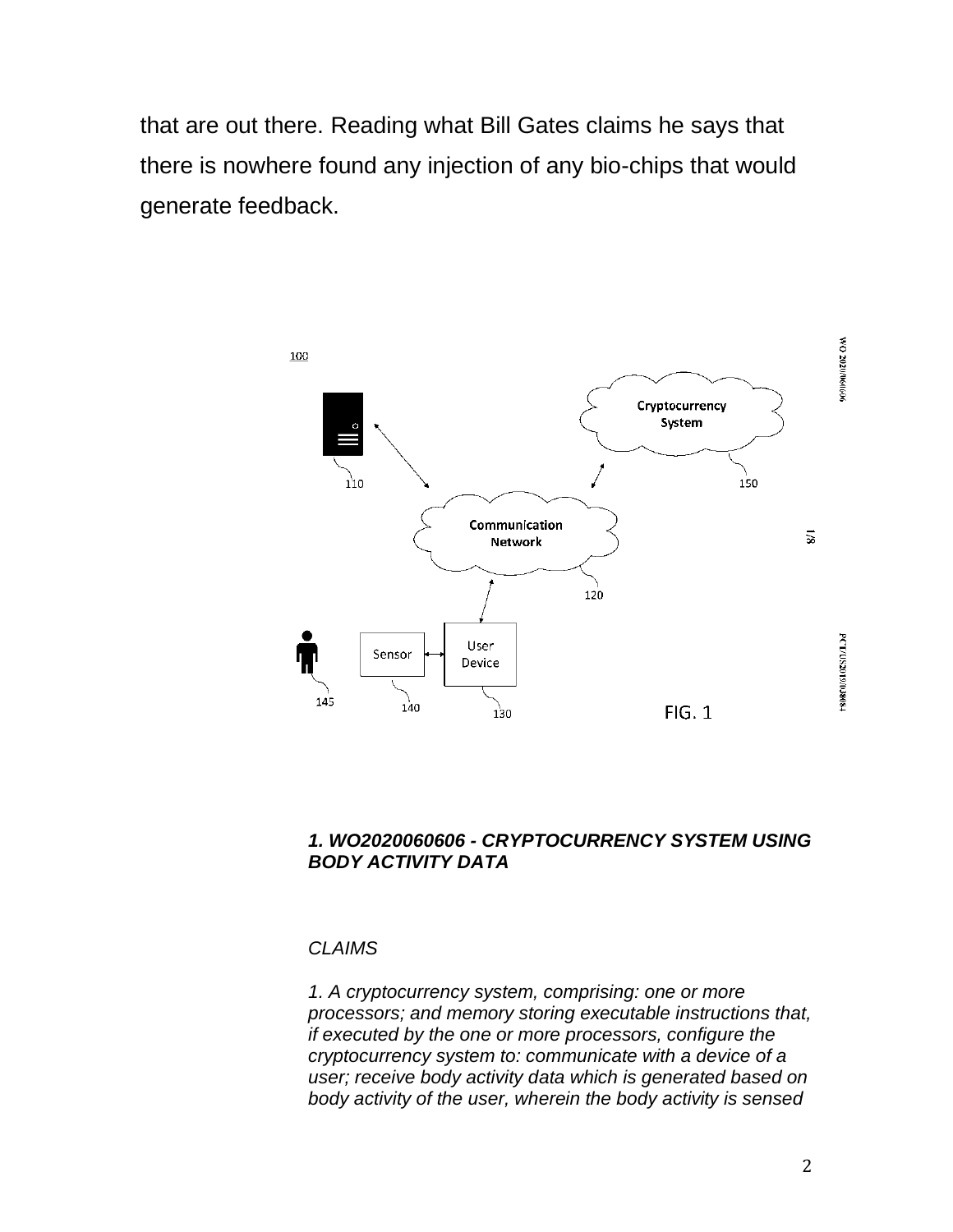*by a sensor communicatively coupled to or comprised in the device of the user; verify if the body activity data of the user satisfies one or more conditions set by the cryptocurrency system; and award cryptocurrency to the user whose body activity data is verified.* 

*2. The system of claim 1, wherein the body activity sensed by the sensor comprises at least one of body radiation emitted from the user, body fluid flow, a brain wave, pulse rate or body heat radiation.* 

*3. The system of claim 1, wherein the one or more conditions are set based on an amount of human body activity associated with a task which is provided to the device of the user.* 

*4. The system of one of claims 1-3, wherein the body activity data is generated using a hash algorithm converting human body activity into an encryption output, and the generated body activity data comprises a hash of the sensed body activity of the user.* 

*5. The system of one of claims 1-3, wherein the body activity data comprises one or more vectors produced from the body activity sensed by the sensor.* 

*6. The system of one of claims 1-3, wherein the cryptocurrency system awards the cryptocurrency to the user by generating a block for the awarded cryptocurrency and adding the block to a blockchain stored in the cryptocurrency system.* 

*7. The system of claim 6, wherein the block comprises data comprising:* 

*a task provided to the device of the user;* 

*information on the awarded cryptocurrency;* 

*a hash associated with the body activity; and* 

*a hash of a previous block.* 

*8. The system of claim 3, wherein the task provided to the device of the user comprises a test for verifying if the user of the device is human or not.*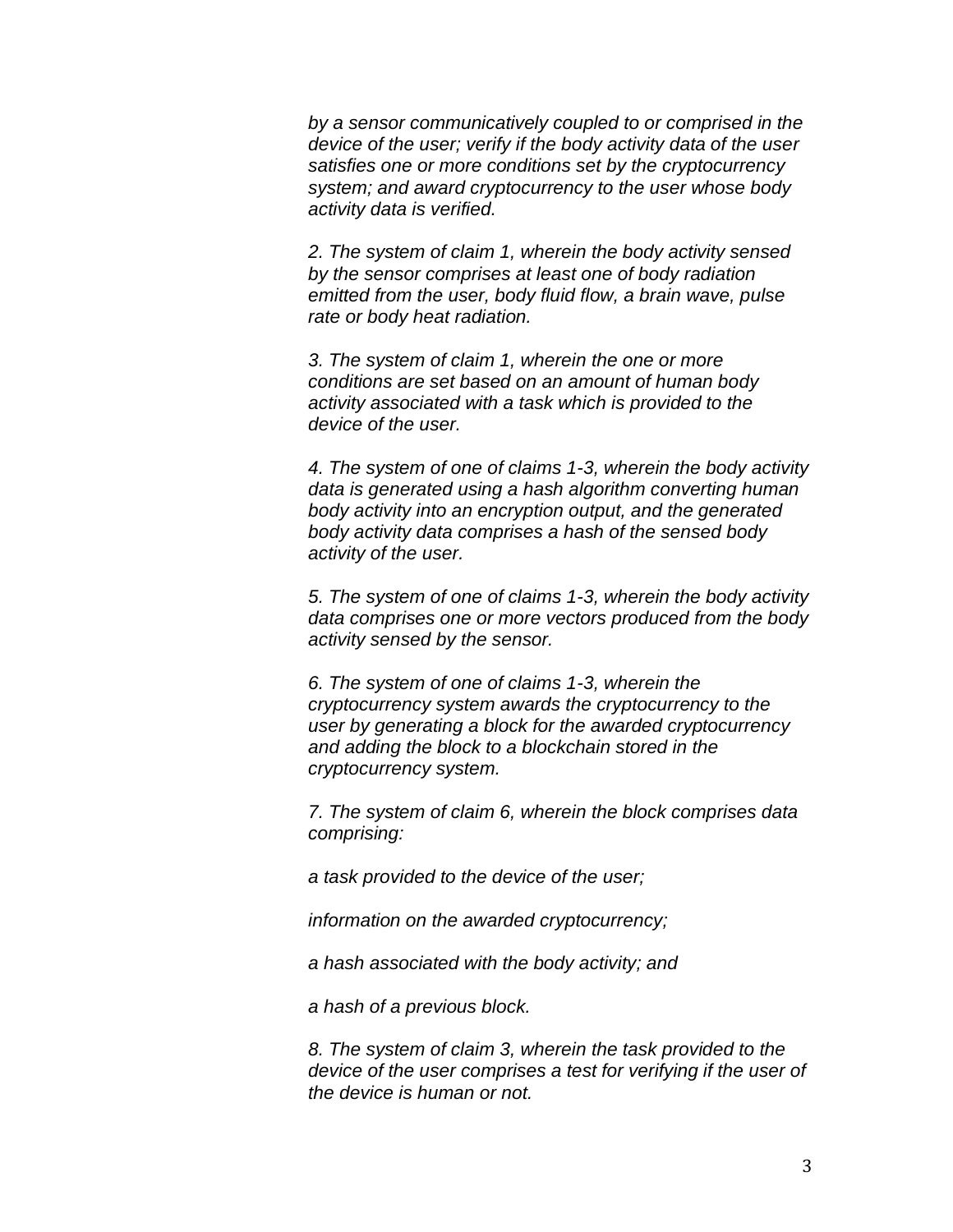*9. The system of claim 4, wherein the cryptocurrency system is configured to:* 

*receive, from the device of the user, data of the body activity generated before the hash algorithm is applied and the hash of the body activity;* 

*rehash the data of the body activity; and* 

*compare the rehashed data with the hash of the body activity received from the device of the user to verify the body activity data.* 

*10. A computer-implemented method, comprising:* 

*receiving, by a device of a user coupled to a network, a task over the network; sensing, by a sensor communicatively coupled to or comprised in the device of the user, body activity of the user;* 

*generating body activity data based on the sensed body activity of the user;* 

*verifying, by a cryptocurrency system communicatively coupled to the device of the user, if the body activity data satisfies one or more conditions set by the* 

*cryptocurrency system; and* 

*awarding, by the cryptocurrency system, cryptocurrency to the user whose body activity data is verified.* 

*11. The method of claim 10, wherein the body activity sensed by the sensor comprises at least one of body radiation emitted from the user, body fluid flow, a brain wave, pulse rate or body heat radiation.* 

*12. The method of claim 10, wherein the one or more conditions are set by the cryptocurrency system based on an amount of human body activity associated with the task provided to the device of the user.* 

*13. The method of one of claims 10-12, wherein the body activity data is generated using a hash algorithm converting human body activity into an encryption output, and the*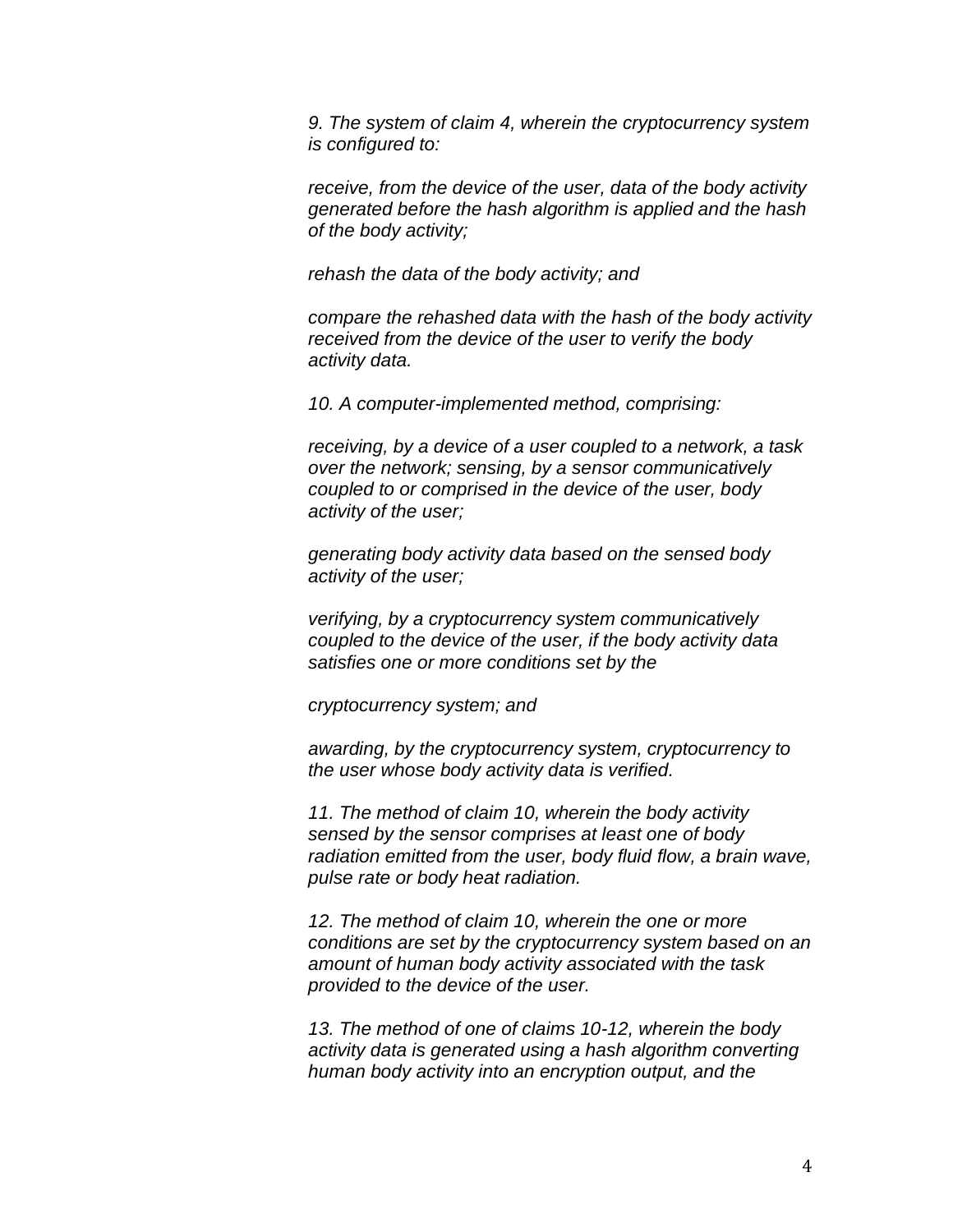*generated body activity data comprises a hash of the sensed body activity of the user.* 

*14. The method of one of claims 10-12, wherein the body activity data comprises one or more vectors produced from the body activity sensed by the sensor.* 

*15. The method of claim 13, further comprising:* 

*receiving, by the cryptocurrency system, from the device of the user, data of the body activity generated before the hash algorithm is applied and the hash of the body activity;* 

*rehashing, by the cryptocurrency system, the data of the body activity; and comparing, by the cryptocurrency system, the rehashed data with the hash of the body activity received from the device of the user to verify the body activity data.* 

Kushi baby program in India. See attached

- 2. From Gordon Chang, Nov 2, 2021 "China's 'Satellite Crusher': 'Space Pearl Harbor' Is Coming"
- 3. Over 10,000 Active-Duty Air Force Personnel Not Vaccinated by Deadline; No religious accommodation requests have been granted yet By [Zachary Stieber](https://www.theepochtimes.com/author-zachary-stieber) and [Li Hai](https://www.theepochtimes.com/author-li-hai) November 3, 2021 Updated: November 4, 2021
- 4. "Be Afraid of Big Banks and Government Seeking to Direct Businesses and Personal Financial Decisions" H. Sterling Burnett November 4, 2021

From, "Be Afraid of Big Banks and Government seeking to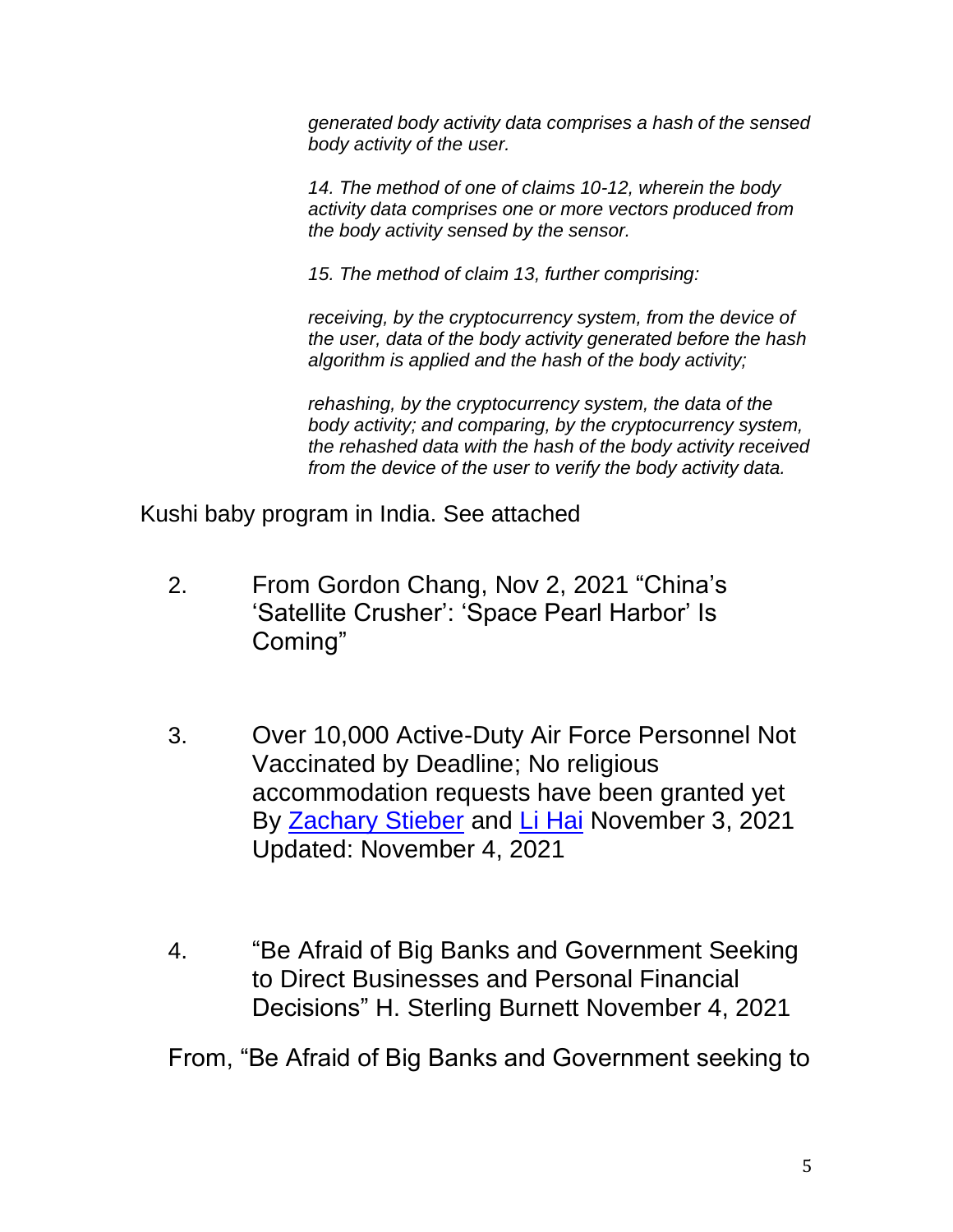Direct Business and Personal Finance Decisions":

(ESG) Environmental Social Governance

*"One of the subtlest and most perfidious paths through which the cabal of elitist activists, industrial and commercial interests, and national and international politicians and bureaucrats are trying to "reset" capitalism to prioritize "woke" social justice and green priorities is through the co-opting and takeover of global capital markets: banks, insurance, and stock and bond trading and investment.*

*"Big financial institutions such as Bank of America and Mastercard, investment managers such as BlackRock and Vanguard, and hundreds of corporations are going all-in to push environmental, social, and governance (ESG) metrics.*

*These powerful institutions would have ESG metrics replace capitalization, revenue, profits, and profit margins as the new way of evaluating businesses."*

(ESG) stands for Environmental Social Governance.

Klaus Schwab, a name to remember and watch, authored an essay on the  $4<sup>th</sup>$  Industrial revolution. It is about melding humanity and machine or artificial intelligence (AI). Its goals are eternal life without God, environmentalism, and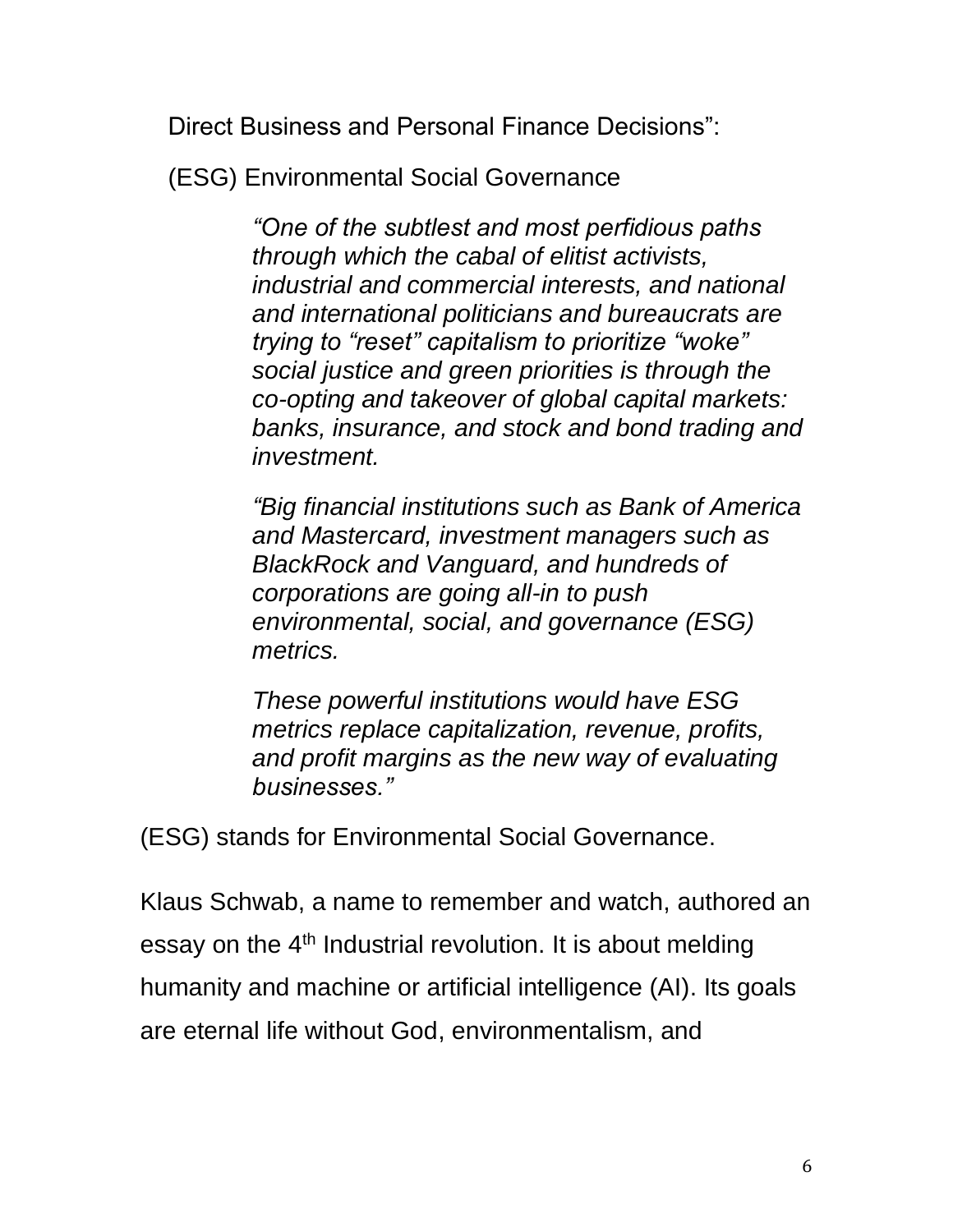socialism. It is Satanic in my opinion and lends itself to the making of the Beast discussed later in Revelation.

This is from an article

# **Ernst Stavro Blohfeld…Er… Klaus Schwab: A Family History**

[July 4, 2021](https://www.shiftfrequency.com/ernst-stavro-blohfelder-klaus-schwab-a-family-history/)

written by Joseph P Farrell.

*"This remarkable article was spotted and shared by E.V.H., but before we get to it, a little background. Regular readers here may recall that some weeks ago I blogged about Klaus Schwab, the perpetually scowling figure who heads the World Economic Forum.*

*I noted at the time that Schwab seemed very much like the character of Dr. Ernst Stavro Blohfeld, the fictitious villain and head of SPECTRE (Special Executive for Counterintelligence, Terrorism, Revenge and Extortion) from the James Bond films."*

Whose idea was the Fourth Industrial Revolution and other nefarious ideas?

This from Britannica

[https://www.britannica.com/topic/The-Fourth-Industrial-](https://www.britannica.com/topic/The-Fourth-Industrial-Revolution-2119734)[Revolution-2119734](https://www.britannica.com/topic/The-Fourth-Industrial-Revolution-2119734)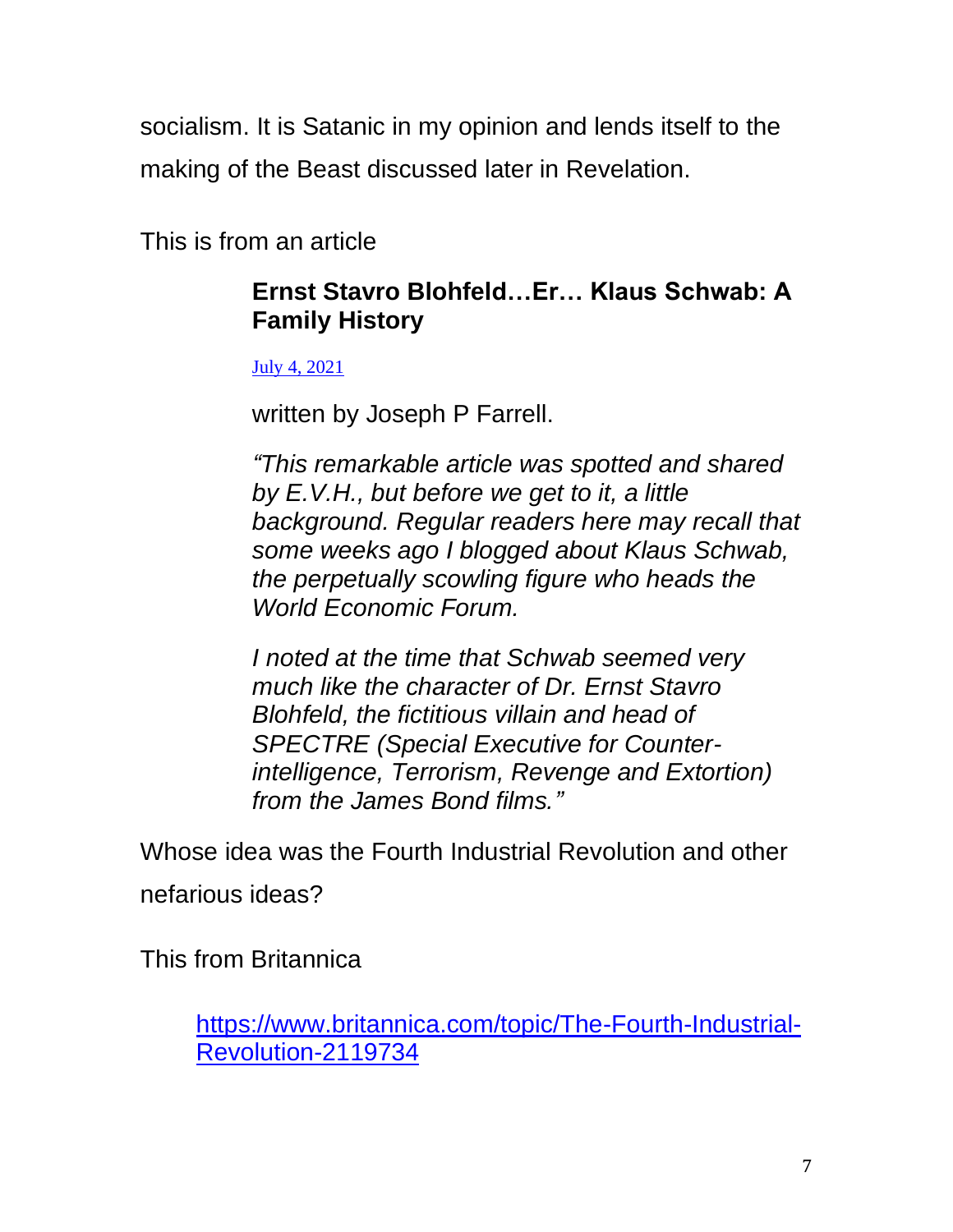*"1. The term "Fourth Industrial Revolution" was coined by Klaus Schwab, the Founder and Executive Chairman of the World Economic Forum.*

*He wrote in his book of the same name that this coming era, what he called the fourth industrial revolution, is fundamentally different than the previous three. These were the use of water and steam power to mechanize production, the use of electric power to create mass production, and the advent of electronics and information technology to automate production. This new industrial revolution, he argues, will happen at an exponential pace and the new technologies that will be introduced will change society in unpredictable ways.*

#### *2. This isn't just about technology.*

*The technology of today and tomorrow is the platform on which innovation, creativity, and entirely new industries will form. Technologies like 5G will usher in this new wave of development. 4IR is going to change the way people think, learn, and process information and the environments around them, and that is ultimately the sea change that will make our world look very different…."*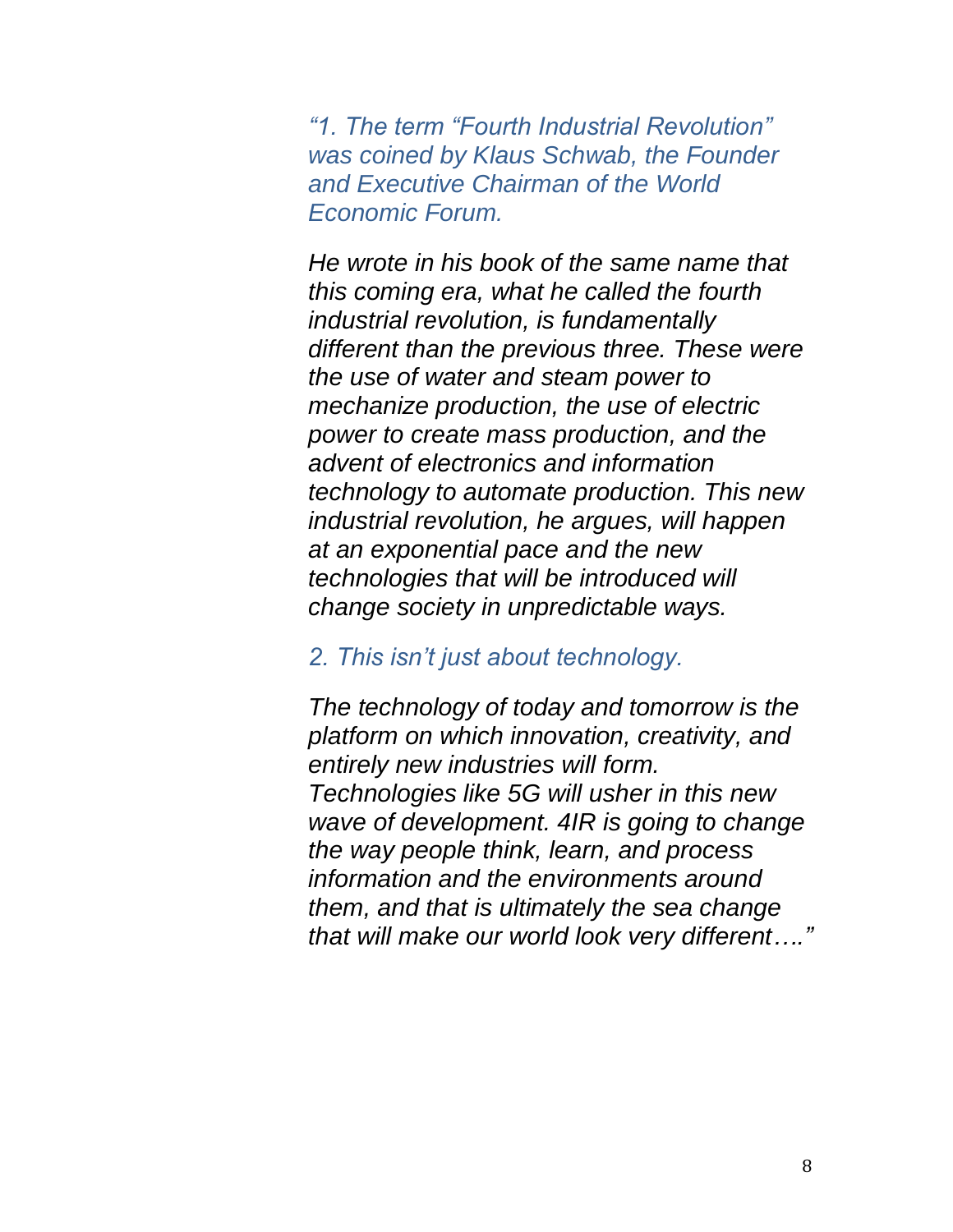**Klaus Schwab is also the founder of the World Economic Forum.**

### *Who is Klaus Schwab from Wikapedia*

*Schwab obtained his [Abitur](https://en.wikipedia.org/wiki/Abitur) or high school diploma from the Humanistisches Gymnasium in [Ravensburg,](https://en.wikipedia.org/wiki/Ravensburg) Germany.[\[1\]](https://en.wikipedia.org/wiki/Klaus_Schwab#cite_note-1)[\[2\]](https://en.wikipedia.org/wiki/Klaus_Schwab#cite_note-2) In 1961, he graduated as a mechanical engineer from [ETH Zurich](https://en.wikipedia.org/wiki/ETH_Zurich) (the Swiss Federal Institute of Technology),[\[3\]](https://en.wikipedia.org/wiki/Klaus_Schwab#cite_note-3) then gained a doctorate in Engineering from ETH Zurich,[\[4\]](https://en.wikipedia.org/wiki/Klaus_Schwab#cite_note-4) a doctorate in Economics from the [University of Fribourg,](https://en.wikipedia.org/wiki/University_of_Fribourg) [\[5\]](https://en.wikipedia.org/wiki/Klaus_Schwab#cite_note-5) and a [Master of Public](https://en.wikipedia.org/wiki/Master_of_Public_Administration)  [Administration](https://en.wikipedia.org/wiki/Master_of_Public_Administration) degree from the [John F. Kennedy](https://en.wikipedia.org/wiki/John_F._Kennedy_School_of_Government)  [School of Government](https://en.wikipedia.org/wiki/John_F._Kennedy_School_of_Government) at [Harvard University.](https://en.wikipedia.org/wiki/Harvard_University) [\[6\]](https://en.wikipedia.org/wiki/Klaus_Schwab#cite_note-6) While at Harvard, Schwab began what he has described as "the 50-year-long mentorship" by [Henry Kissinger.](https://en.wikipedia.org/wiki/Henry_Kissinger) [\[7\]](https://en.wikipedia.org/wiki/Klaus_Schwab#cite_note-7)[\[8\]](https://en.wikipedia.org/wiki/Klaus_Schwab#cite_note-8)*

### **Klaus Schwad on nuclear weapons technology:**

*[https://www.shiftfrequency.com/ernst-stavro-blohfelder](https://www.shiftfrequency.com/ernst-stavro-blohfelder-klaus-schwab-a-family-history/)[klaus-schwab-a-family-history/](https://www.shiftfrequency.com/ernst-stavro-blohfelder-klaus-schwab-a-family-history/)*

> *"It was eventually revealed, thanks to a review and report carried out by the Swiss authorities and a man named Peter Hug, that Sulzer Escher-Wyss began secretly procuring and building key parts for nuclear weapons during the 1960s.*

> *The company, while Schwab was on the board, also began playing a critical key role in the development of South Africa's illegal nuclear weapons programme during the darkest years of the apartheid regime. Klaus Schwab was a leading figure in the founding of a company culture which*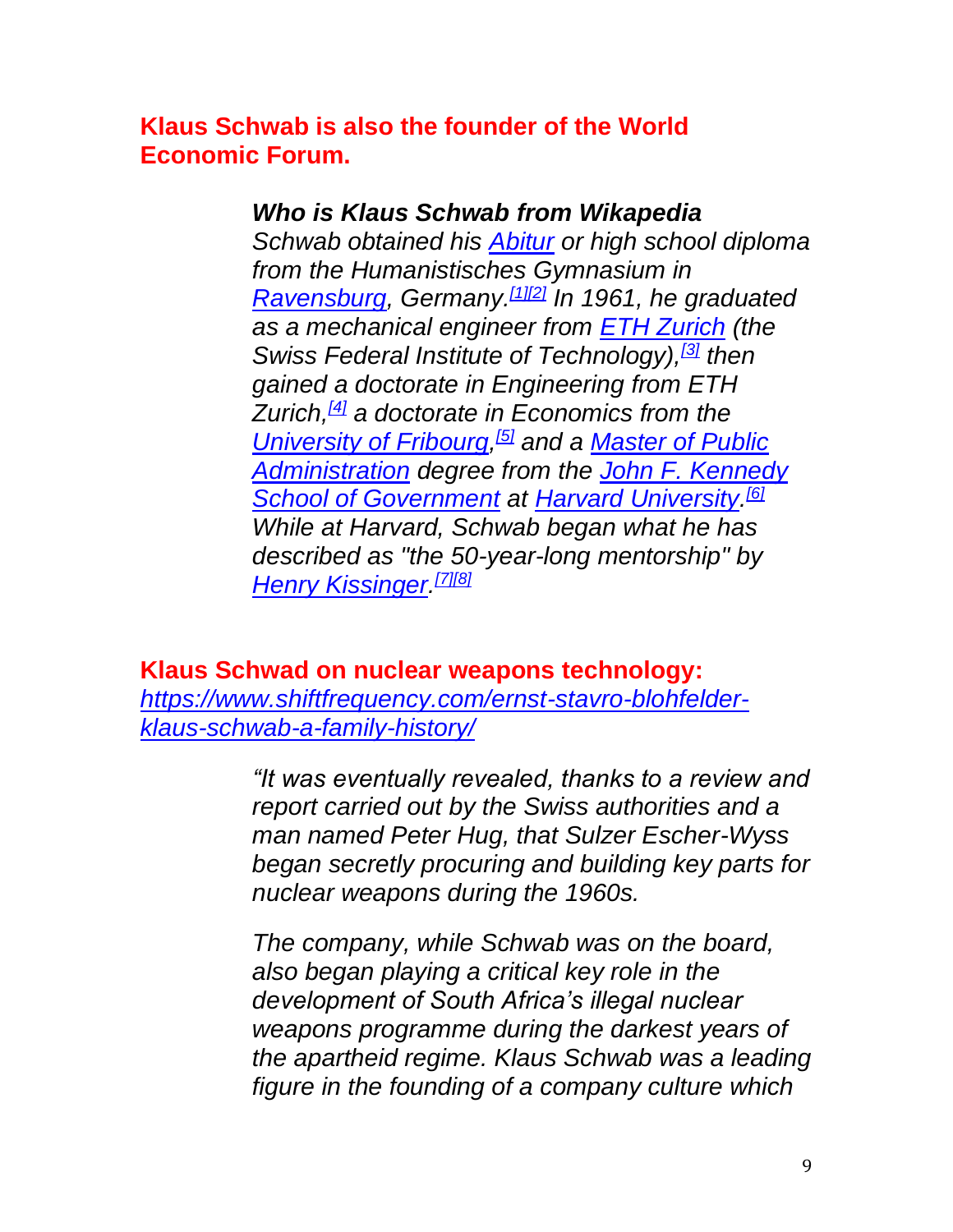*helped Pretoria build six nuclear weapons and partially assemble a seventh. (Boldface emphasis added)"*

*"The implications here are inescapable, and the article's author, Johnny Vedmore, doesn't shrink from mentioning them:*

> *"In the case of Klaus Schwab himself, it appears that he has helped to launder relics of the [Nazi era,](https://www.shiftfrequency.com/rockefeller-standard-oil-farben-connection/) i.e. its nuclear ambitions and its population control ambitions, so as to ensure the continuity of a deeper agenda. While serving in a leadership capacity at Sulzer Escher Wyss, the company sought to aid the nuclear ambitions of the South African regime, then the most Nazi adjacent government in the world, preserving Escher Wyss' own Nazi era legacy."*

*Then, through the World Economic Forum, Schwab has helped to rehabilitate eugenicsinfluenced population control policies during the post-World War II era, a time when the revelations of Nazi atrocities quickly brought the pseudoscience into great disrepute.*

*Is there any reason to believe that Klaus Schwab, as he exists today, has changed in anyway? Or is he still the public face of a decades-long effort to ensure the survival of a very old agenda?*

*The last question that should be asked about the real motivations behind the actions of Herr Schwab, may be the most important for the future of humanity: Is Klaus Schwab trying to create the*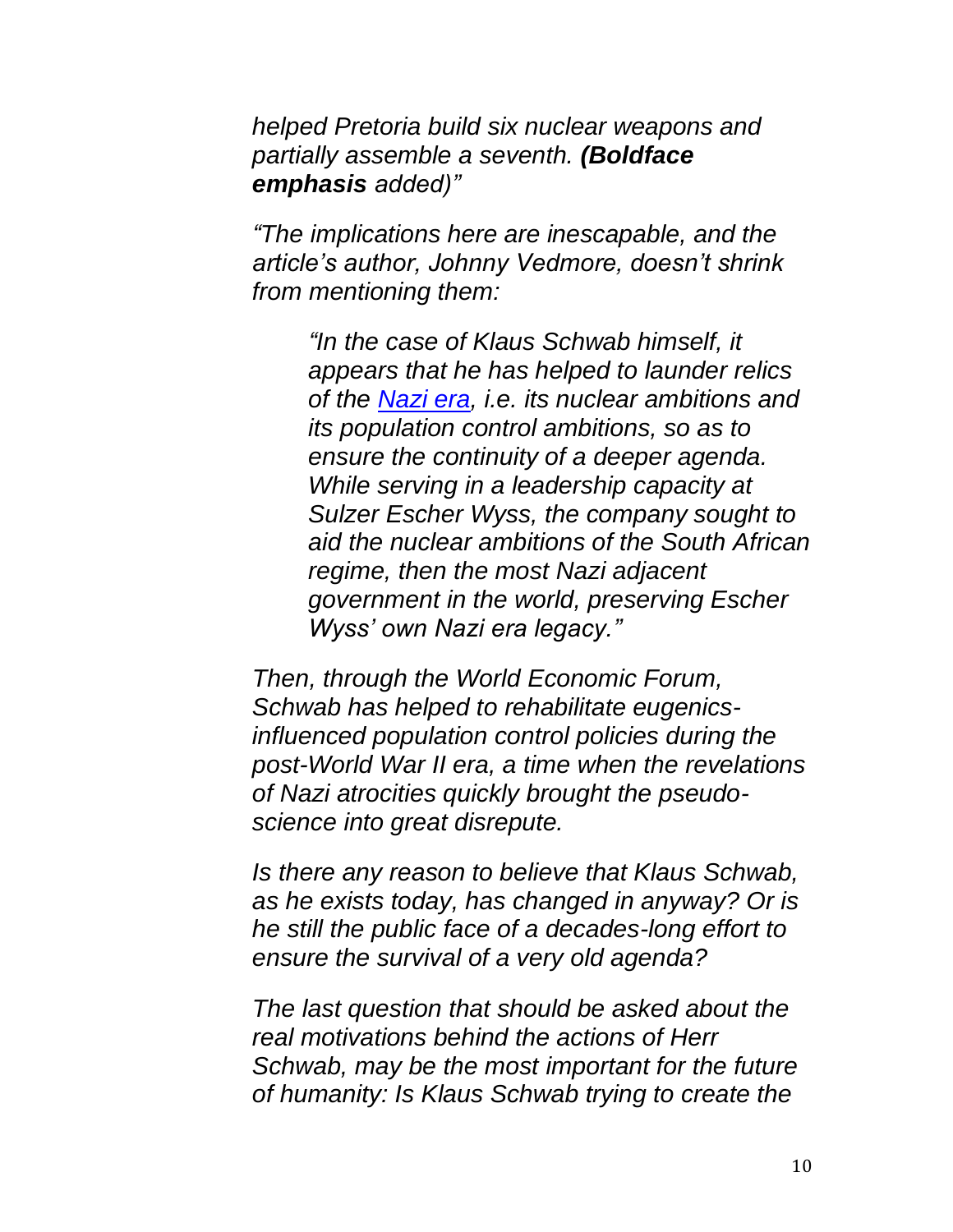*Fourth Industrial Revolution, or is he trying to create the Fourth Reich?*

*For my part, readers can already guess the answer, for I've been trying for years to warn people about a post-war "Nazi International," an "extra-territorial state" hiding behind a complex tapestry of corporations, funds, foundations, think tanks, and a bewildering labyrinth of interconnections, all still firmly in the grasp of a hideous ideology."*

#### Again, from Wikapedia:

*The World Economic Forum generally suggests that a globalised world is best managed by a self-selected coalition of [multinational corporations,](https://en.wikipedia.org/wiki/Multinational_corporation) [governments](https://en.wikipedia.org/wiki/Government) and [civil society organizations](https://en.wikipedia.org/wiki/Civil_society_organization) (CSOs).[\[7\]](https://en.wikipedia.org/wiki/Great_Reset#cite_note-7) It sees periods of global instability – such as the [financial](https://en.wikipedia.org/wiki/Financial_crisis_of_2007%E2%80%932008)  [crisis](https://en.wikipedia.org/wiki/Financial_crisis_of_2007%E2%80%932008) and the [Covid 19 pandemic](https://en.wikipedia.org/wiki/COVID-19_pandemic) – as windows of opportunity to intensify its programmatic efforts. Some critics hence see the Great Reset as a continuation by the World Economic Forum's strategy to focus on connotated activist topics such as [environmental](https://en.wikipedia.org/wiki/Environmental_protection)  [protection](https://en.wikipedia.org/wiki/Environmental_protection)[\[8\]](https://en.wikipedia.org/wiki/Great_Reset#cite_note-8) and [social entrepreneurship](https://en.wikipedia.org/wiki/Social_entrepreneurship)[\[9\]](https://en.wikipedia.org/wiki/Great_Reset#cite_note-9) to disguise the organisation's true [plutocratic](https://en.wikipedia.org/wiki/Plutocracy) goals.[\[10\]](https://en.wikipedia.org/wiki/Great_Reset#cite_note-10)[\[11\]](https://en.wikipedia.org/wiki/Great_Reset#cite_note-11)[\[12\]](https://en.wikipedia.org/wiki/Great_Reset#cite_note-12)*

*According to [The New York Times,](https://en.wikipedia.org/wiki/The_New_York_Times) [\[13\]](https://en.wikipedia.org/wiki/Great_Reset#cite_note-nyt111620-13) the [BBC,](https://en.wikipedia.org/wiki/BBC) [The](https://en.wikipedia.org/wiki/The_Guardian)  [Guardian,](https://en.wikipedia.org/wiki/The_Guardian) [Le Devoir](https://en.wikipedia.org/wiki/Le_Devoir) and [Radio Canada,](https://en.wikipedia.org/wiki/Radio_Canada) baseless [conspiracy theories](https://en.wikipedia.org/wiki/Conspiracy_theory) spread by [American far-right](https://en.wikipedia.org/wiki/Radical_right_(United_States)) groups linked to [QAnon](https://en.wikipedia.org/wiki/QAnon) surged at the onset of the Great Reset forum and increased in fervor as leaders such as [U.S. President](https://en.wikipedia.org/wiki/President_of_the_United_States) [Joe Biden](https://en.wikipedia.org/wiki/Joe_Biden) and [Canadian Prime Minister](https://en.wikipedia.org/wiki/Prime_Minister_of_Canada) [Justin Trudeau](https://en.wikipedia.org/wiki/Justin_Trudeau)[\[14\]](https://en.wikipedia.org/wiki/Great_Reset#cite_note-RC_DeRosa_20201118-14) incorporated ideas based on a "reset" in their speeches.[\[15\]](https://en.wikipedia.org/wiki/Great_Reset#cite_note-BBC20201122-15)*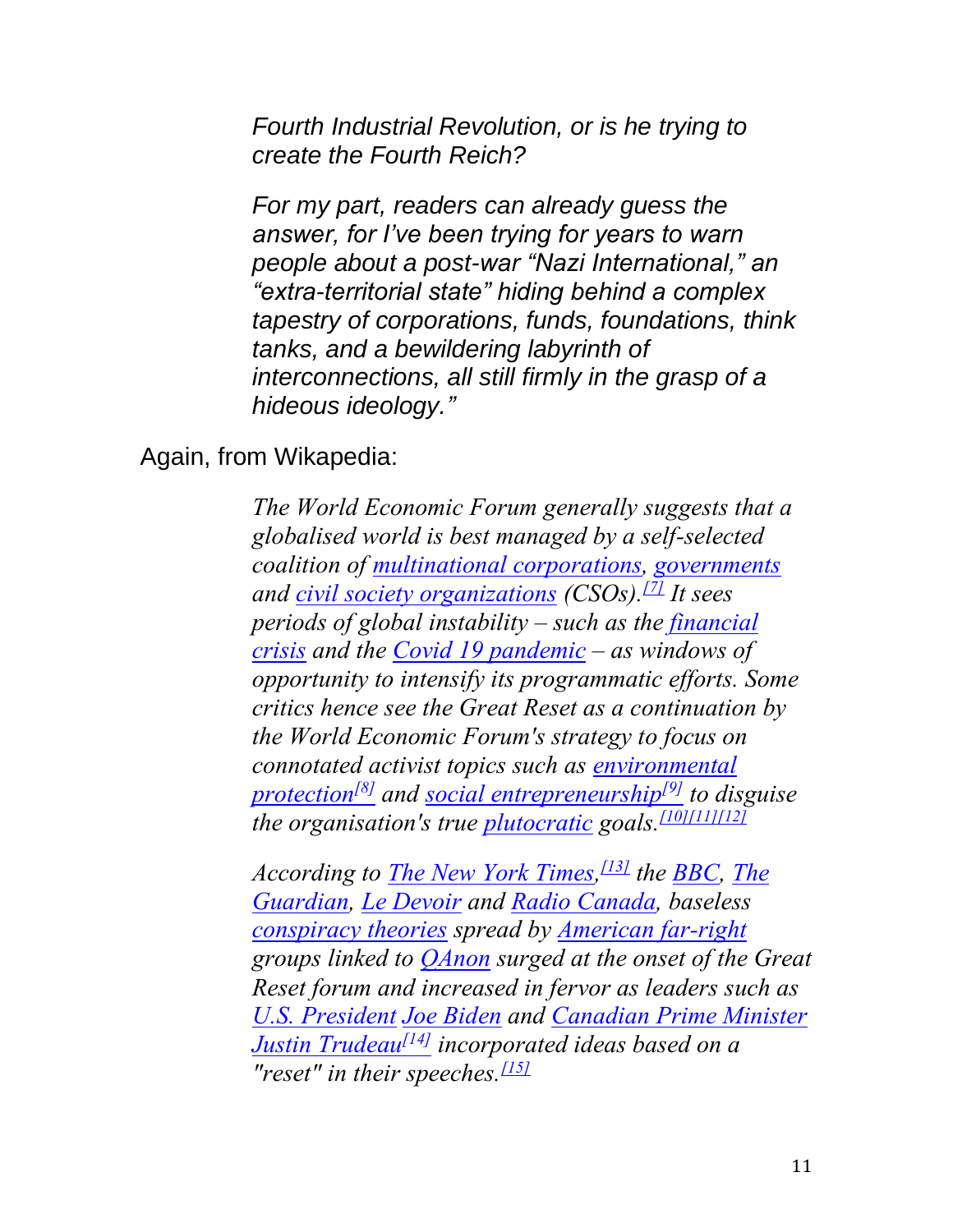*From a Christian web site:*

*[https://www.gardenstatefamilies.org/post/worldview-klaus](https://www.gardenstatefamilies.org/post/worldview-klaus-schwab-the-most-dangerous-man-in-the-world)[schwab-the-most-dangerous-man-in-the-world](https://www.gardenstatefamilies.org/post/worldview-klaus-schwab-the-most-dangerous-man-in-the-world)*

> *"Mr. Schwab writes the following "One of the greatest lessons of the past five centuries in Europe and America is this: acute crisis contribute to boosting the power of the state. It's always been the case, and there is no reason why it should be different with the Covid-19 pandemic." And what better way to do that than with youth activism. According to Mr. Schwab, "youth activism is increasing worldwide, being revolutionized by social media that increases mobilization to an extent that would have been impossible before it. It takes many different forms, ranging from noninstitutionalized political participation to demonstrations and protests, and addresses issues as diverse as climate change, economic reforms, gender equality, and LGBTQ rights. The young generation is firmly at the vanguard of social change. There is little doubt that it will be the catalyst for change and a source of critical momentum for the Great Reset." Here we see the use of digital brown shirts that are mobilized using social media, another mechanism of lies and propaganda, to usher in Mr. Klaus Schwab's agenda."*

Mr. Schwab is a die hard communist/socialist. He says one thing that does something completely different. For those insidious folks that believe they can manipulate a crisis to gain more power, it is not a far jump for them to manufacture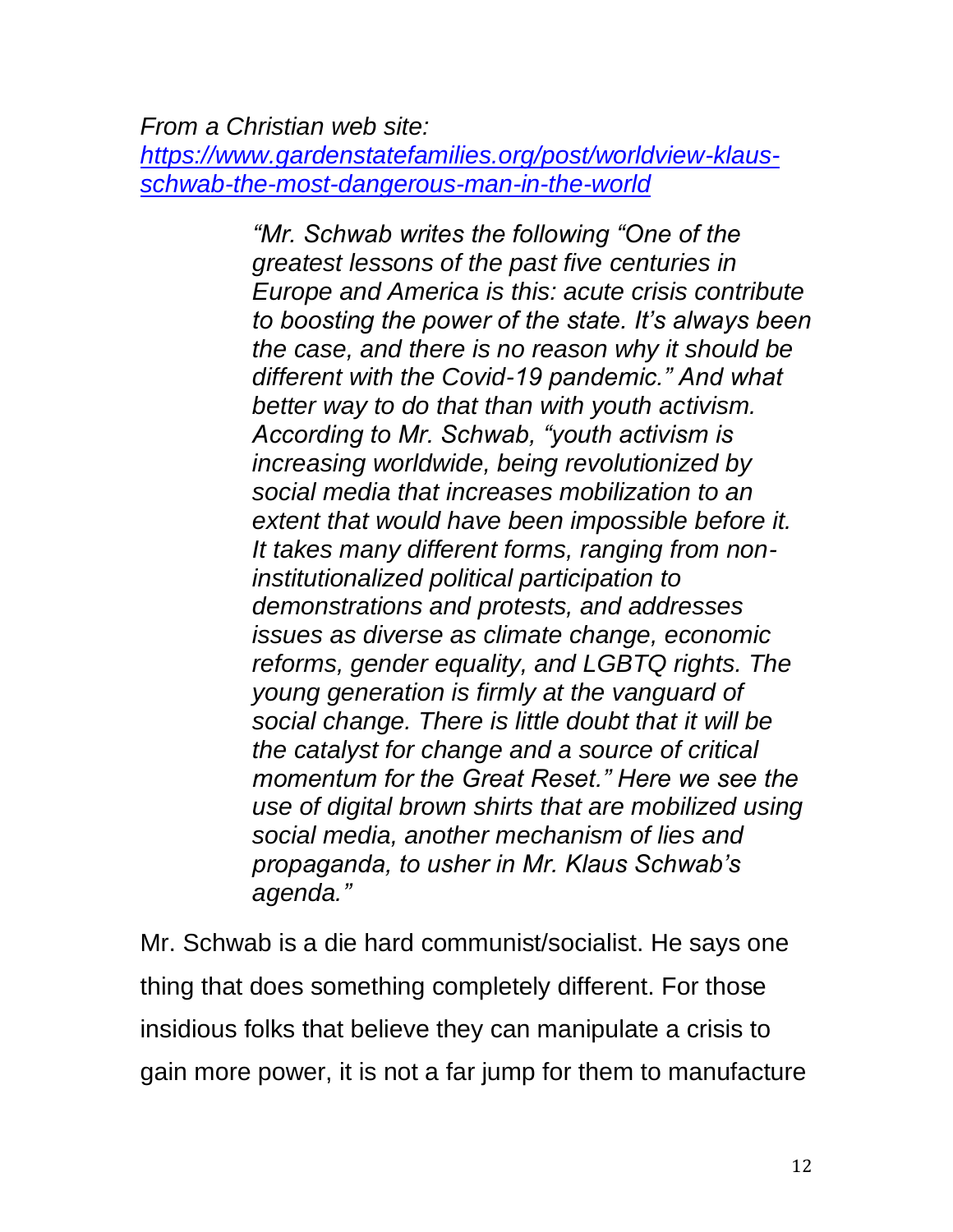the crisis to begin with such as what is called the "Plandemic".

Over the years since becoming a Christian I like most of us had tried to envision what the end times would look like. I envisioned total societal breakdown, chaos, murder rates exploding, government overreach, nations collapsing by terrorist activity, wars and rumors of wars, lies and deceit from everywhere.

> *Luke 21: [25A](https://biblehub.com/luke/21-25.htm)nd there shall be signs in the sun, and in the moon, and in the stars; and upon the earth distress of nations, with perplexity; the sea and the waves roaring; [26M](https://biblehub.com/luke/21-26.htm)en's hearts failing them for fear, and for looking after those things which are coming on the earth: for the powers of heaven shall be shaken. [27A](https://biblehub.com/luke/21-27.htm)nd then shall they see the Son of man coming in a cloud with power and great glory. [28A](https://biblehub.com/luke/21-28.htm)nd when these things begin to come to pass, then look up, and lift up your heads; for your redemption draweth nigh.*

*The lesson of the Fig Tree*

*[\(Matthew 24:32-35;](https://biblehub.com/kjv/matthew/24.htm#32) [Mark 13:28-31\)](https://biblehub.com/kjv/mark/13.htm#28)*

*[29A](https://biblehub.com/luke/21-29.htm)nd he spake to them a parable; Behold the fig tree, and all the trees; [30W](https://biblehub.com/luke/21-30.htm)hen they now shoot forth, ye see and know of your own selves that summer is now nigh at hand. [31S](https://biblehub.com/luke/21-31.htm)o likewise ye, when ye see these things come to pass, know ye that the kingdom*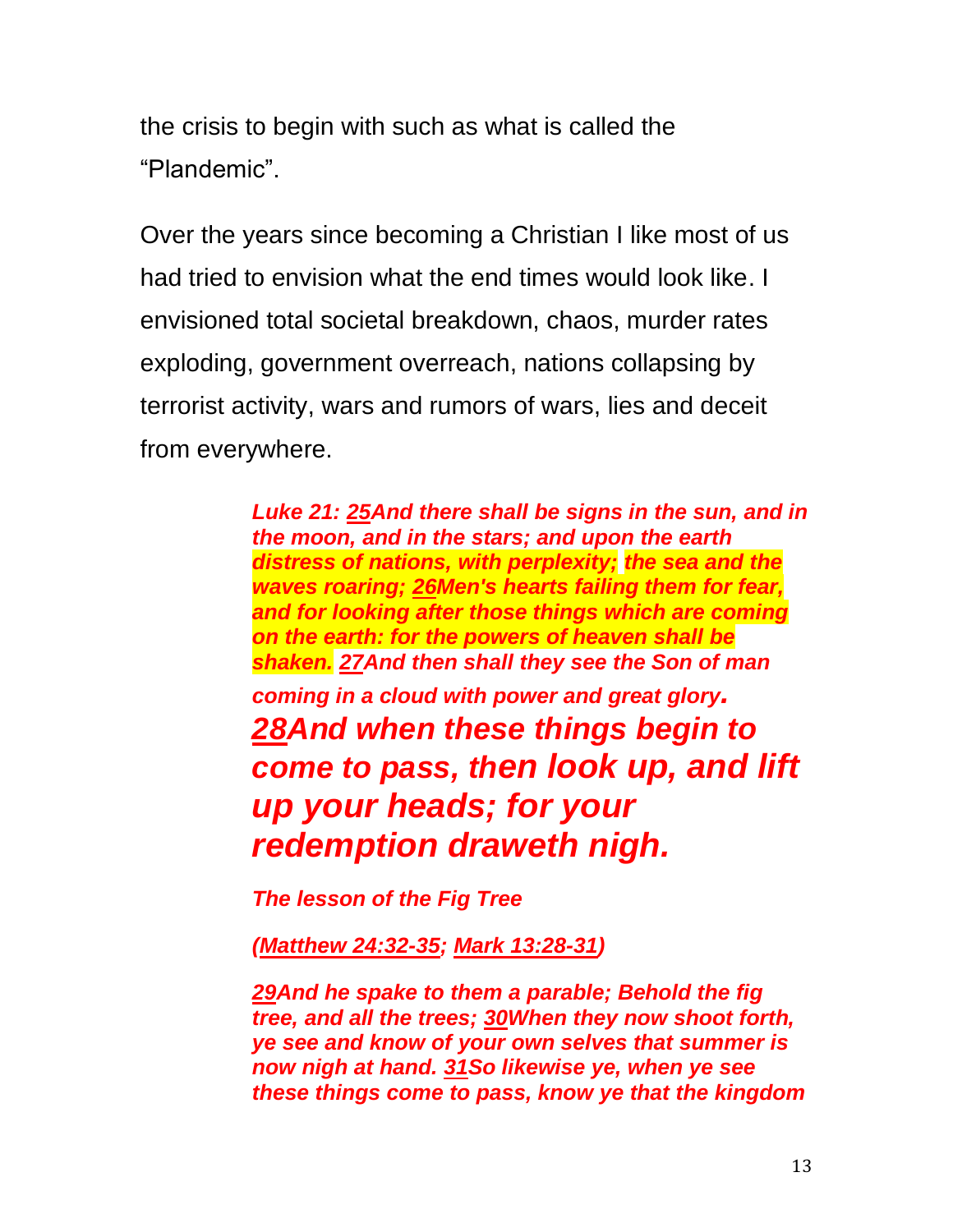*of God is nigh at hand. [32V](https://biblehub.com/luke/21-32.htm)erily I say unto you, This generation shall not pass away, till all be fulfilled. [33H](https://biblehub.com/luke/21-33.htm)eaven and earth shall pass away: but my words shall not pass away.*

#### *Be Watchful*

#### *[34A](https://biblehub.com/luke/21-34.htm)nd take heed to yourselves, lest at any time your hearts be overcharged with surfeiting,*

(overindulgence, definition from Webster's dictionary) *and drunkenness, and cares of this life, and so that day come upon you unawares. [35F](https://biblehub.com/luke/21-35.htm)or as a snare shall it come on all them that dwell on the face of the whole earth. [36W](https://biblehub.com/luke/21-36.htm)atch ye therefore, and pray always, that ye may be accounted worthy to escape all these things that shall come to pass, and to stand before the Son of man.*

*Romans 1: [18F](https://biblehub.com/romans/1-18.htm)or the wrath of God is revealed from heaven against all ungodliness and unrighteousness of men, who hold the truth in unrighteousness; [19B](https://biblehub.com/romans/1-19.htm)ecause that which may be known of God is manifest in them; for God hath shewed it unto them. [20F](https://biblehub.com/romans/1-20.htm)or the invisible things of him from the creation of the world are clearly seen, being understood by the things that are made, even his eternal power and Godhead; so that they are without excuse: [21B](https://biblehub.com/romans/1-21.htm)ecause that, when they knew God, they glorified him not as God, neither were thankful; but became vain in their imaginations, and their foolish heart was darkened. [22P](https://biblehub.com/romans/1-22.htm)rofessing themselves to be wise, they became fools, [23A](https://biblehub.com/romans/1-23.htm)nd changed the glory of the uncorruptible God into an image made like to corruptible man, and to birds, and fourfooted beasts, and creeping things.*

*[24W](https://biblehub.com/romans/1-24.htm)herefore God also gave them up to uncleanness through the lusts of their own hearts, to dishonour their own bodies between themselves: [25W](https://biblehub.com/romans/1-25.htm)ho changed the truth of God into a lie, and worshipped*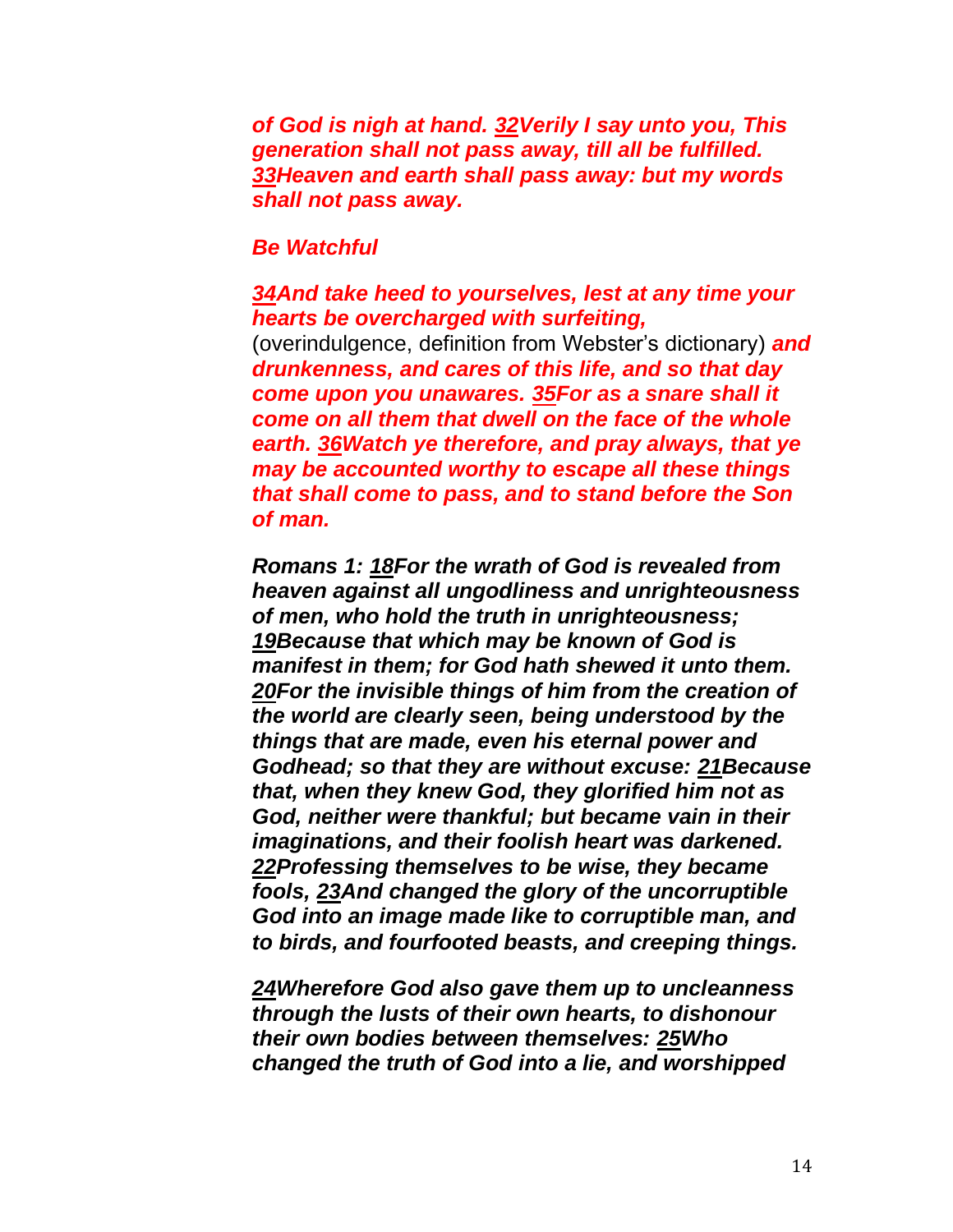*and served the creature more than the Creator, who is blessed for ever. Amen.*

*[26F](https://biblehub.com/romans/1-26.htm)or this cause God gave them up unto vile affections: for even their women did change the natural use into that which is against nature: [27A](https://biblehub.com/romans/1-27.htm)nd likewise also the men, leaving the natural use of the woman, burned in their lust one toward another; men with men working that which is unseemly, and receiving in themselves that recompence of their error which was meet.*

*[28A](https://biblehub.com/romans/1-28.htm)nd even as they did not like to retain God in their knowledge, God gave them over to a reprobate mind, to do those things which are not convenient; [29B](https://biblehub.com/romans/1-29.htm)eing filled with all unrighteousness, fornication, wickedness, covetousness, maliciousness; full of envy, murder, debate, deceit, malignity; whisperers, [30B](https://biblehub.com/romans/1-30.htm)ackbiters, haters of God, despiteful, proud, boasters, inventors of evil things, disobedient to parents, [31W](https://biblehub.com/romans/1-31.htm)ithout understanding, covenant breakers, without natural affection, implacable, unmerciful: [32W](https://biblehub.com/romans/1-32.htm)ho knowing the judgment of God, that they which commit such things are worthy of death, not only do the same, but have pleasure in them that do them.*

### **Now on to Revelation 6:**

## **Revelation 6**

Recap of Book of Revelation:

1. Chapter 1: gives a description of John being called by Jesus to write a letter to 7 churches that existed at that time. Those letters also were able to span time from the day John wrote them and the words given him by Jesus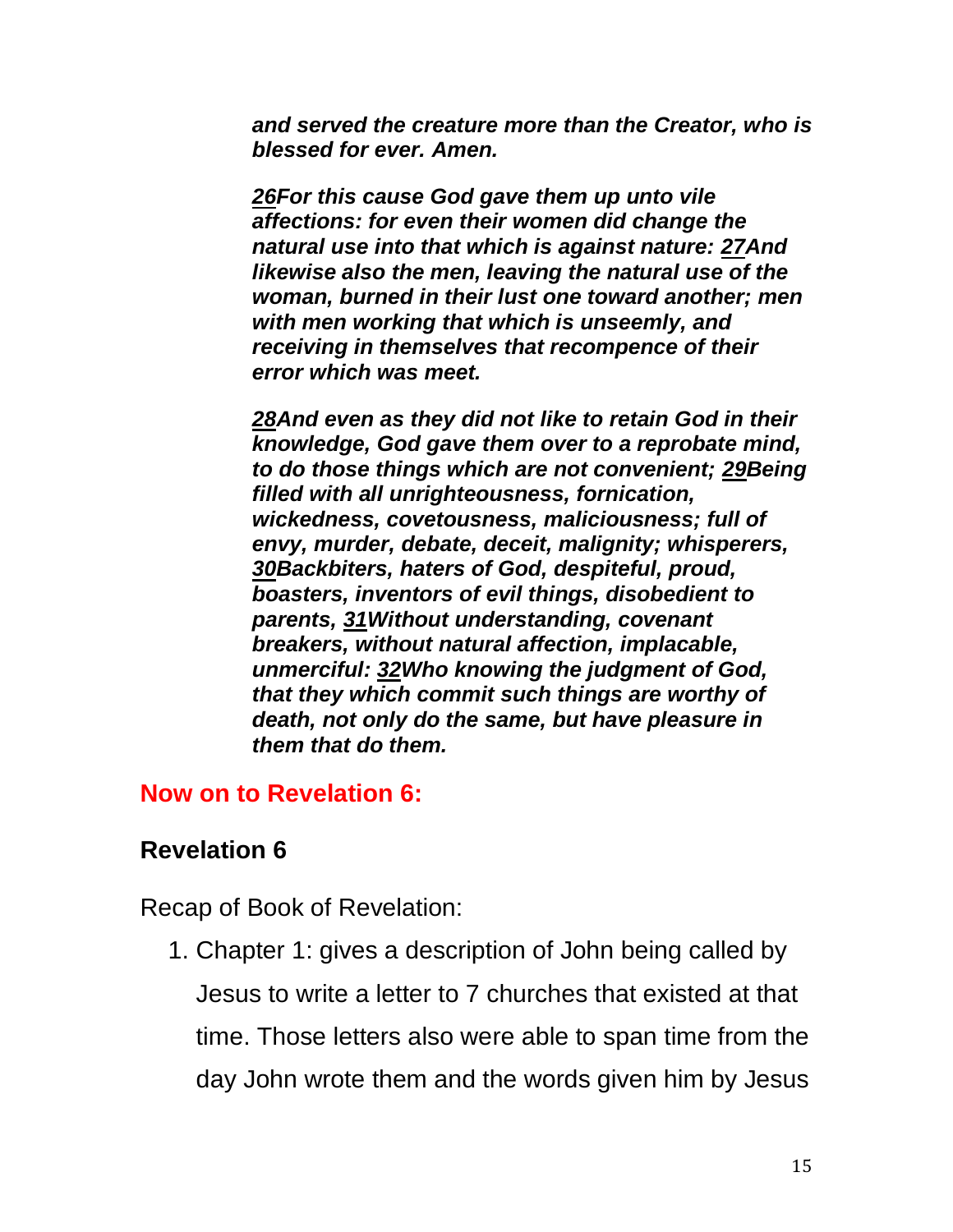to this very day in 2021, and beyond until the Rapture happens.

- 2. Chapters 2 4 gives details that only Jesus would know about the inner workings of these churches; the dirty little secrets that these churches tried to hide from the world. Only 2 of the 7 were declared by Jesus to be walking in righteousness and they were barely hanging on. These letters also translated into time periods of church history where in the CHURCH was barely walking or just hanging onto a righteousness but constantly being attacked. The rest of the churches or times are in various states of decay, perhaps the worst being even now the Church of Laodicea or current time of the times of the Gentiles. The Church, big "C" made up of only believers is from here on sequestered in Heaven with Jesus our Lord, until He returns to earth to bind Satan for a thousand years and we come with Him.
- 3. Chapters 5-18 deal with the judgement of mankind staying on earth and for their rejecting of the Messiah the Son of the Living God.
- 4. Chapter 19 the Marriage Supper of the Lamb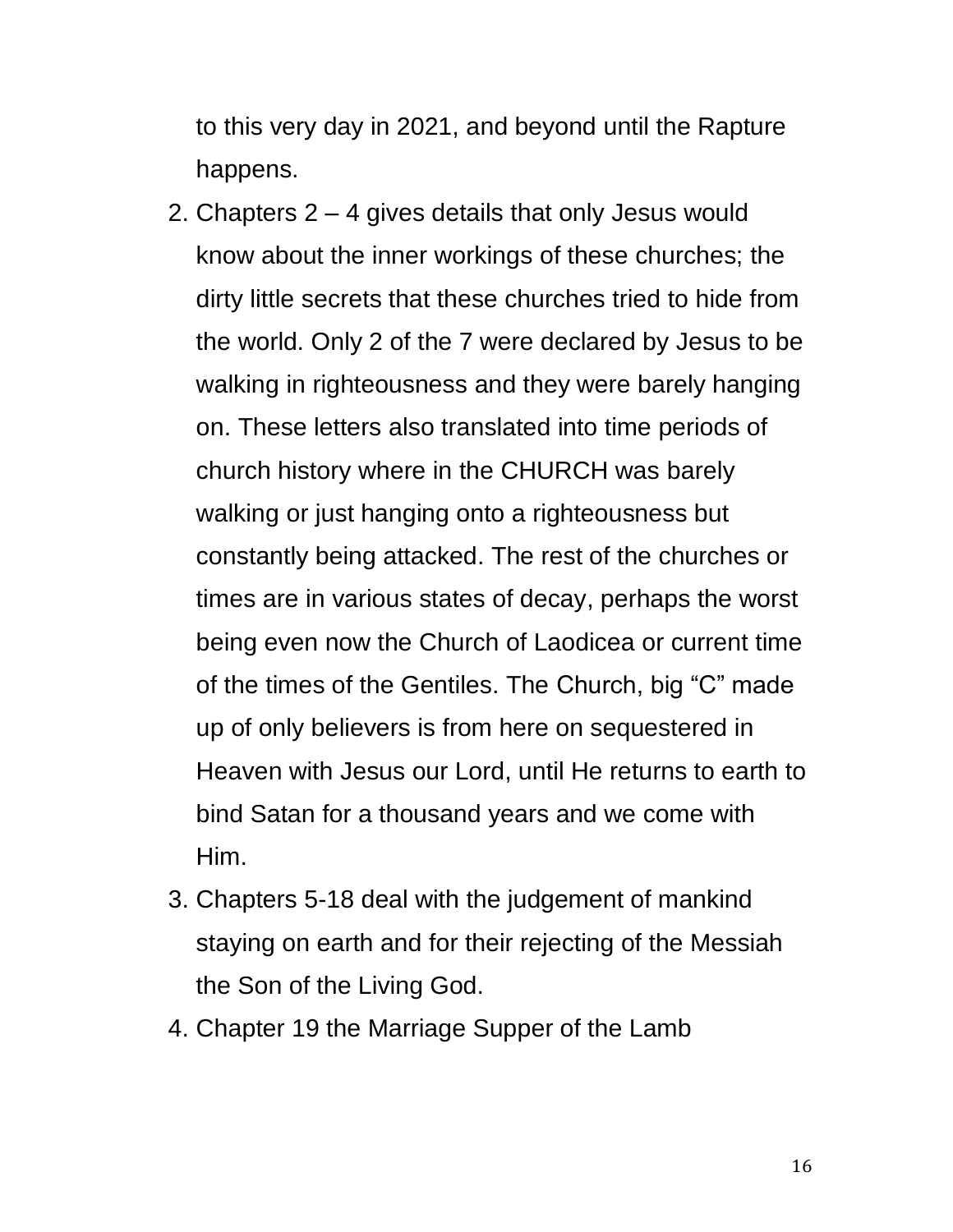- 5. Chapter 20 Satan is bound a thousand years and then the Great White Throne Judgement
- 6. Chapter 21-22 The new heaven and the new earth and eternity without sin.

Chapter 6 reveals the "Seal Judgements" and that they are the inevitable repercussions of man saying, **"my will be done not God's Will be done"**. It describes what happens on earth after the Church is removed along with the Holy Spirit.

In Chapter 5 of Revelation, we had discussed what might be in the scroll that John was so distraught over. No one was found worthy to break the seals of the scroll that God had in his hand. After the search turned up no man worthy to open the scroll then the Lamb of God comes forward being found worthy by TRUTH and by God to break the seals on the scroll and was the only one worthy to redeem what was in it.

We are not told out right but again I think a good case can be made that this is the Title deed to the earth and all of creation within it. We know that Adam was given dominion and title in a sense to the earth in Genesis. Through his and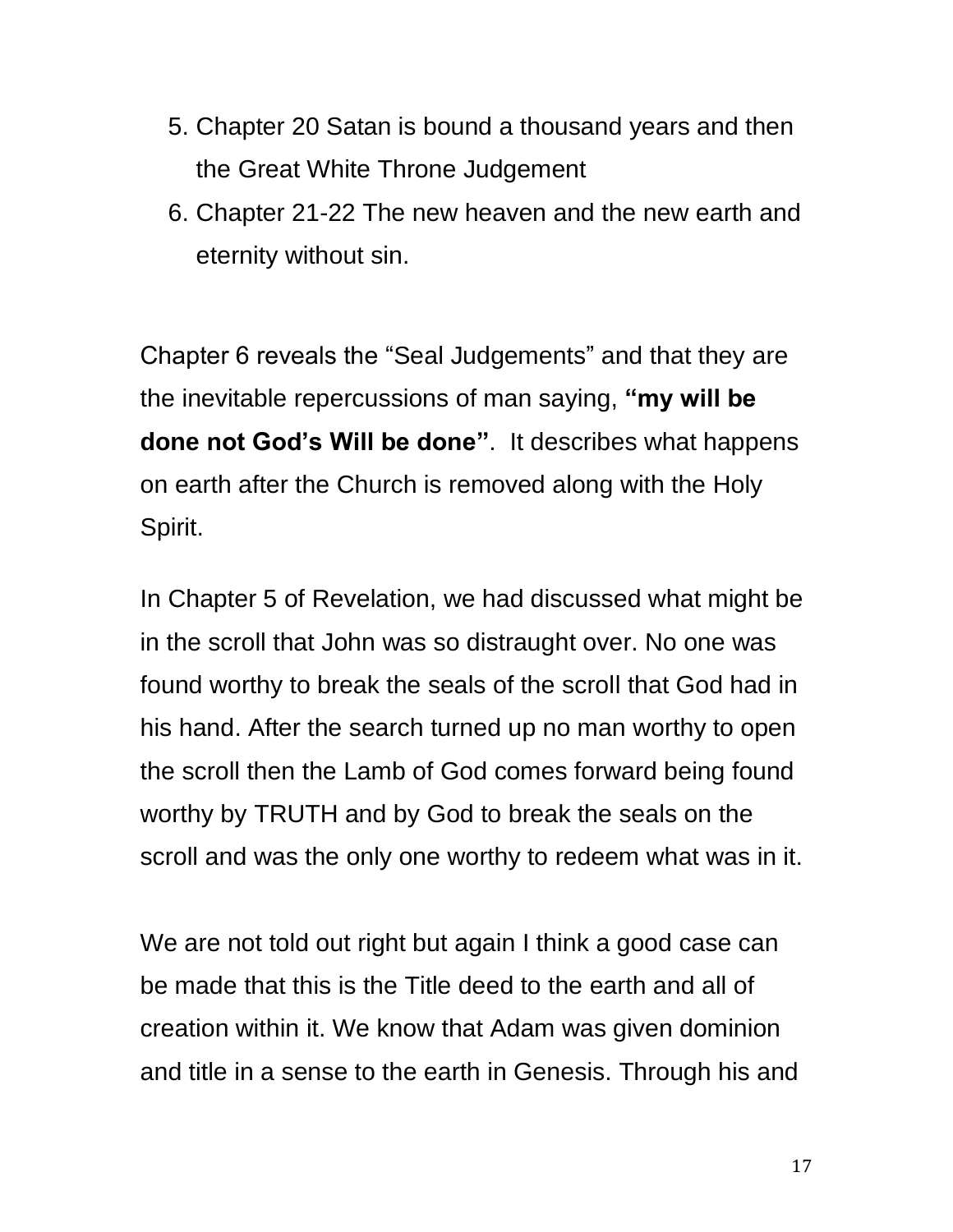his wife's sin they lost dominion over the earth, and through their being deceived by Satan he was given dominion over the earth.

But how do we know that Satan has this power and authority over the earth and God's creation?

> *Ephesians 2:2 Wherein in time past ye walked according to the course of this world, according to the prince of the power of the air, the spirit that now worketh in the children of disobedience:*

There are only two kinds of people; those that believe and those that do not.

### *1 John 5:19 And we know that we are of God, and the whole world lieth in wickedness.*

Satan had a conversation with Jesus and confirmed what we believe happened in the Garden, the transferring of the title deed to Satan. Satan tries to get Christ to worship him in exchange for that which was rightfully Jesus's all along, the earth and mankind.

> *Luke 4:6 And the devil said unto him, All this power will I give thee, and the glory of them: for that is delivered unto me; and to whomsoever I will I give it.*

God held onto the Title Deed to keep it safe but due to God's nature of unyielding honor it was granted to Satan to take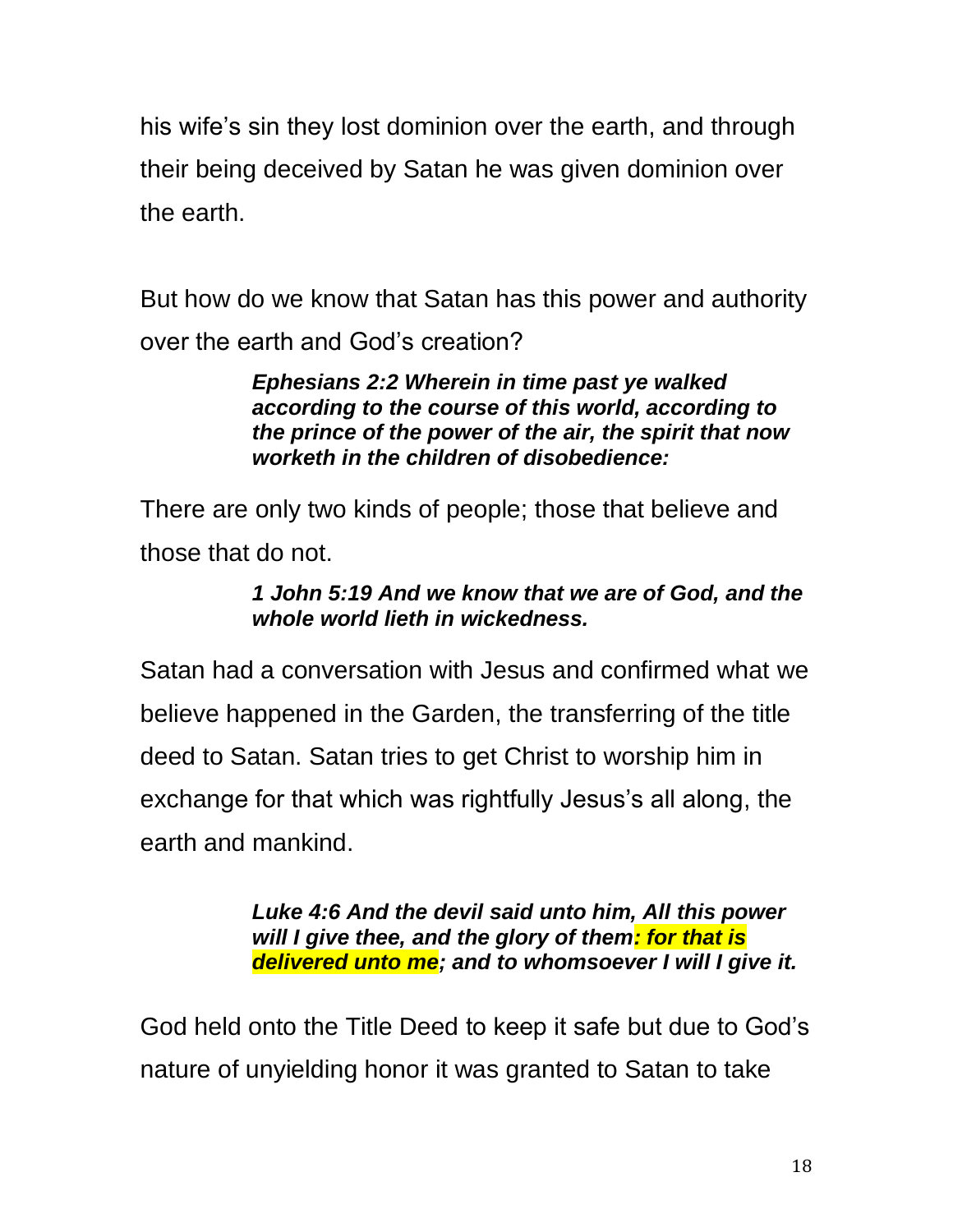dominion over the earth. That Title Deed would remain in the only place in all of creation that was safe, in the presence of God Himself. One day to be presented to the only one worthy to break its seals and redeem the Earth and all of Creation within it.

Satan had and still has the power of the Deed until the Messiah steps forward to claim ownership. And Satan has and will use his power against those who love God.

Remember we had discussed a non-Biblical yet still considered a viable term to describe what has already happened; it was called "all ready, not yet". In other words, Jesus has already won back the authority but has not exercised it yet and will not exercise it until the last person to be saved is so sealed. At that point I believe Rapture will happen and then we will see these things that John is seeing play out.

> *1 Timothy 6: [11B](http://biblehub.com/1_timothy/6-11.htm)ut thou, O man of God, flee these things; and follow after righteousness, godliness, faith, love, patience, meekness. [12F](http://biblehub.com/1_timothy/6-12.htm)ight the good fight of faith, lay hold on eternal life, whereunto thou art also called, and hast professed a good profession before many witnesses. [13I](http://biblehub.com/1_timothy/6-13.htm) give thee charge in the sight of God, who quickeneth all things, and before Christ Jesus, who before Pontius Pilate witnessed a*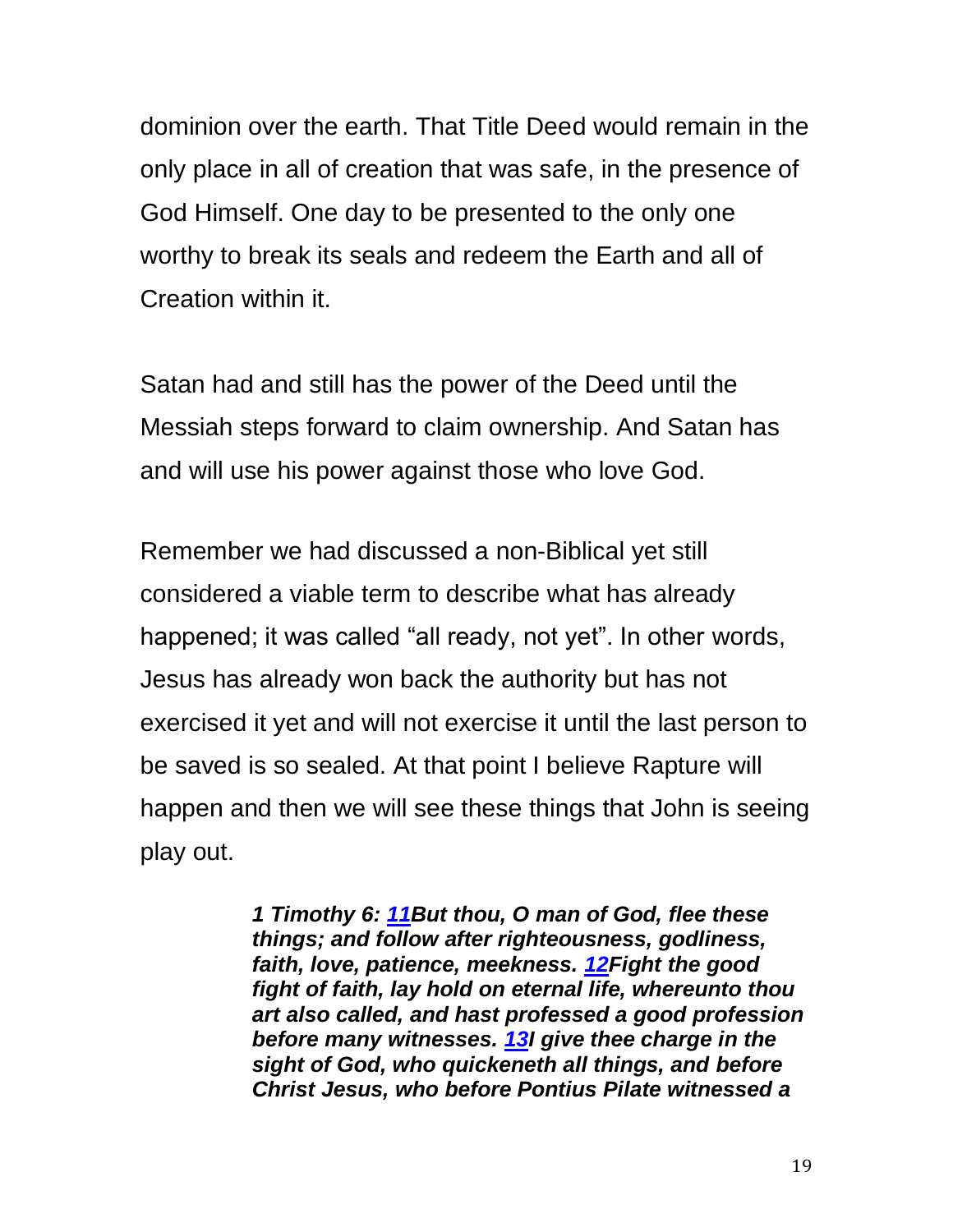*good confession; [14T](http://biblehub.com/1_timothy/6-14.htm)hat thou keep this commandment without spot, unrebukeable, until the appearing of our Lord Jesus Christ: [15W](http://biblehub.com/1_timothy/6-15.htm)hich in his times he shall shew, who is the blessed and only Potentate, the King of kings, and Lord of lords; [16W](http://biblehub.com/1_timothy/6-16.htm)ho only hath immortality, dwelling in the light which no man can approach unto; whom no man hath seen, nor can see: to whom be honour and power everlasting. Amen.*

#### *A Charge to the Rich*

*[17C](http://biblehub.com/1_timothy/6-17.htm)harge them that are rich in this world, that they be not highminded, nor trust in uncertain riches, but in the living God, who giveth us richly all things to enjoy; [18T](http://biblehub.com/1_timothy/6-18.htm)hat they do good, that they be rich in good works, ready to distribute, willing to communicate; [19L](http://biblehub.com/1_timothy/6-19.htm)aying up in store for themselves a good foundation against the time to come, that they may lay hold on eternal life.*

#### *Final Guidance*

*[20O](http://biblehub.com/1_timothy/6-20.htm) Timothy, keep that which is committed to thy trust, avoiding profane and vain babblings, and oppositions of science falsely so called: [21W](http://biblehub.com/1_timothy/6-21.htm)hich some professing have erred concerning the faith. Grace be with thee. Amen. {The first to Timothy was written from Laodicea, which is the chiefest city of Phrygia Pacatiana. (Emphasis mine)*

Chapter 6 covers the first six seals, which are in the purest sense judgments which God calls "woes", the first four are described as horses of different color and strike at four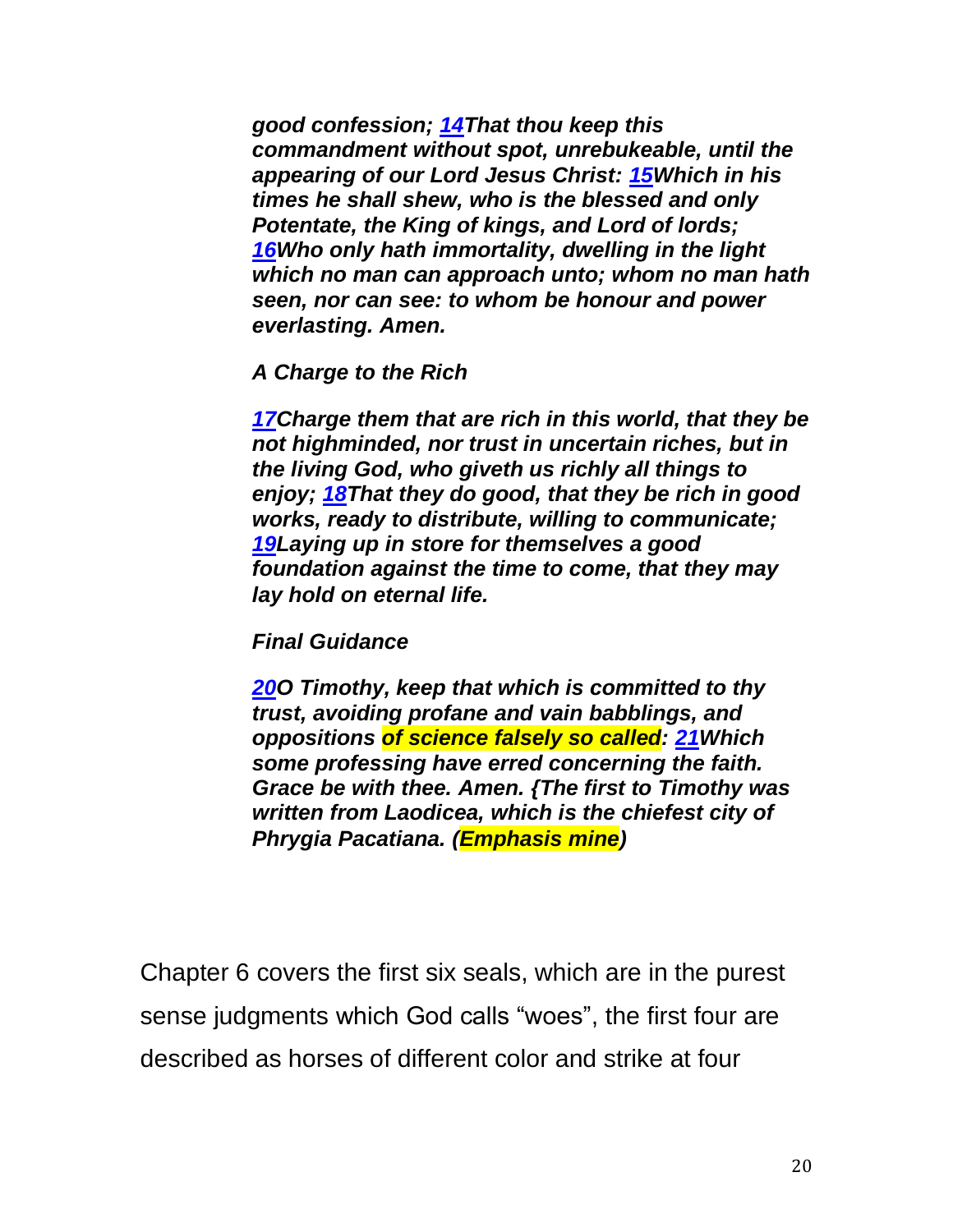possible specific human institutions: Religious, Political, Economic and Military.

There is a change of focus in chapter seven (the sealing of the 144,000 Jews) then back to the seventh seal in the  $8<sup>th</sup>$ Chapter, which introduces the trumpet judgments. This pattern repeats itself in chapter 11 where it is revealed that the Seals and Trumpets are considered by God to be more "woes" and the Seventh Trumpet introduces the Bowl or plague judgments.

So, to be clear the  $7<sup>th</sup>$  seal introduces the 1<sup>st</sup> Bowl judgment, the  $7<sup>th</sup>$  bowl judgment introduces the 1<sup>st</sup> Trumpet Judgment.

It is not until Revelation 11:15 that we find the title deed transferred back to God.

> *Revelation 11: [14T](http://biblehub.com/revelation/11-14.htm)he second woe is past; and, behold, the third woe cometh quickly.*

*The Seventh Trumpet*

*[15A](http://biblehub.com/revelation/11-15.htm)nd the seventh angel sounded; and there were great voices in heaven, saying, The kingdoms of this world are become the kingdoms of our Lord, and of his Christ; and he shall reign for ever and ever.*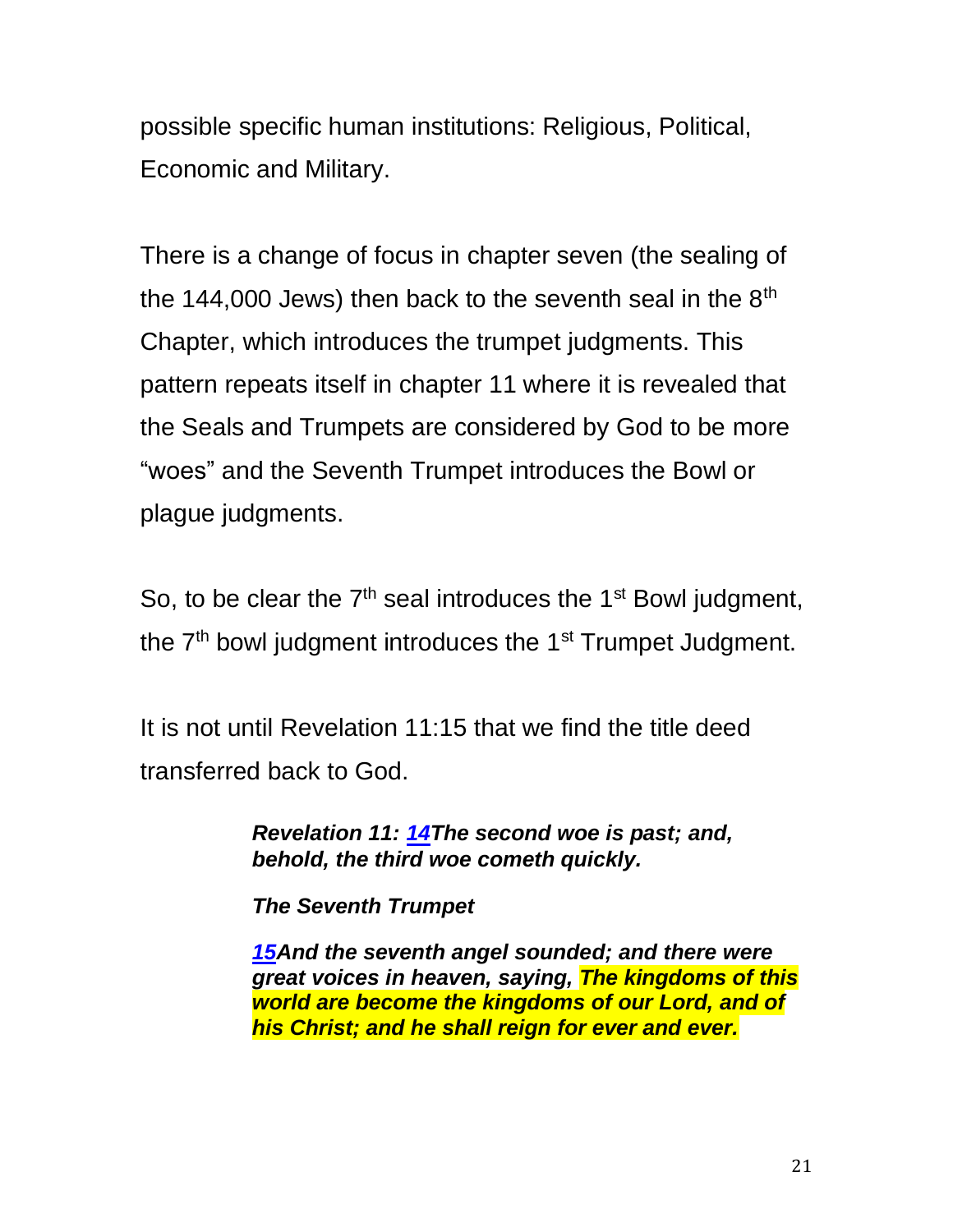That is a critical pivotal point in the Gospel; the kingdoms surrendered in the Garden are now finally back in the hands of the Creator God and His Messiah Son.

# **The First Seal: Rider on a White Horse**

# **[1A](http://biblehub.com/revelation/6-1.htm)nd I saw when the Lamb opened one of the seals, and I heard, as it were the noise of thunder, one of the four beasts saying, Come and see.**

According to historians the writing on the back of the scroll would be the conditions that must be met in order for the person wanting to redeem the property must meet, in other words the "PRICE" of redemption. So, in essence the price was innocent Blood of a man and there were none found. It was the Son of God that met the conditions for redemption fo the earth and its human inhabitants. Then God by handing the scroll to the Lamb, declared that the Lamb had met the conditions of redemption.

Messiah Jesus opens the first seal; if this is the Title Deed to earth there are conditions contained within the Scroll that must be met. The first condition was (only a worthy man could open the seals) and that was found to be the Lamb, the Son of God the Messiah. That would likely be spelled out in writing on the parchment just before the first seal was placed.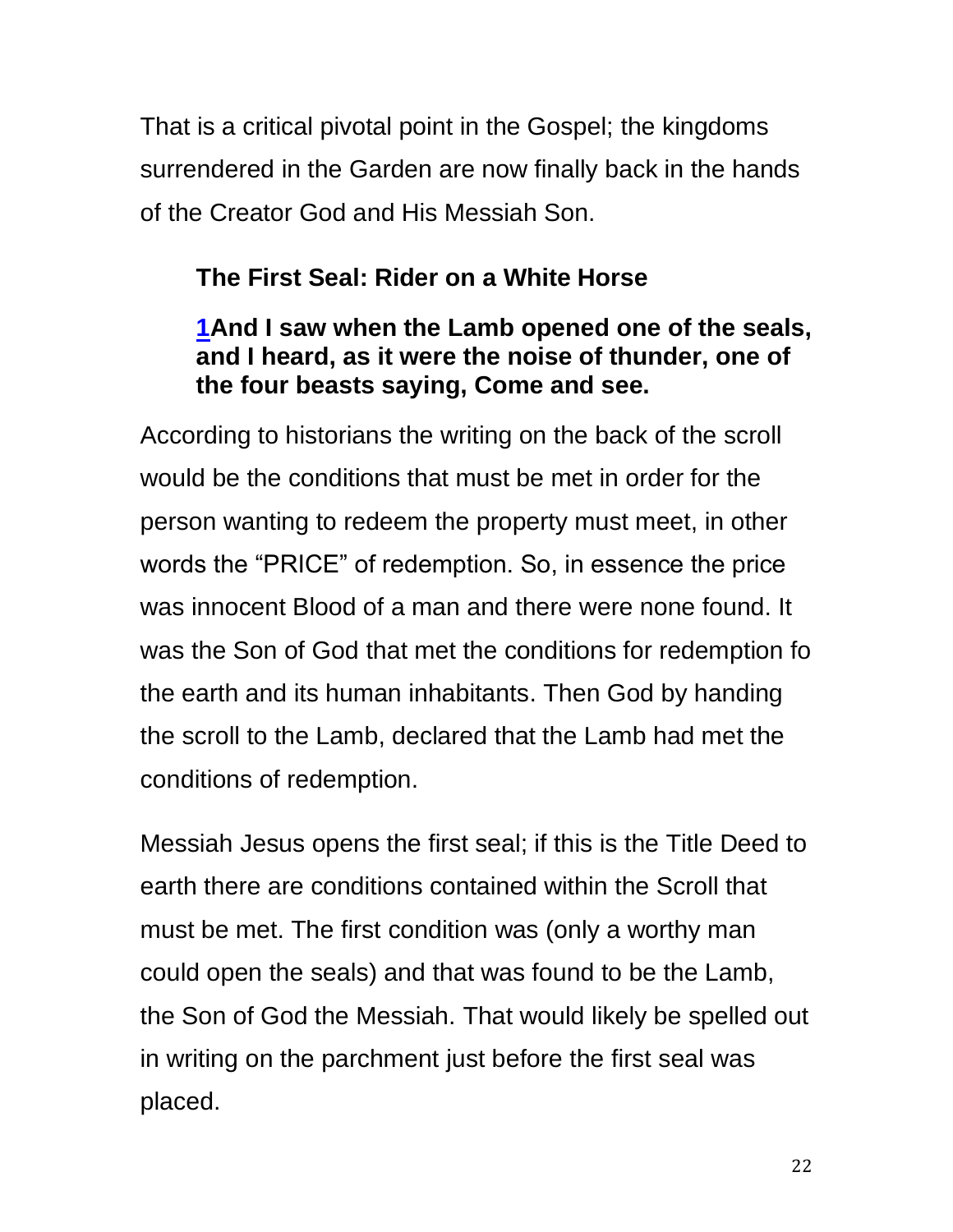The "as it were thunder" remember John is describing something he had never seen or heard and this is his best way of telling us that this booming voice; filled with power, authority sounded like.

We do not know which beast spoke and it seems of little importance, even though many commentators seem to choose the Lion as the voice. Jesus was the Lion of the Tribe of Judah as He conquered evil in this world.

# **[2A](http://biblehub.com/revelation/6-2.htm)nd I saw, and behold a white horse: and he that sat on him had a bow; and a crown was given unto him: and he went forth conquering, and to conquer.**

There are articles that attempt to link the colors of the four horses to the four major political, religious, economic and military elements in the world as we now know it. I think it is interesting to consider.

Firstly, why a horse?

A horse is symbolic of war, military or sometimes depending on context of a King or Ruler who has power.

Why White:

The great imposter Satan always trying to mimic the Truth but always totally opposite. In this instance I believe it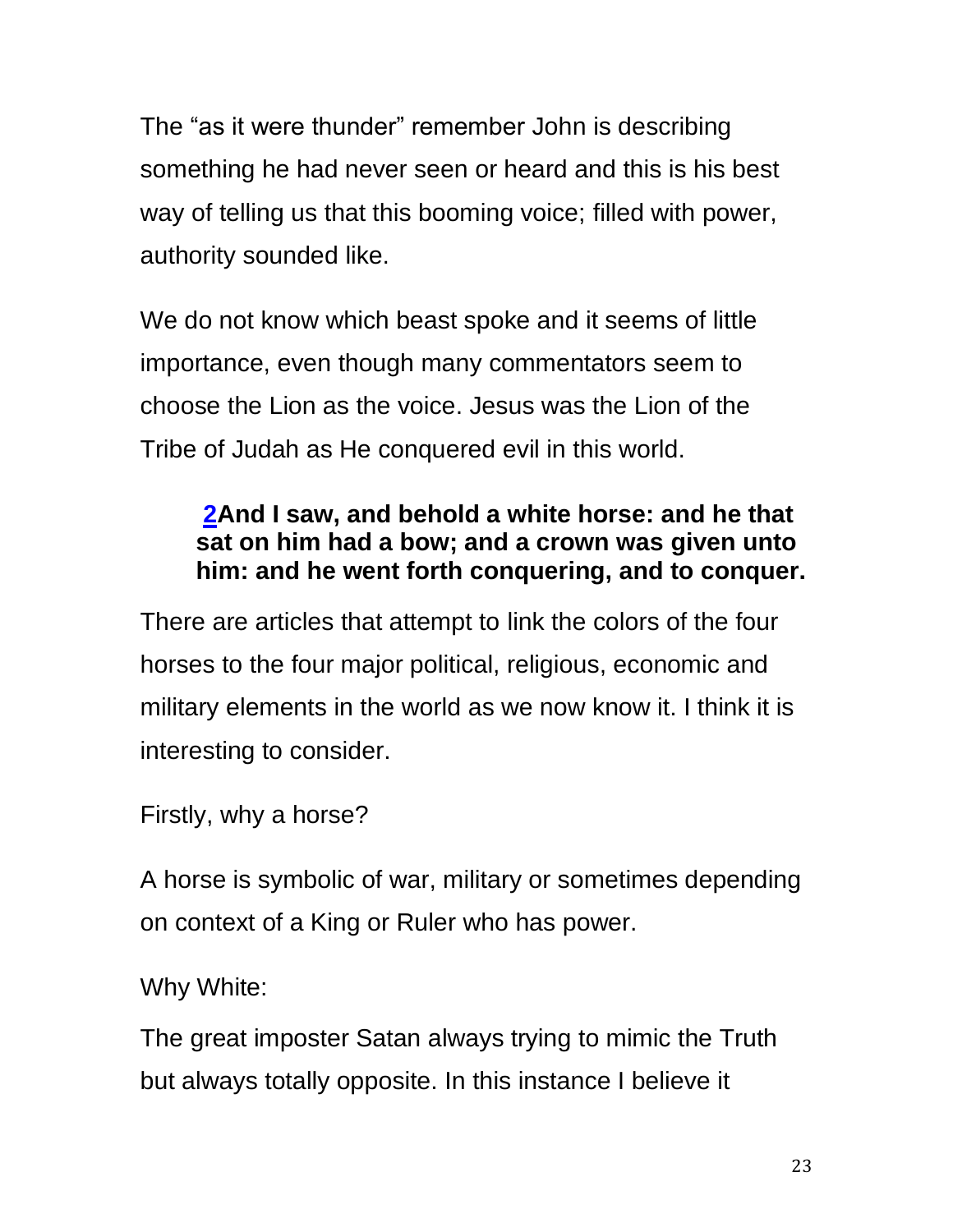reveals that Satan will to many appear to be a savior, impersonating the real Savior of mankind Jesus the Christ.

# **White in the Bible from Biblehub**

*"White, in the Bible and in today's society, is typically associated with purity, things that are good, innocence, honesty, and cleanliness."*

It may help to better understand Symbolism and Reality if we consider that the Symbolism we read here may be reality in the Spiritual dimension. In other words, the things John describes as happening in Heaven actually happen as described but they are manifested in our dimension on earth in some other form than what is described in the Spiritual dimension.

For example, Chuck Missler posited a thought on the term "bow" used in vs 2: he did not go beyond the idea and suggested that someone look further into that idea, so that is what we are doing.

### *[2A](http://biblehub.com/revelation/6-2.htm)nd I saw, and behold a white horse: and he that sat on him had a bow; and a crown was given unto him: and he went forth conquering, and to conquer.*

Chucks thought was that the term "bow" is not as in bow and arrow but in bow as in God using it as a covenant to mankind after the flood.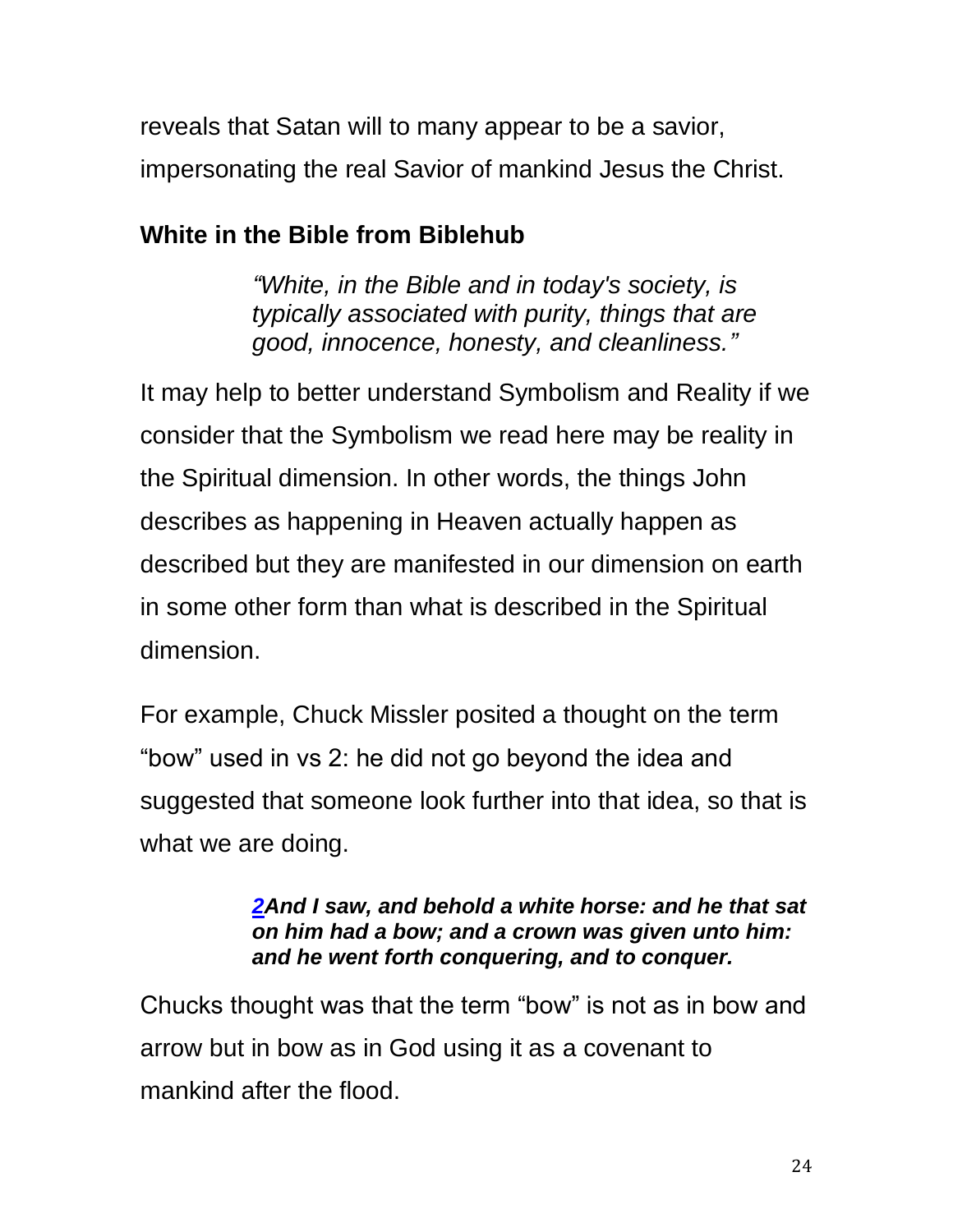*Genesis 9:13 [13I](https://biblehub.com/genesis/9-13.htm) do set my bow in the cloud, and it shall be for a token of a covenant between me and the earth. [14A](https://biblehub.com/genesis/9-14.htm)nd it shall come to pass, when I bring a cloud over the earth, that the bow shall be seen in the cloud: [15A](https://biblehub.com/genesis/9-15.htm)nd I will remember my covenant, which is between me and you and every living creature of all flesh; and the waters shall no more become a flood to destroy all flesh. [16A](https://biblehub.com/genesis/9-16.htm)nd the bow shall be in the cloud; and I will look upon it, that I may remember the everlasting covenant between God and every living creature of all flesh that is upon the earth. [17A](https://biblehub.com/genesis/9-17.htm)nd God said unto Noah, This is the token of the covenant, which I have established between me and all flesh that is upon the earth.*

Consider again what Chuck was saying and wonder what good is a bow without arrows? There are no arrows given to the rider on the white horse that is going out conquering. The only other thing given him is a crown, we'll get to that in a minute. So, how does this rider conquer if he has no implements of war like arrows for his bow?

If Chuck was right that the bow is not as in bow and arrow but as "bow" as in "covenant" then the idea makes more sense. God is a covenant keeper; Satan is a covenant breaker just like the anti-Christ is a covenant breaker.

> *Daniel 9:27 And he shall confirm the covenant with many for one week: and in the midst of the week he shall cause the sacrifice and the oblation to cease, and for the overspreading of abominations he shall make it desolate, even until the consummation, and that determined shall be poured upon the desolate.*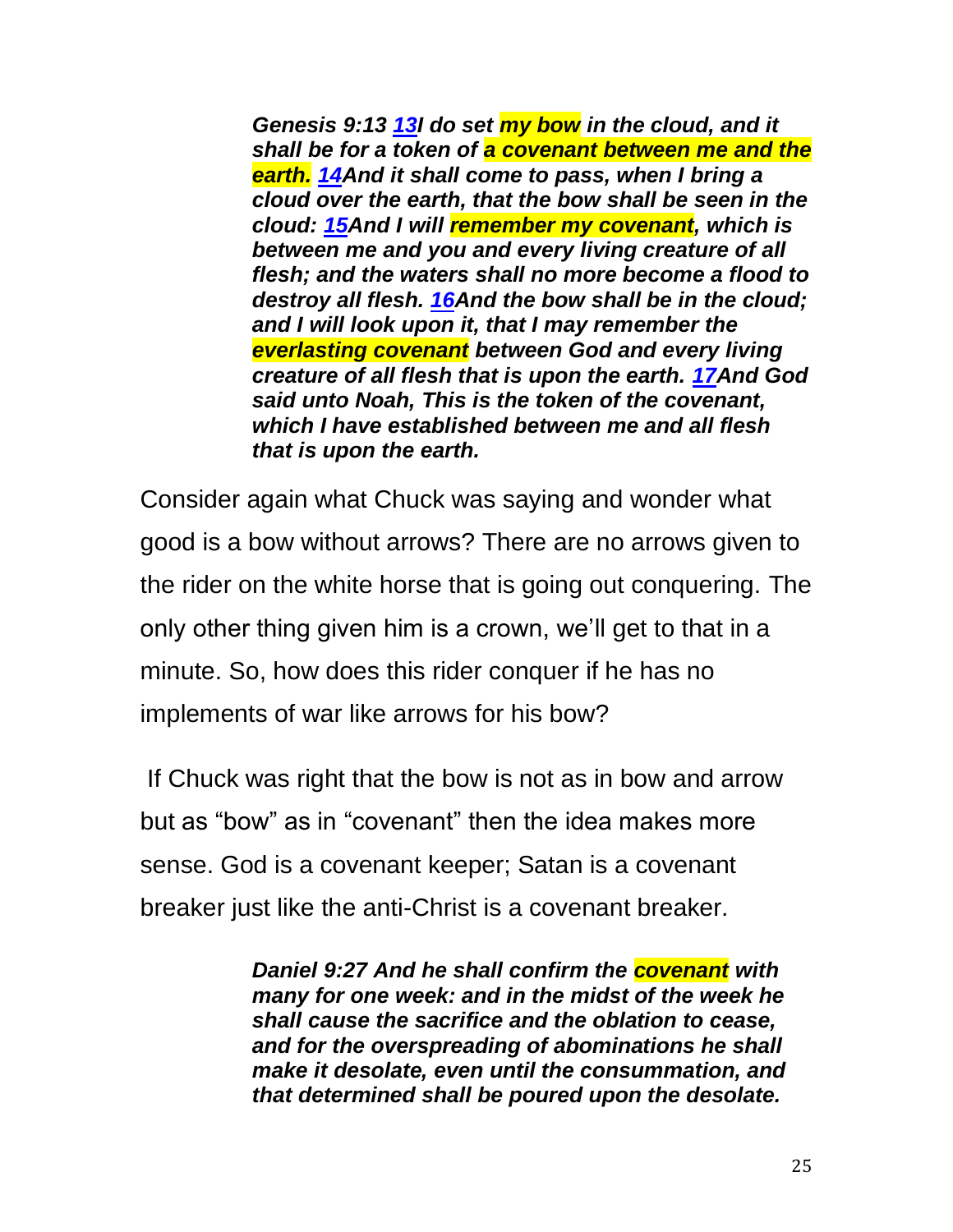Consider that what is released in the heavenly or spiritual realm that is beyond our vision is a fallen angel with the power to deal with a covenant in any way he sees fit. IE: confirm and then break the covenant.

I think there are so many things we struggle to understand mainly due to language understanding and interpretation of words etc. For example, there is an acronym for BOW on the internet and an entire evil side to that acronym or a variation of it. BOW stands for Big Organic Weapon as in biological weapons like Covid 19 and many more deadly variations. The Dark Web has a different meaning or Acronym for BOW. Biological Organic Weapons.

My point is this, while we are looking at a word in the Bible understanding it to mean one thing there may be a much deeper more sinister understanding of something that is right in front of us. God knows the future and puts it in terms for us to decipher by using His very own Word. So, when we look at the original Greek to understand what God is speaking of it reveals something that I really did not consider.

One more point, the Greek word for "bow" according to Strong's Concordance is: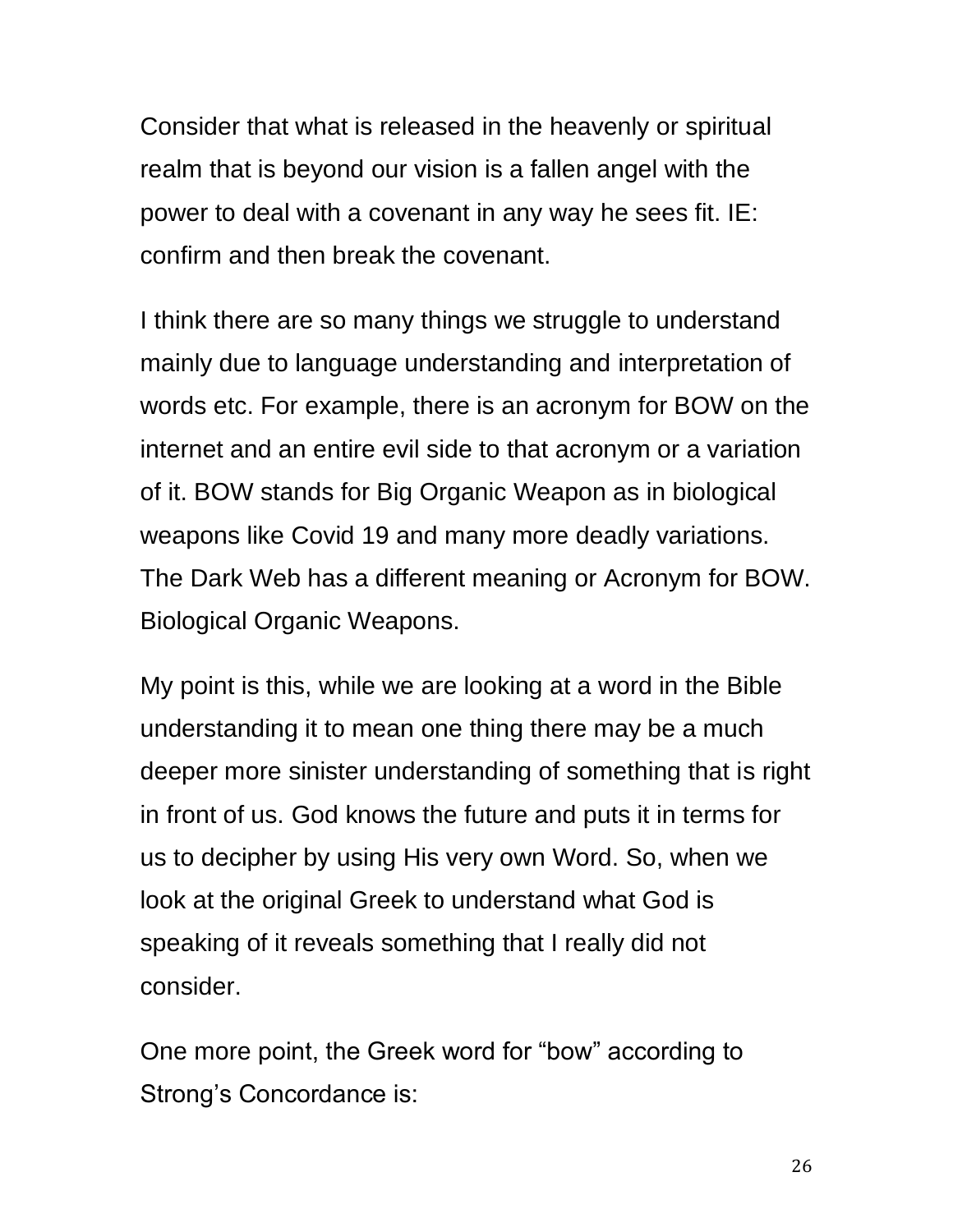toxon: a bow Original Word: τόξον, ου, τό Part of Speech: Noun, Neuter Transliteration: toxon Phonetic Spelling: (tox'-on) Definition: a bow Usage: a bow.

From the Greek Lexicon:

•

| <b>Strong's Number: 5115</b>     | <b>Browse Lexicon</b>   | <b>NAS Verse Count</b> |
|----------------------------------|-------------------------|------------------------|
| <b>Original Word</b>             | <b>Word Origin</b>      | <b>Revelation</b><br>1 |
| toxon                            | from the base of (5088) |                        |
| <b>Transliterated Word</b>       | <b>TDNT Entry</b>       | 1<br><b>Total</b>      |
| Toxon                            | None                    |                        |
| <b>Phonetic Spelling</b>         | <b>Parts of Speech</b>  |                        |
| $tox'$ -on                       | Noun Neuter             |                        |
| <b>Definition</b>                |                         |                        |
| a bow<br>1.                      |                         |                        |
|                                  |                         |                        |
| 2.                               |                         |                        |
|                                  |                         |                        |
| <b>NAS Word Usage - Total: 1</b> |                         |                        |
| bow 1                            |                         |                        |

### **The NAS New Testament Greek Lexicon**

This rider on the white horse is given a "bow" and a "crown". It is not the crown of a King as in ruler, but the word used in the Greek is: Stephanos

**4735** *stéphanos* – properly, a wreath (garland), awarded to a victor in the ancient athletic games (like the Greek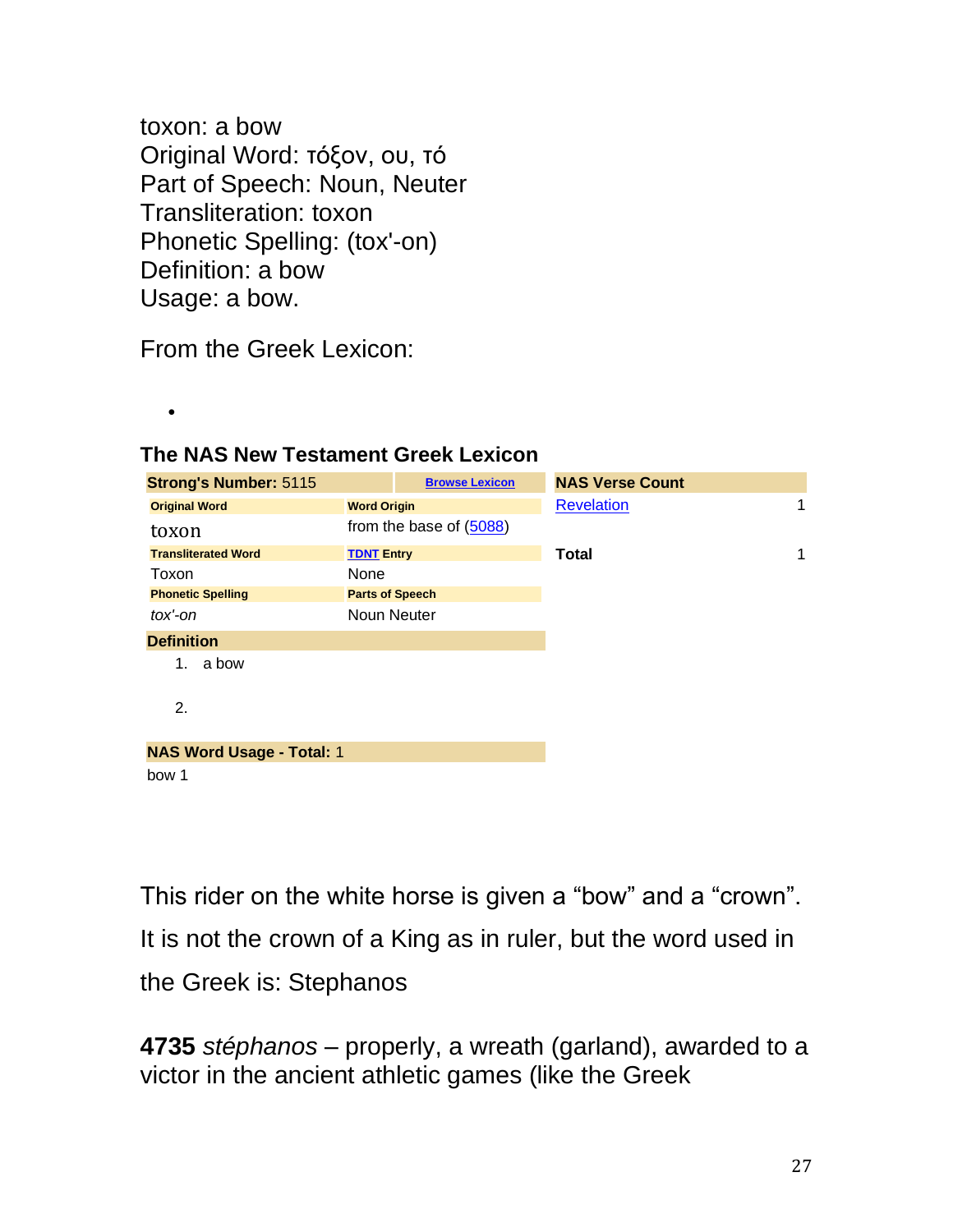Olympics); the crown of *victory* (versus [1238](https://biblehub.com/greek/1238.htm) */diádēma*, "a *royal* crown").

[\[4735](https://biblehub.com/greek/4735.htm) (*stéphanos*) is used of a plaited wreath ("crown"), like the one made of thorns placed on the head of Christ at His trial (Mt 27:29, Mk 15:17; Jn 19:2,5).]

The crown of Glory that Christ will wear or is wearing is a diadem.

> *2 Corinthians 2: [13F](http://biblehub.com/2_corinthians/11-13.htm)or such are false apostles, deceitful workers, transforming themselves into the apostles of Christ. [14A](http://biblehub.com/2_corinthians/11-14.htm)nd no marvel; for Satan himself is transformed into an angel of light. [15T](http://biblehub.com/2_corinthians/11-15.htm)herefore it is no great thing if his ministers also be transformed as the ministers of righteousness; whose end shall be according to their works.*

The Bible in [Matthew 17:2,](http://biblehub.com/interlinear/matthew/17-2.htm) [Mark 16:5;](http://biblehub.com/interlinear/mark/16-5.htm) [Luke 9:29;](http://biblehub.com/interlinear/luke/9-29.htm) [Acts 1:10;](http://biblehub.com/interlinear/acts/1-10.htm) [Revelation 3:5;](http://biblehub.com/interlinear/revelation/3-5.htm) [Revelation 4:4;](http://biblehub.com/interlinear/revelation/4-4.htm) [Revelation 6:11;](http://biblehub.com/interlinear/revelation/6-11.htm) [Revelation](http://biblehub.com/interlinear/revelation/7-9.htm)  [7:9, 13;](http://biblehub.com/interlinear/revelation/7-9.htm) [Revelation 19:14](http://biblehub.com/interlinear/revelation/19-14.htm) each case of attire is "white" and each is representative of a relationship to Jesus Christ.

One of the beasts which is speaking to John does not explain who the rider is. We know that Satan's desire is to deceive the world, specifically humanity.

*Revelation 12:9 And the great dragon was cast out, that old serpent, called the Devil, and Satan, which deceiveth the whole world: he was cast out into the earth, and his angels were cast out with him.*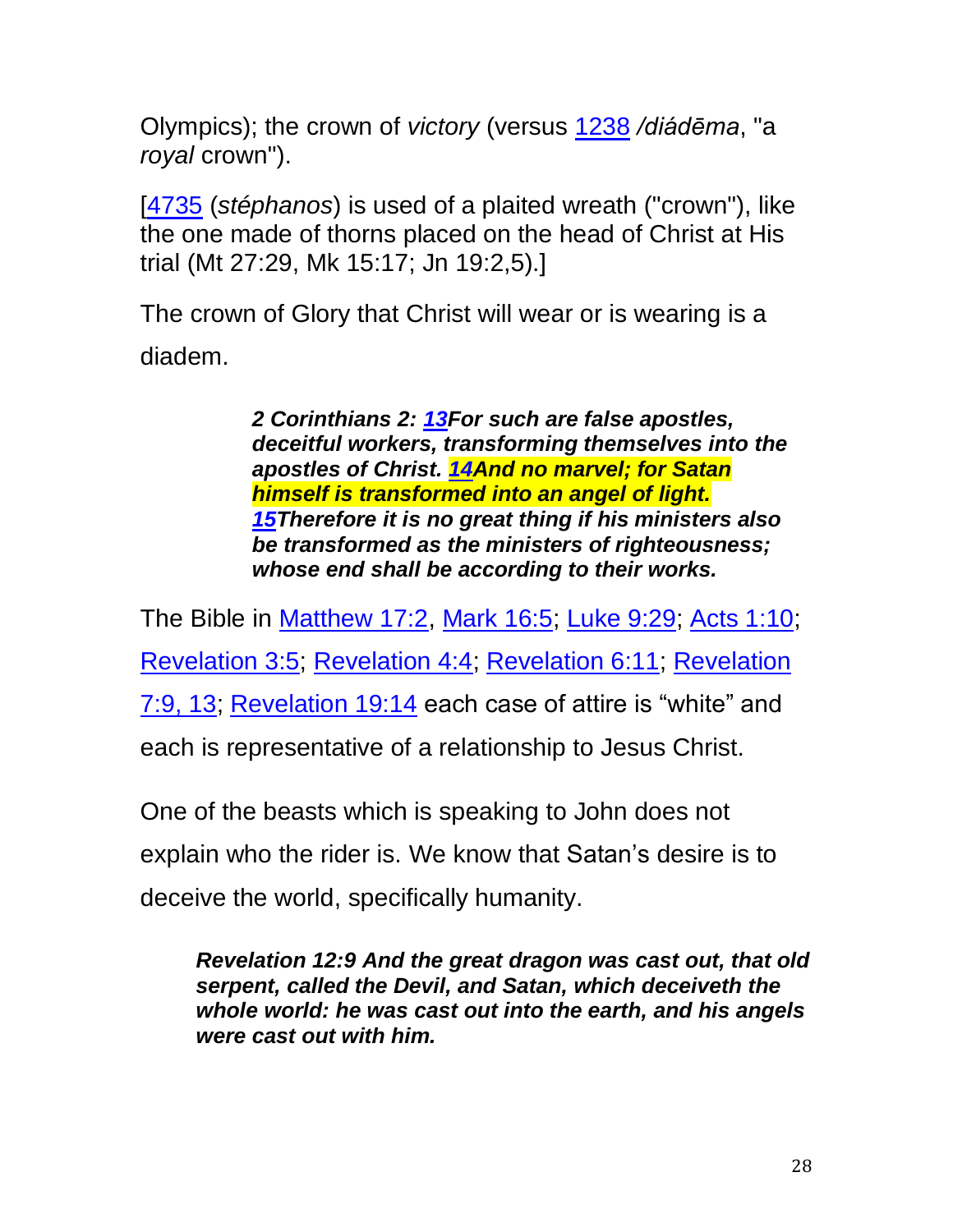# *Revelation 6:2"and he went forth conquering, and to conquer"*

Satan is the imposter here on a white horse, showing himself to be the savior by conquering any who resist him. He appears as a savior to the world and will conquer through diplomatic means.

# **The Second Seal: War**

# **[3A](http://biblehub.com/revelation/6-3.htm)nd when he had opened the second seal, I heard the second beast say, Come and see.**

We are not told again which beast is speaking it would just be speculation to say.

**[4A](http://biblehub.com/revelation/6-4.htm)nd there went out another horse** *that was* **red: and** *power* **was given to him that sat thereon to take peace from the earth, and that they should kill one another: and there was given unto him a great sword.**

There must be "peace" on the earth because this spiritual

rider is able to manifest war, removing peace from the earth.

How does God define "peace". From Strong's concordance:

Transliteration: eiréné Phonetic Spelling: (i-ray'-nay) Definition: one, peace, quietness, rest Usage: peace, peace of mind; invocation of peace a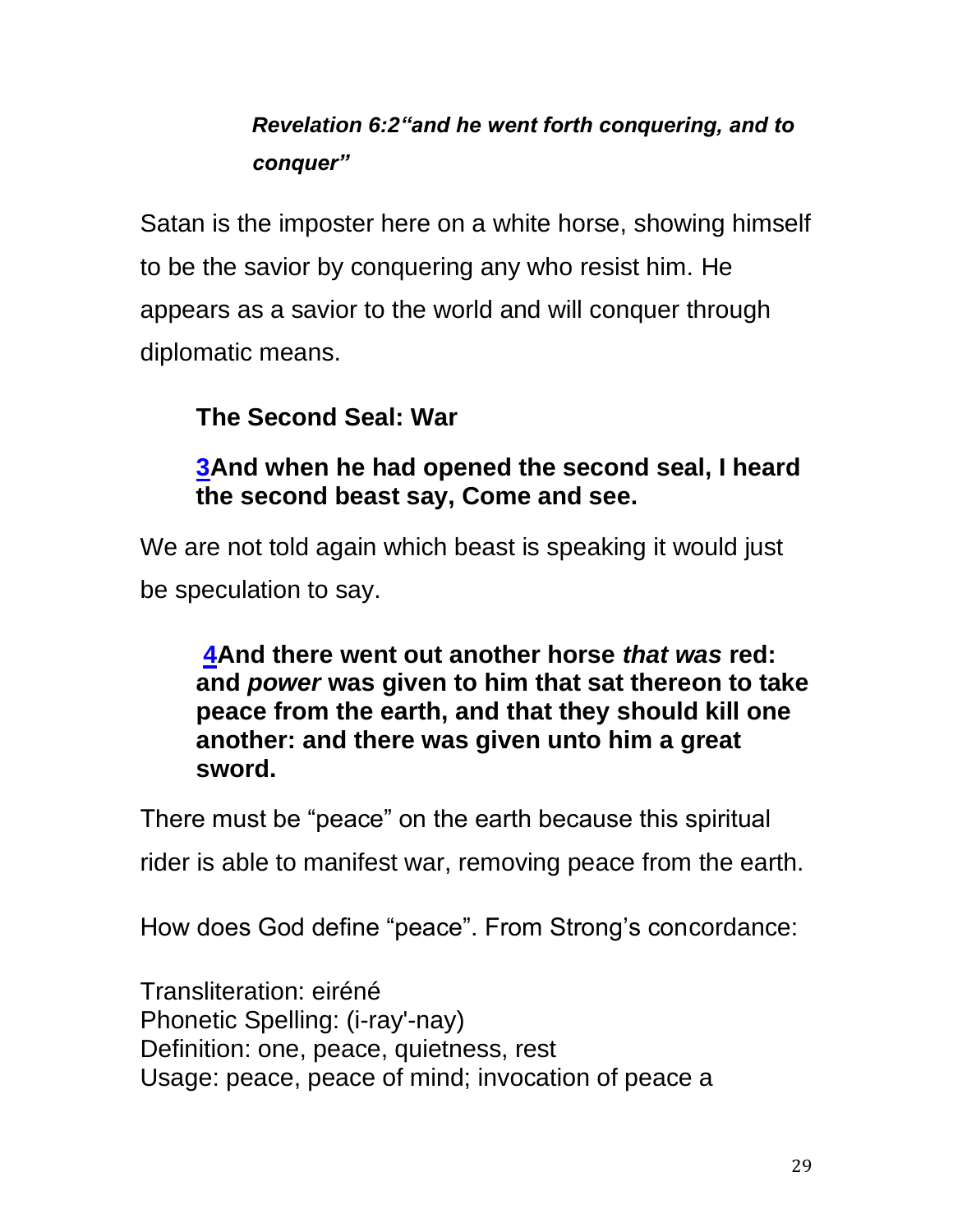common Jewish farewell, in the Hebraistic sense of the health (welfare) of an individual. HELPS Word-studies

**1515** *eirḗnē* (from *eirō*, "to *join, tie together* into *a whole*") – properly, *wholeness*, i.e. when all essential parts are joined together; *peace* (God's gift of *wholeness*).

Peace is hard to define but according to God's Will it somehow involves a "spiritual wholeness" being in complete unity with God and His Will. At this point in a linear look at time the Church is gone along with the Holy Spirit in the sense of restraining. It is hard to conceive that there was "peace" to be found on earth. But God states that this spiritual rider on the red horse

### *"…power* **was given to him that sat thereon to take peace from the earth….."**

My assumption is that this "peace" is not a Godly peace but a human peace. Perhaps the absence of worldwide or regional wars in a general widespread understanding.

Again, the horse is symbolic spirit of **war** and military, and we see that this rider represents great and violent wars; the removal of peace or at least what we have come to know as peace is removed from the earth. Where does war come from?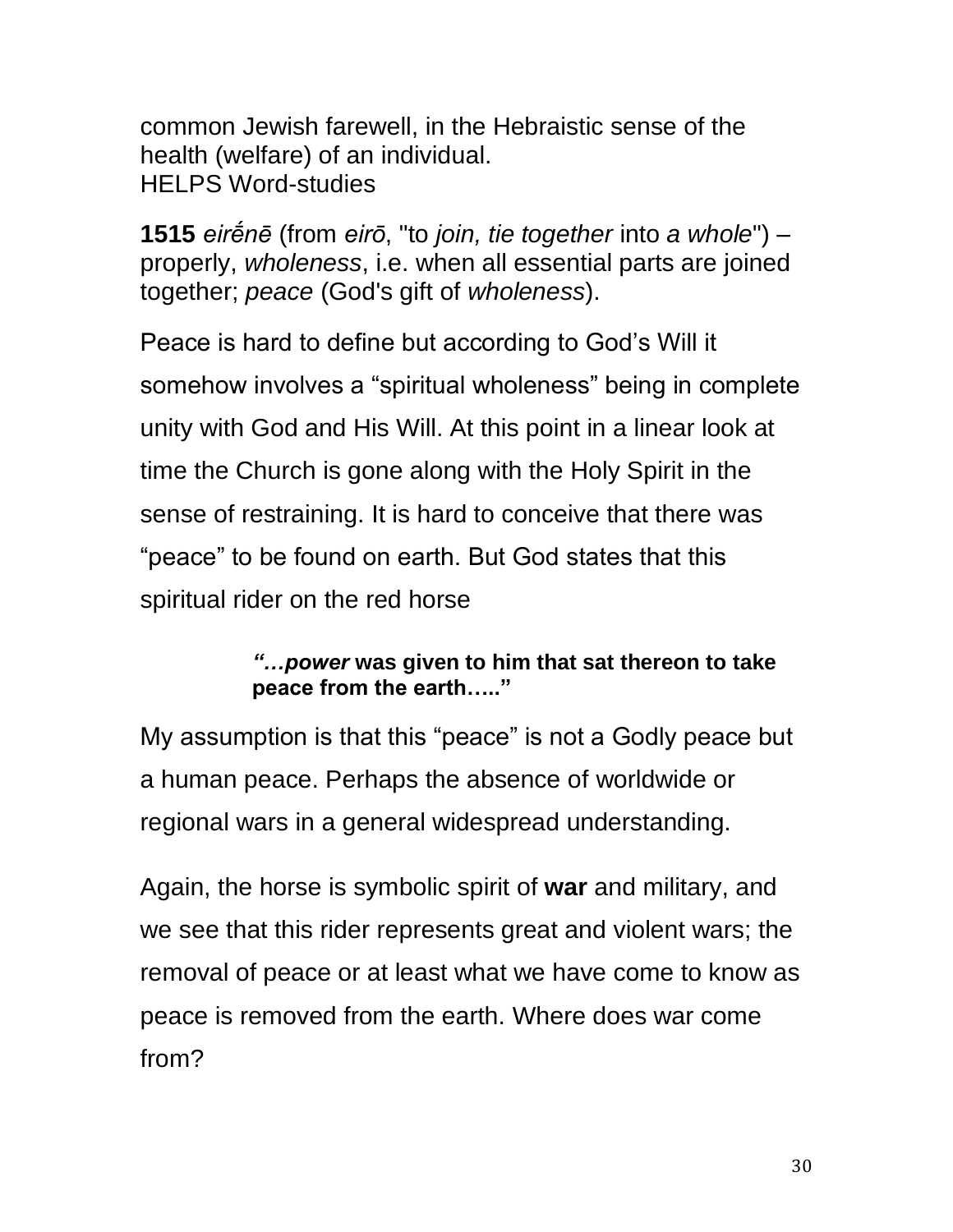*James 4: [1F](https://biblehub.com/james/4-1.htm)rom whence come wars and fightings among you? come they not hence, even of your lusts that war in your members? [2Y](https://biblehub.com/james/4-2.htm)e lust, and have not: ye kill, and desire to have, and cannot obtain: ye fight and war, yet ye have not, because ye ask not. [3Y](https://biblehub.com/james/4-3.htm)e ask, and receive not, because ye ask amiss, that ye may consume it upon your lusts. [4Y](https://biblehub.com/james/4-4.htm)e adulterers and adulteresses, know ye not that the friendship of the world is enmity with God? whosoever therefore will be a friend of the world is the enemy of God. [5D](https://biblehub.com/james/4-5.htm)o ye think that the scripture saith in vain, The spirit that dwelleth in us lusteth to envy? [6B](https://biblehub.com/james/4-6.htm)ut he giveth more grace. Wherefore he saith, God resisteth the proud, but giveth grace unto the humble.*

There really are no political solutions due to the evil heart of men which eventually end in war to bring about control of and for power.

Red; is representative of blood among other things but predominately in a ritual sense blood in the Old and New Testament. Red is also critical in God's Economy and in the future temple. The temple that is yet to be built will require the ashes of a "red heifer" to purify the Temple and other elements.

The great sword is emblematic of course of death by violence and millions will suffer that fate. The problem for many is that this death for them will be the first death, the second death is yet to come and leads to eternity separated from God.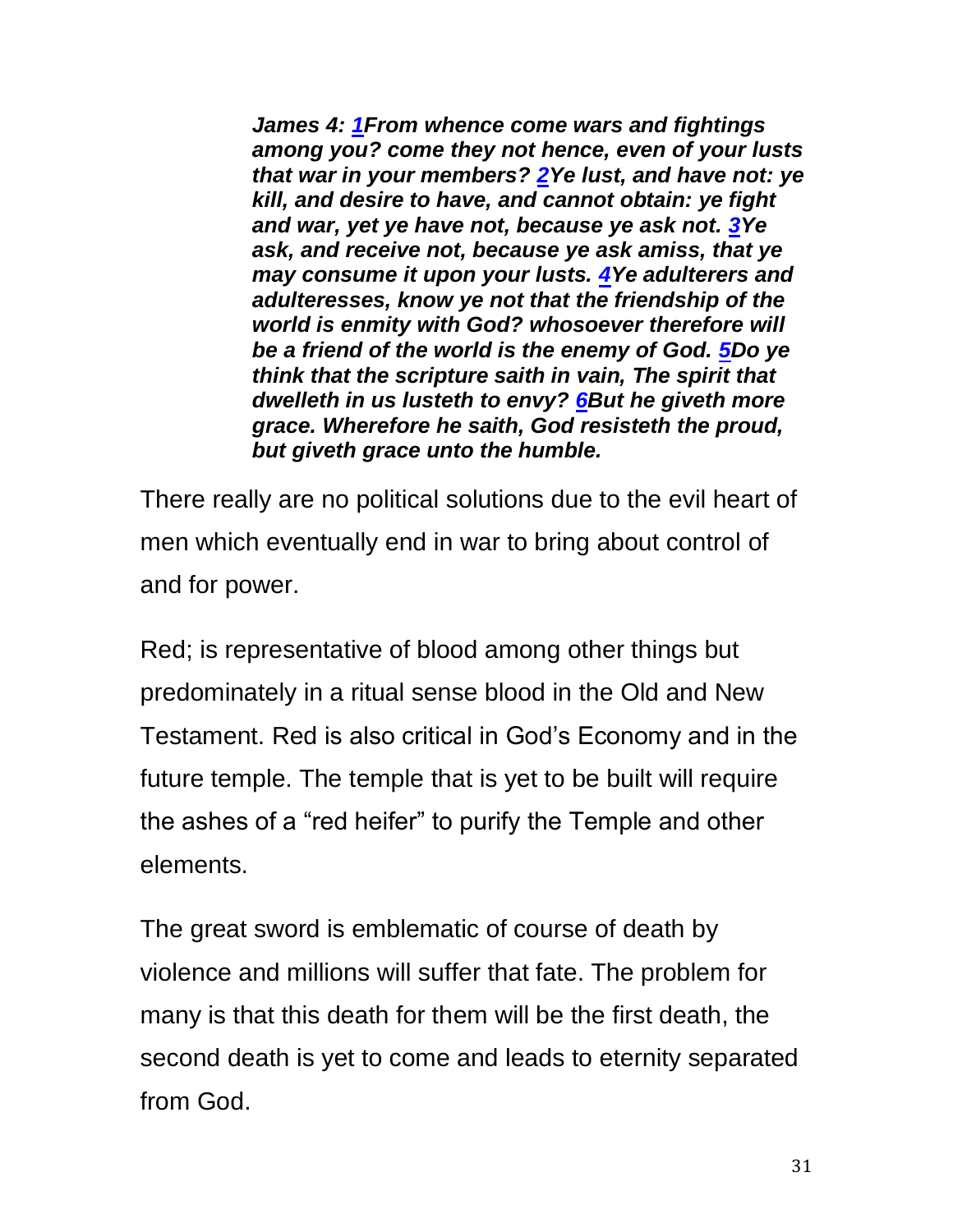*Psalms 2: [1W](https://biblehub.com/psalms/2-1.htm)hy do the heathen rage, and the people imagine a vain thing?*

*[2T](https://biblehub.com/psalms/2-2.htm)he kings of the earth set themselves, and the rulers take counsel together, against the LORD, and against his anointed, saying,*

*[3L](https://biblehub.com/psalms/2-3.htm)et us break their bands asunder, and cast away their cords from us.*

Destruction of Godly ordained institutions: marriage,

government, church

*[4H](https://biblehub.com/psalms/2-4.htm)e that sitteth in the heavens shall laugh: the Lord shall have them in derision. (Emphasis mine)*

*[5T](https://biblehub.com/psalms/2-5.htm)hen shall he speak unto them in his wrath, and vex them in his sore displeasure.*

*[6Y](https://biblehub.com/psalms/2-6.htm)et have I set my king upon my holy hill of Zion.*

Jesus' response to what His Father has just said.

*[7I](https://biblehub.com/psalms/2-7.htm) will declare the decree: the LORD hath said unto me, Thou art my Son; this day have I begotten thee.*

*[8A](https://biblehub.com/psalms/2-8.htm)sk of me, and I shall give thee the heathen for thine inheritance, and the uttermost parts of the earth for thy possession.*

*[9T](https://biblehub.com/psalms/2-9.htm)hou shalt break them with a rod of iron; thou shalt dash them in pieces like a potter's vessel. (emphasis mine)*

> *Revelation 19[:15A](https://biblehub.com/revelation/19-15.htm)nd out of his mouth goeth a sharp sword, that with it he should smite the nations: and he shall rule them with a rod of iron: and he treadeth the winepress of the fierceness and wrath of Almighty God. (emphasis mine)*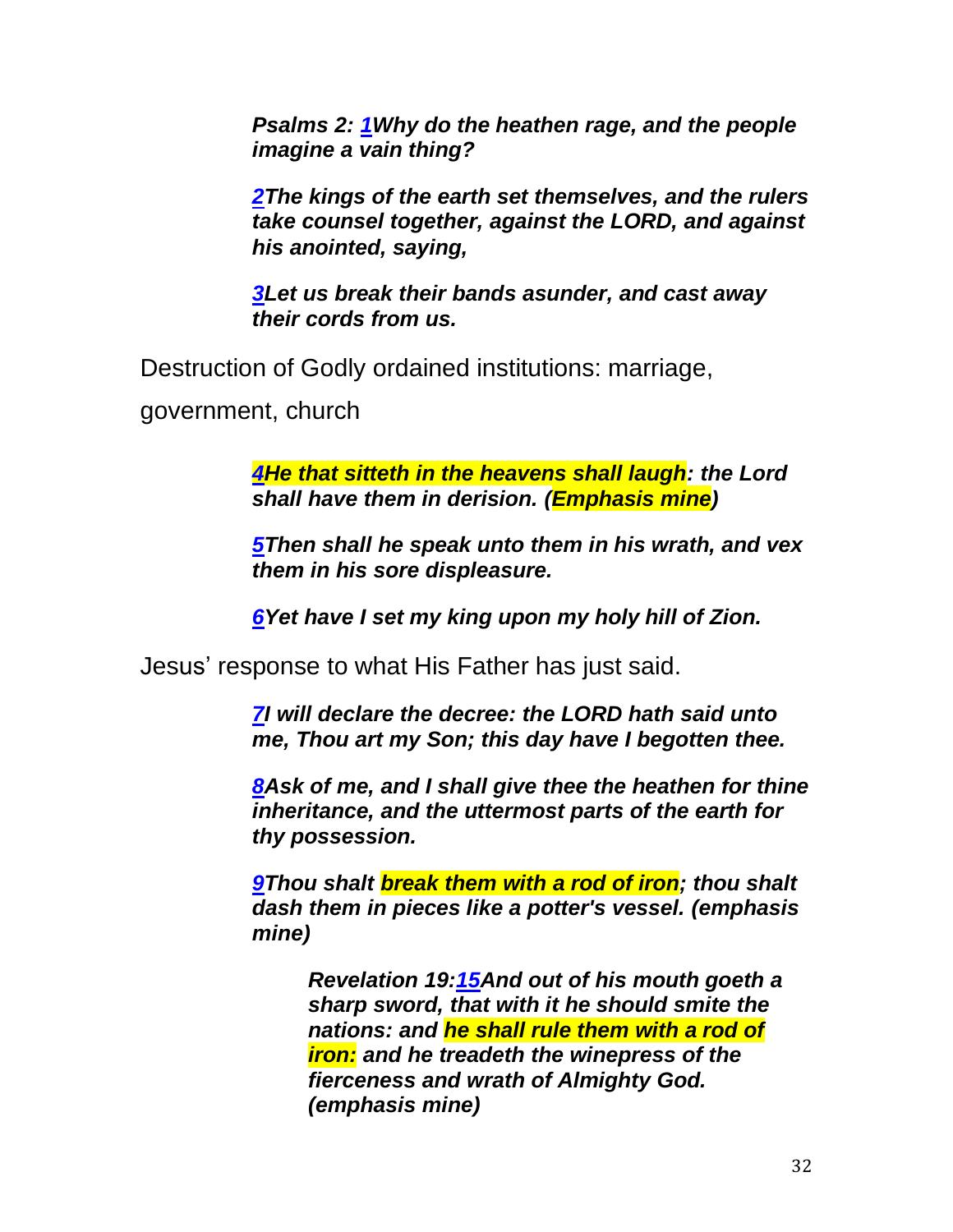*[10B](https://biblehub.com/psalms/2-10.htm)e wise now therefore, O ye kings: be instructed, ye judges of the earth.*

*[11S](https://biblehub.com/psalms/2-11.htm)erve the LORD with fear, and rejoice with trembling.*

*[12K](https://biblehub.com/psalms/2-12.htm)iss the Son, lest he be angry, and ye perish from the way, when his wrath is kindled but a little. Blessed are all they that put their trust in him.*

What would cause leaders of nations to take up arms

against the Lord God? Pride

*Proverbs 16:18 Pride goeth before destruction, and an haughty spirit before a fall.*

# **November 14, 2021**

**The Third Seal: Famine**

**[5A](http://biblehub.com/revelation/6-5.htm)nd when he had opened the third seal, I heard the third beast say, Come and see. And I beheld, and lo a black horse; and he that sat on him had a pair of balances in his hand.**

Even though this verse is referring to physical food do not forget that as Christians we rely on Spiritual Food, God's Word.

> *Matthew 4:4 [4B](https://biblehub.com/matthew/4-4.htm)ut he answered and said, It is written, Man shall not live by bread alone, but by every word that proceedeth out of the mouth of God.*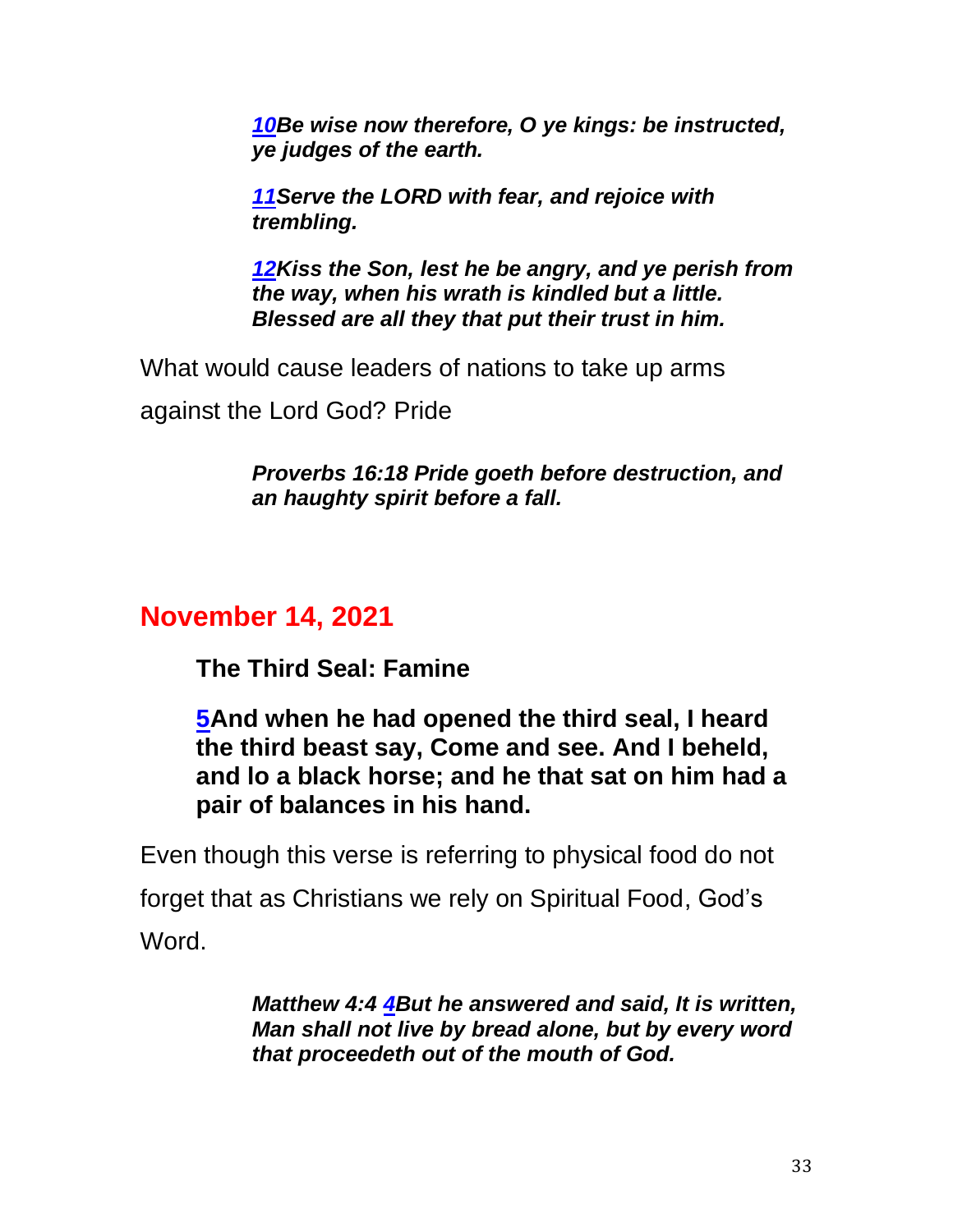Black has as its attribute "darkness" or the absence of light. Black is portrayed throughout the Bible as "famine".

In this case black is indicative of famine that will come upon the earth in the form of food shortage and food cost.

When a person or an animal is truly hungry, they will eat anything.

The Word of God is to us food and when the churches don't teach God's Word the people begin to starve, and they will eat/believe anything. The unsaved when they hear things from God that are no pleasant, they reject it, it does not please their ears; starving they will eat anything, believe anything that is pleasant to their ears.

Timothy had this to say shortly before his death.

*2 Timothy 4: [3F](https://biblehub.com/2_timothy/4-3.htm)or the time will come when they will not endure sound doctrine; but after their own lusts shall they heap to themselves teachers, having itching ears; [4A](https://biblehub.com/2_timothy/4-4.htm)nd they shall turn away their ears from the truth, and shall be turned unto fables.* 

**[6A](http://biblehub.com/revelation/6-6.htm)nd I heard a voice in the midst of the four beasts say, A measure of wheat for a penny, and three measures of barley for a penny; and** *see* **thou hurt not the oil and the wine.**

*Ezekiel 4:16 Moreover he said unto me, Son of man, behold, I will break the staff of bread in Jerusalem:*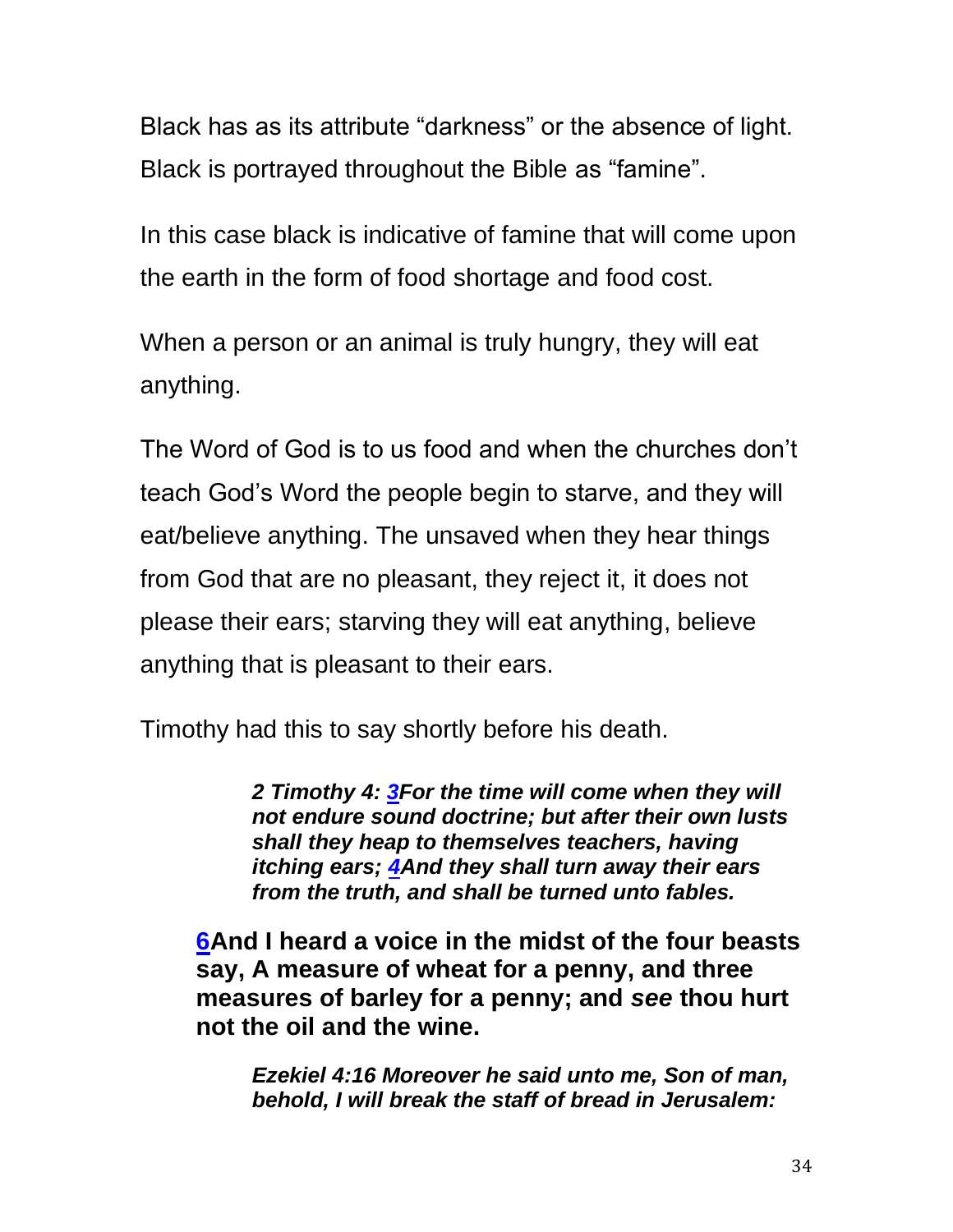*and they shall eat bread by weight, and with care; and they shall drink water by measure, and with astonishment:*

The scales are indicative of the value of food in this time. During the good economic times little value is placed on measuring things whether it be food or even money.

Food Prices Vault to Highest Level in a Decade By [Tom](https://www.theepochtimes.com/author-tom-ozimek)  [Ozimek](https://www.theepochtimes.com/author-tom-ozimek) November 4, 2021

[https://www.theepochtimes.com/food-prices-vault-to](https://www.theepochtimes.com/food-prices-vault-to-highest-level-in-a-decade_4085899.html)[highest-level-in-a-decade\\_4085899.html](https://www.theepochtimes.com/food-prices-vault-to-highest-level-in-a-decade_4085899.html)

There are a number of possibilities that we are going to be faced with food shortages and or high food prices. As of today, November 12, 2021, one of the main problems is our transportation industry, couple that with weather anomalies and the farming industry may be affected at our food source. Farmers rely on trucking to do every aspect of their work, from getting fuel to run equipment, to fertilizer, seed, harvesting and hauling to market are all transportation centric.

As we consider this time God speaks of, He will put a restriction on the availability of food. When food becomes scarce, little else matters. God brought Israel to its knees with the lack of food as we saw in Ezekiel 4. The desperation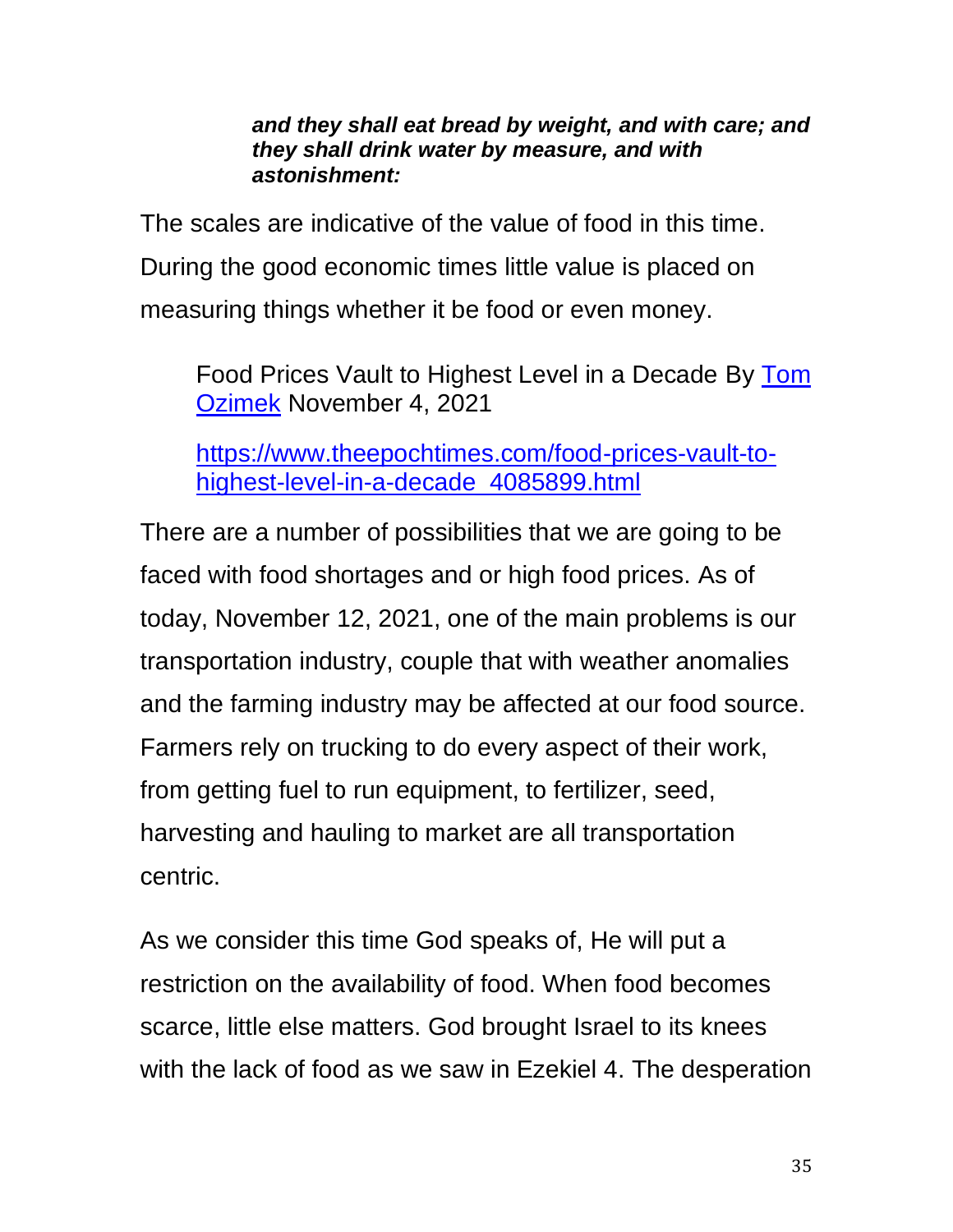of the human body for food led Israel to even devour other human beings to survive.

There is an added spiritual sense to this verse and that is the last part of the verse. "**and** *see* **thou hurt not the oil and the wine.**

Oil and wine are a sign of wealth and value, both are connected with Temple Worship. There will be as there is now at least a two-tiered system, the very wealthy the ruler types, the very wealthy among the living will have their lavishness while the rest are starving. But the mighty who reject God will fall just as the weak who reject the Lord God.

> *[Proverbs 18:12](https://biblehub.com/proverbs/18-12.htm) Before his downfall a man's heart is proud, but humility comes before honor.*

*[Proverbs 29:23](https://biblehub.com/proverbs/29-23.htm) A man's pride will bring him low, but a humble spirit will obtain honor.*

**The Fourth Seal: Death**

# **[7A](http://biblehub.com/revelation/6-7.htm)nd when he had opened the fourth seal, I heard the voice of the fourth beast say, Come and see.**

This is the final beast to speak to John before we move to environmental devastating events. The command is the same as the other beasts that spoke to John. He was told to come forward and see something; a fourth horse.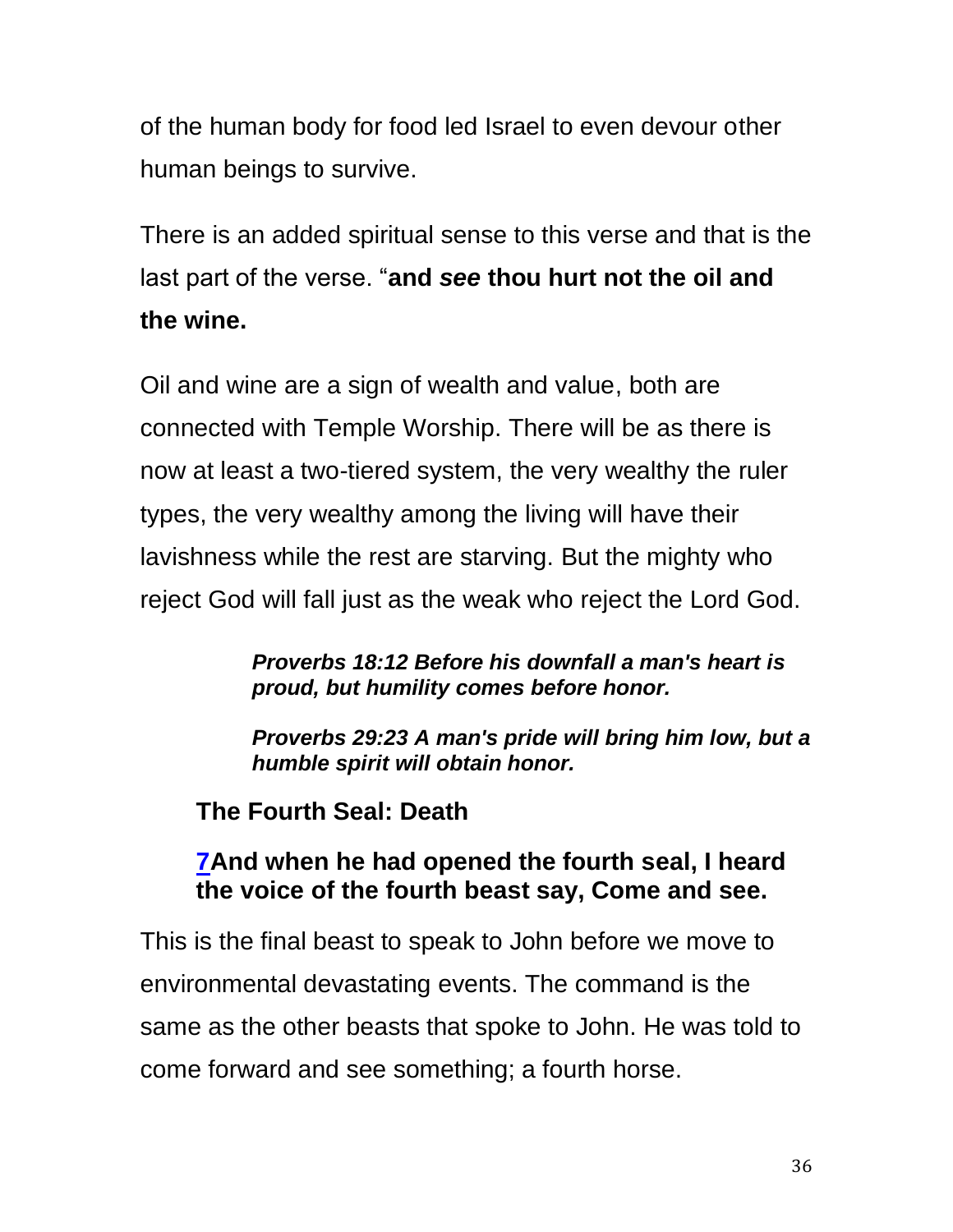**[8A](http://biblehub.com/revelation/6-8.htm)nd I looked, and behold a pale horse: and his name that sat on him was Death, and Hell followed with him. And power was given unto them over the fourth part of the earth, to kill with sword, and with hunger, and with death, and with the beasts of the earth.**

Again, remember these are events happening and John is allowed to see them in the Spiritual domain that is not visible to the physical domain we live in. I believe John actually sees these 4 horses and riders as they carry out the specific actions in the Spiritual dimension. And the things that occur in that dimension are somehow translated into actions in our earthly dimension. How does that happen? Only God knows.

It appears that the English translation of this color is not precise enough.

Transliteration: chlóros Phonetic Spelling: (khlo-ros') Short Definition: green, pale Definition: green, pale green.

So, the color of this horse is pale green, and some have drawn some correlations to the green of the Nation of Islam.

Let's look again at the four colors of the horses in light of them being a reference to: political, religious, economic and military elements.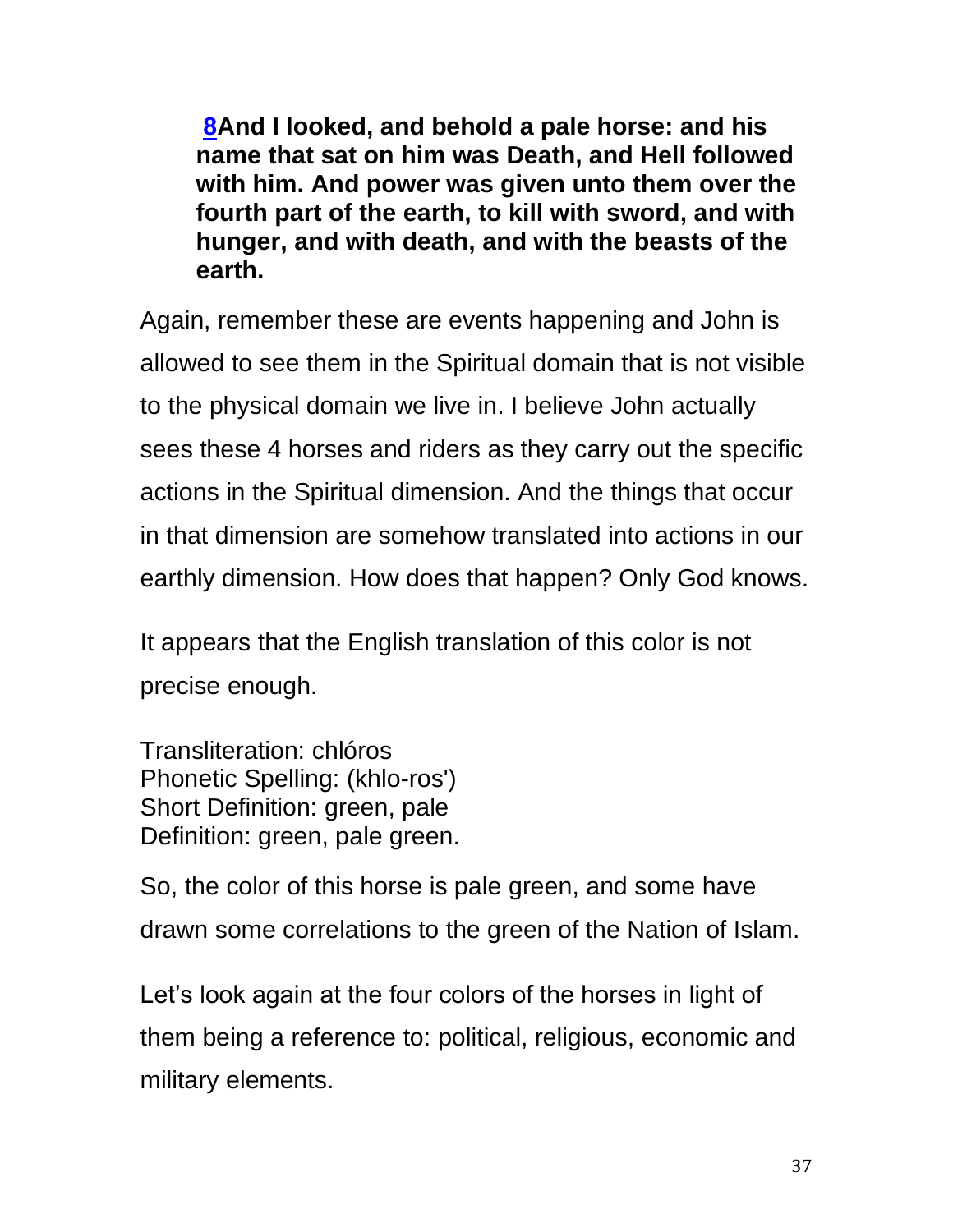The White horse is of a religious nature and is selfexplanatory; however, the articles I read specified the Rome, meaning the Old Roman Empire including the Catholic Church as this religious element. Some extoled the virtues of the Catholic Church, but most demonize Catholicism as part of the evil plan of Satan. I think there is a better explanation than the Old Roman Empire in end times. We will get to that. The religious aspect of this horse and rider is appearing to be the savior of the world; the Anti-Christ. He will eventually create a Beast and demand that the Beast be worshipped.

The **political element** is defined under the **Red Horse**. There were in America what were called "RED Scares", fear of communism or socialism creeping into our Republic. Both scares occurred after major wars WW1 and WW2. Not until now have we seen Communism or Socialism have such a strangle hold on America.

We often look at the United States to get a sense of what is happening in the world. Our view of that can and usually does cause us to make things Americentric. We do that because this is what we know, it is what we grew up in and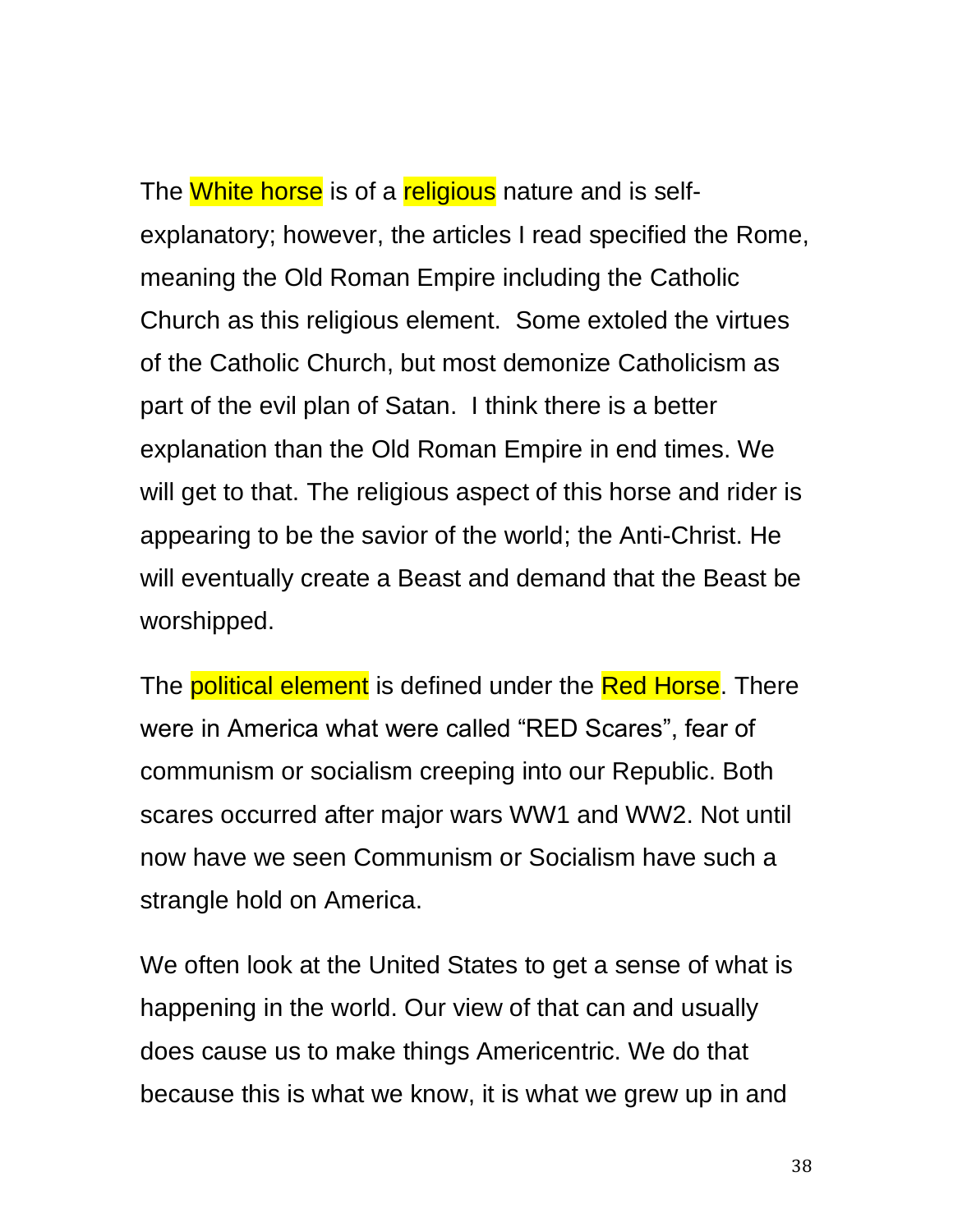on; The United States Constitution and the Bill of Rights said within that document establishes our freedoms and God given Rights. And America since around the 1800's has been the leader of the Free World.

Red has usually been associated since the 1800's with Communism and Socialism. It is antithetical to our Republic and Constitutional way of life.

This is a quote from Findigit IE Financial Digits an online financial resource that looks at economic consequences of political decisions among other things.

<https://findigits.com/why-americans-fear-communism/>

*"Communist ideology goes against the fundamental rights of the U.S. Most Americans approach life from an individualistic perspective. They believe individuals and businesses should have the freedom to do what they choose. Communism bans freedom of speech and lacks freedom of choice.*

*The First Amendment of the United State's Constitution affirms the government cannot make laws that prohibits the exercise of religion, establishment of religion, freedom of speech, freedom of press and the right to peacefully assemble. In communism, individuals cannot express their ideas or opinions out loud.*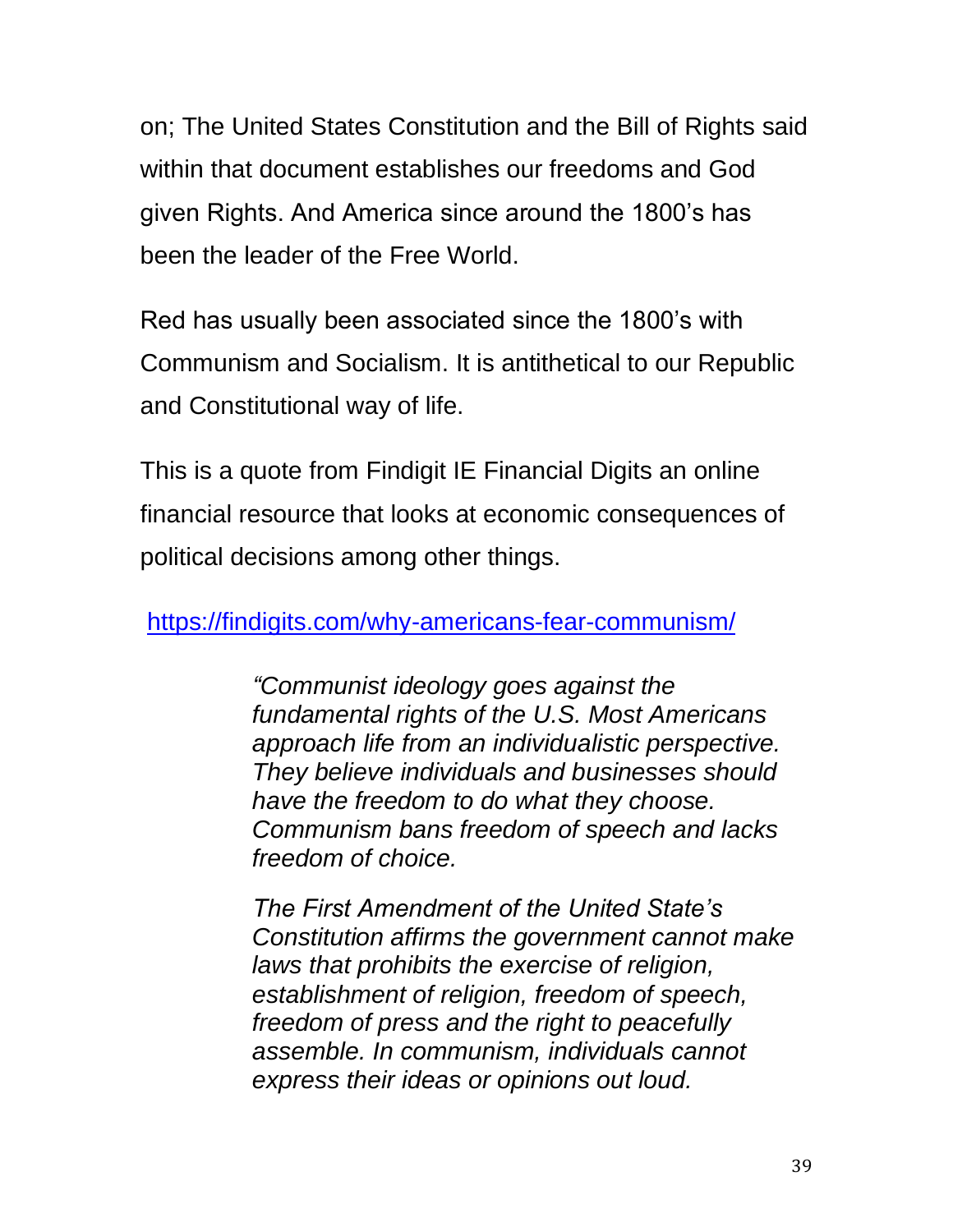*Everyone wears similar and bland clothing in communism. Most people drive similar cars. All schools teach the same things. Workers have the same income, regardless whether they work hard at a job or not. Part of the American Dream is that if you work hard, you will be successful. There is no success in Communism."*

If indeed the red horse is about a political persuasion, then the red flag of Communism/Socialism and all the death it has brought to the World seems fitting for this horse and rider.

*Patriot Purge by Tucker Carlson is a 3-part expose' on the communist overtaking of American Politics and the Country. If you don't have access to it through Fox Nation we can make it available to our Bible Study group.* 

The **Black horse** is reference to the **economy** as in worldwide Capitalist power. The black horse rider carries a set of scales, which would be indicative of an economic based society.

A world economic organization that currently exists is the International Monetary Fund (IMF)

*Written in May 30, 2013* 

*"Generally speaking, it is not believed by the vast majority that the American dollar will be overthrown," says Dick Bove.*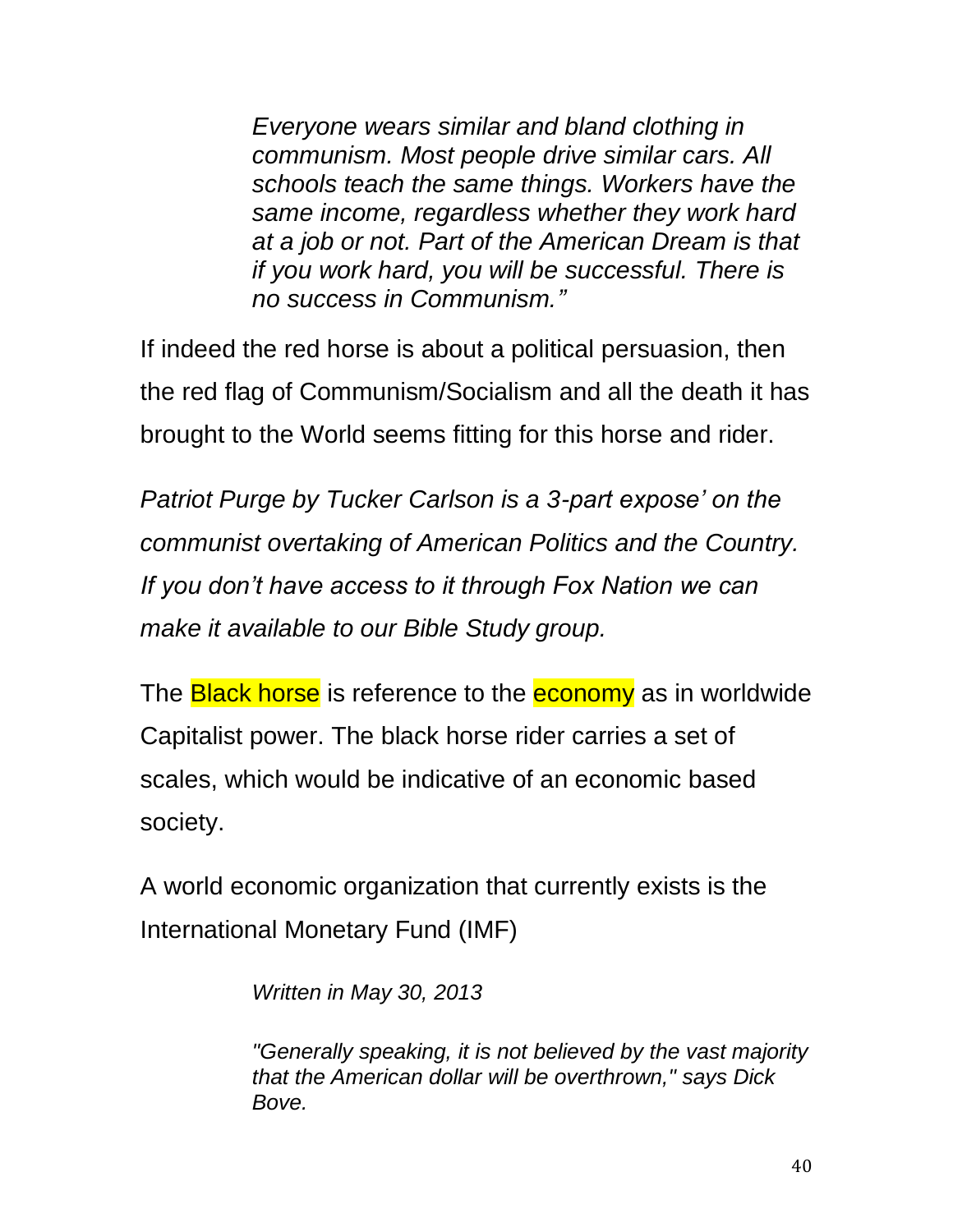*"But it will be, and this defrocking may occur in as short a period as five to 10 years," he tells CNBC."*

*[https://www.rt.com/usa/dollar-danger-as-world-currency-](https://www.rt.com/usa/dollar-danger-as-world-currency-977/)[977/](https://www.rt.com/usa/dollar-danger-as-world-currency-977/)*

*Oct 12, 2021*

*"The International Monetary Fund decided to keep Kristalina Georgieva as its managing director, expressing full confidence in her leadership, despite accusations she'd altered data to favor China during her time at the World Bank."*

*[https://www.rt.com/business/537228-imf-georgieva](https://www.rt.com/business/537228-imf-georgieva-backed-china-bias/)[backed-china-bias/](https://www.rt.com/business/537228-imf-georgieva-backed-china-bias/)*

In a speech given by Ms Georgiva to the Klaus Schwab World Economic Forum in Dovo in 2020 in a speech titled:

# *"The Great Reset*

*Remarks to World Economic Forum Kristalina Georgieva, Managing Director, IMF* 

*June 3, 2020*

*"………So, what would it take for historians to look back at this crisis as the moment of a Great Reset?*

*From the perspective of the IMF, we have seen a massive injection of fiscal stimulus to help countries deal with this crisis, and to shift gears for growth to return. It is of paramount importance that*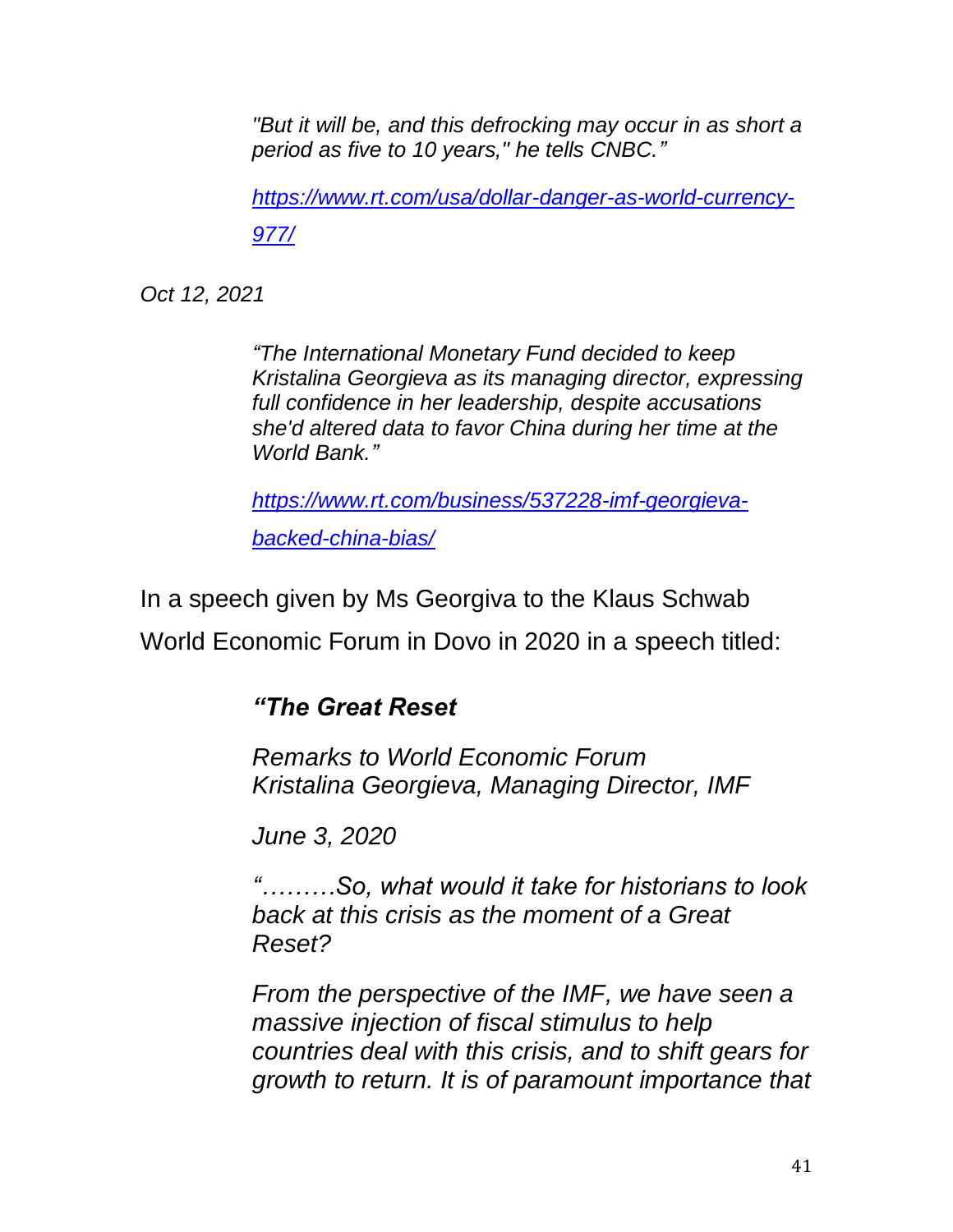*this growth should lead to a greener, smarter, fairer world in the future. ……."*

Make no mistake the world leadership in both political, economic view are united to bring about a one world government.

And finally, the Green horse may have implications of a military implication. Islam favors within their radicalized military the color Green.

*Because it was supposedly Mohammed's favorite color. The Islamic prophet is said to have worn a green cloak and turban, and his writings are full of references to the color. A passage from the Quran describes paradise as a place where people "will wear green garments of fine silk." One* [hadith](http://en.wikipedia.org/wiki/Hadith)*, or teaching, says, "When Allah's Apostle died, he was covered with a Hibra Burd," which is a green square garment. As a result, you'll see green used to color the binding of Qurans, the domes of mosques, and, yes, campaign materials.*

Vast numbers of commentators have pointed to Rome as the progenerate of some end times events. Most refer to it from Bible prophecy as a resurgence of the Old Roman Empire. Remember, the Roman empire headquarters were moved from Rome to Turkey, Constantinople to be exact by Constantine. It wasn't long after that the Roman Empire was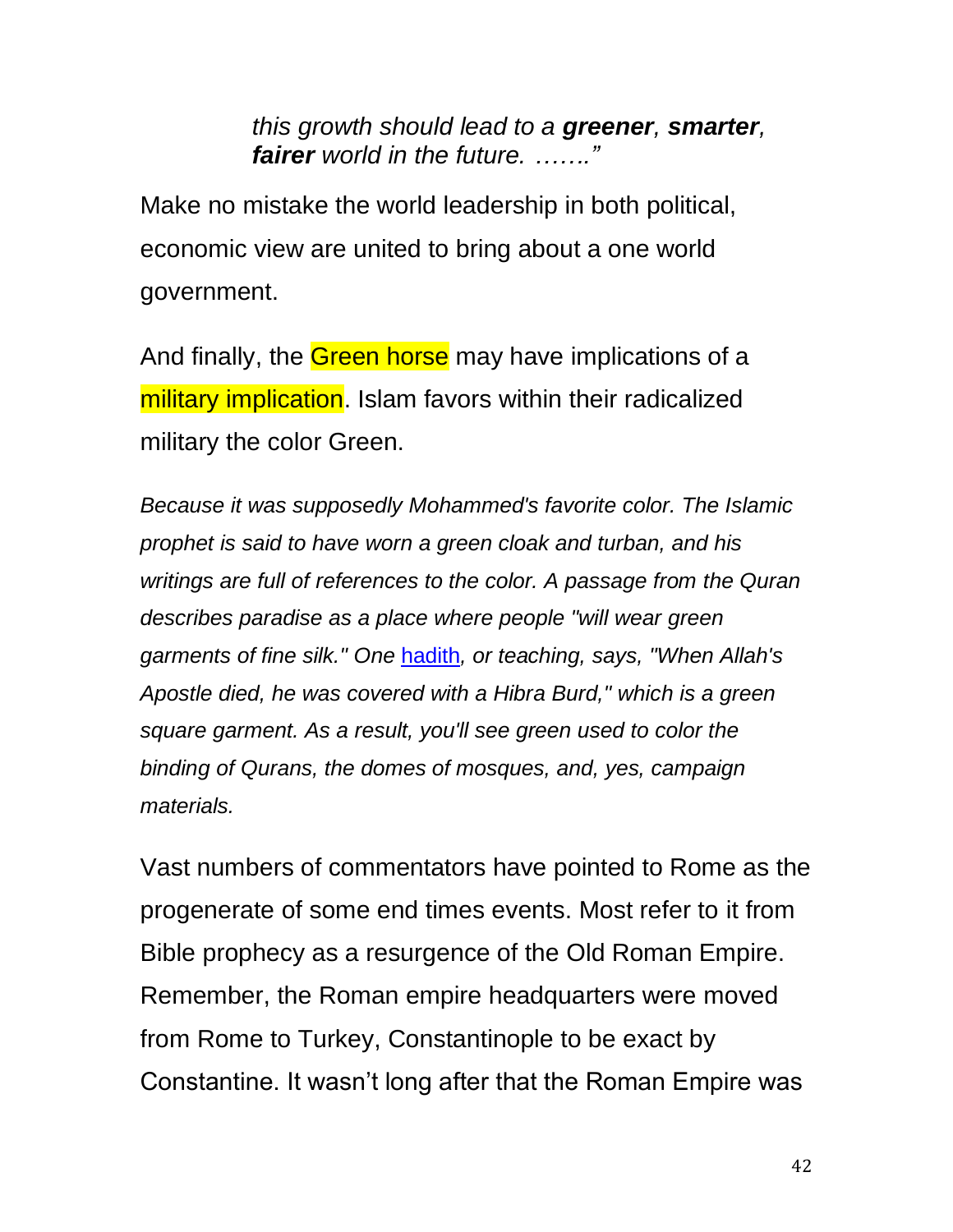split in two. The eastern half ultimately becoming the Islamic run state of Ottoman Empire after other failed regimes, which expanded back to much of what had been the Eastern Roman Empire.

God has provided little detail as to the exact meaning of these colors so we search Scripture first and historical documents after that to see if we can gain understanding. I am unconvinced that what I have just explained is totally correct only interesting to think about.

It is interesting that the voices of the beasts or simply emanating from the throne no longer introduce these last three seals. After the seals we will enter the trumpets and the sound of trumpets will introduce each new woe.

The next seal returns to part of the Church. Some commentators argue that this is martyrs from all of time.

# **The Fifth Seal: Martyrs**

**[9A](http://biblehub.com/revelation/6-9.htm)nd when he had opened the fifth seal, I saw under the altar the souls of them that were slain for the word of God, and for the testimony which they held:**

Are these souls the souls of those killed over the history of the Church, Jesus calls His Bride, or are they those who are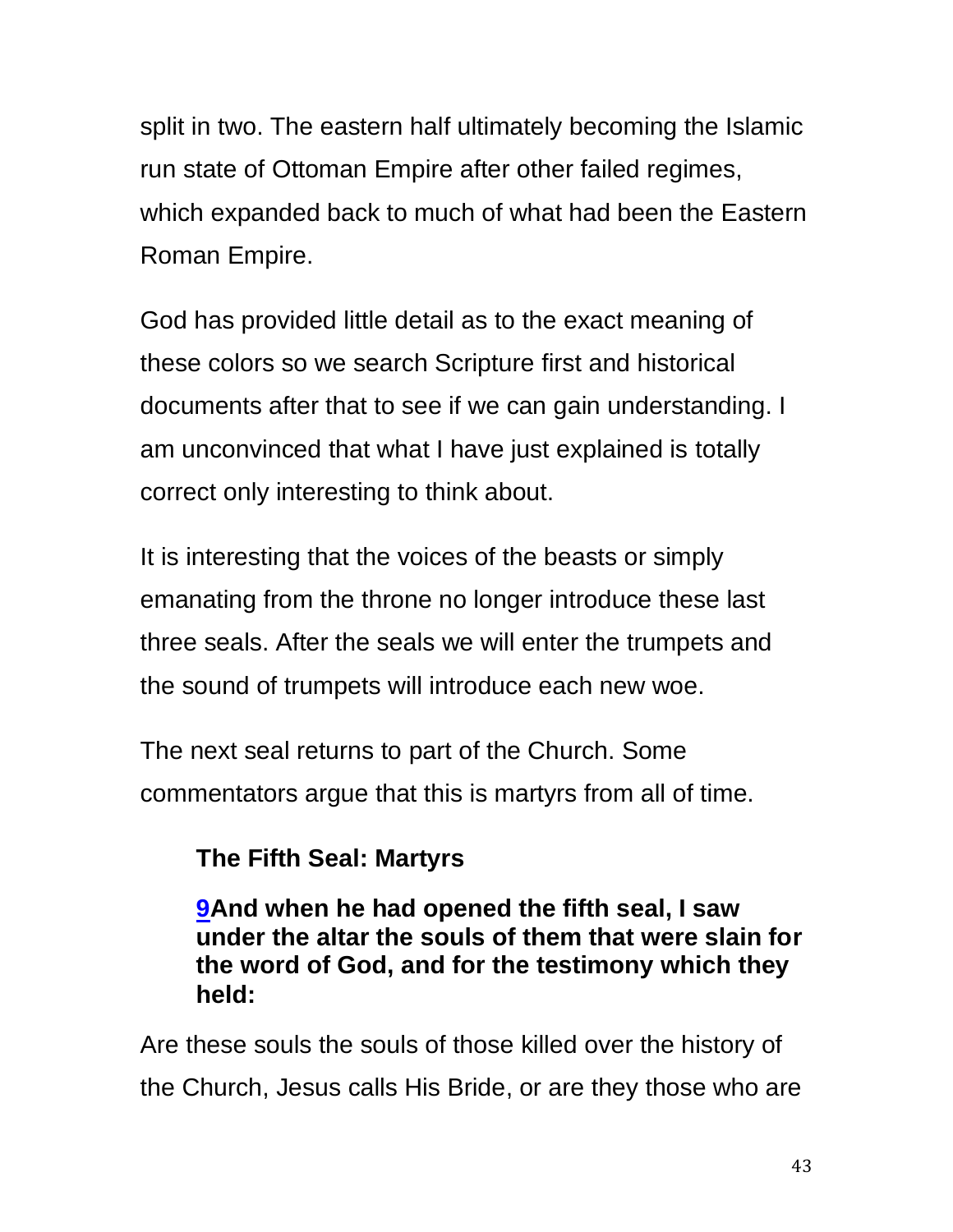killed during Tribulation? People coming to Christ after the Rapture and during the Tribulation. I am basing that on the church being removed from the earth prior to these woes and the dead in Christ were raised first.

> *1 Thessalonians 4: [15F](https://biblehub.com/1_thessalonians/4-15.htm)or this we say unto you by the word of the Lord, that we which are alive and remain unto the coming of the Lord shall not prevent them which are asleep. [16F](https://biblehub.com/1_thessalonians/4-16.htm)or the Lord himself shall descend from heaven with a shout, with the voice of the archangel, and with the trump of God: and the dead in Christ shall rise first: [17T](https://biblehub.com/1_thessalonians/4-17.htm)hen we which are alive and remain shall be caught up together with them in the clouds, to meet the Lord in the air: and so shall we ever be with the Lord. [18W](https://biblehub.com/1_thessalonians/4-18.htm)herefore comfort one another with these words.*

*2 Corinthians 5: [6T](https://biblehub.com/2_corinthians/5-6.htm)herefore we are always confident, knowing that, whilst we are at home in the body, we are absent from the Lord: [7\(](https://biblehub.com/2_corinthians/5-7.htm)For we walk by faith, not by sight:) [8W](https://biblehub.com/2_corinthians/5-8.htm)e are confident, I say, and willing rather to be absent from the body, and to be present with the Lord.* 

There are a variety of explanations of this alter and of those souls beneath it. Some hold the alter to be on earth, some hold these souls to be those of Jews that were sacrificed, and this image is of paradise. I don't agree with that.

I believe John is still in the throne room of God and He sees beneath the Throne of God; perhaps the most protected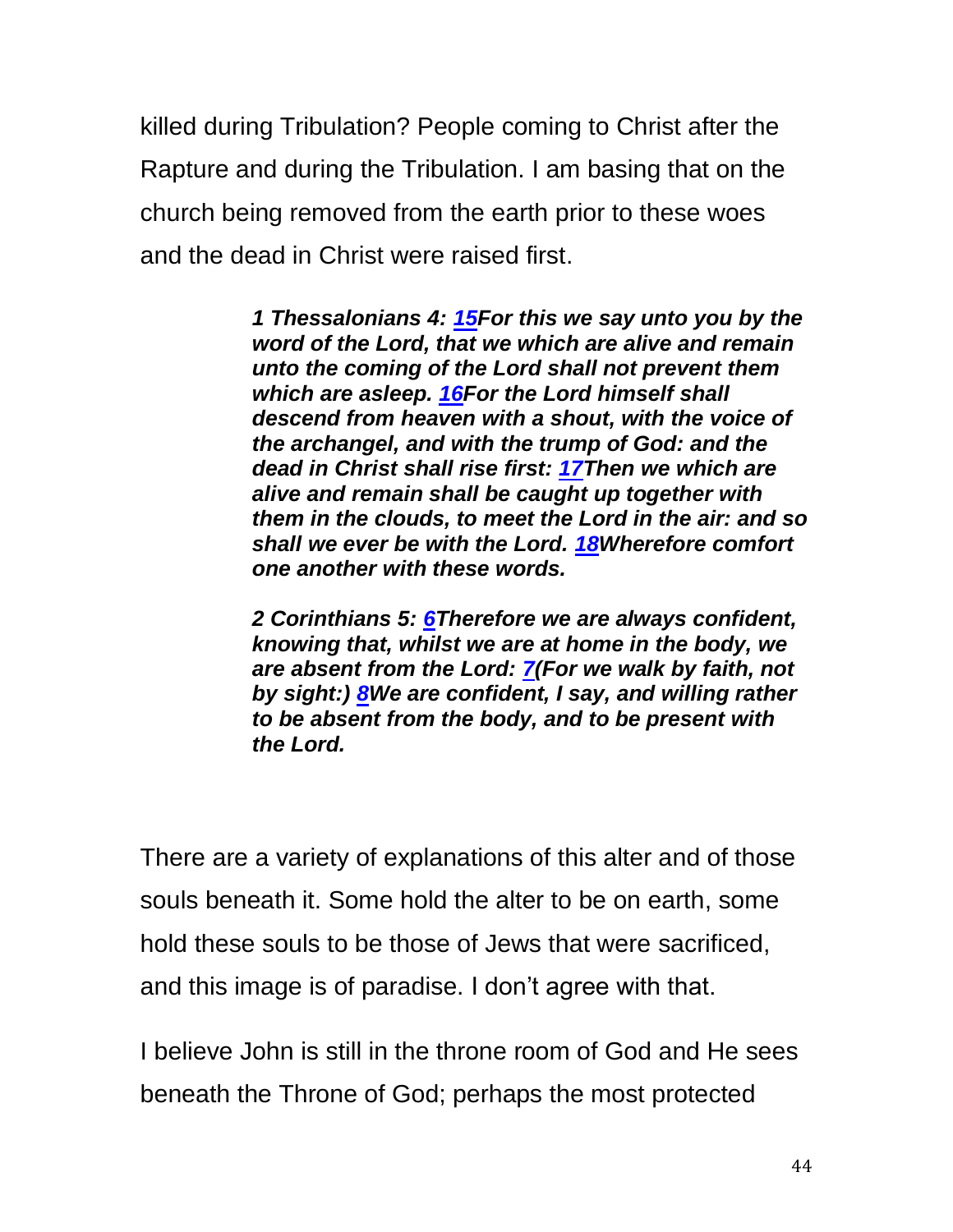place in the universe the souls of those slain for standing for God's Word and for their testimony. There are many who have died over the centuries; prior to Christ they went to Paradise, after the Crucifixion they went at once into the presence of our Lord and our God awaiting the resurrection of the bodies at Rapture. So, for God to identify this group of people who have died for the Word of God and to point them out during this time of worldwide calamity and again after the church has seemingly left the earth it seems likely that these are the souls of those slain during the Tribulation.

## **[10A](http://biblehub.com/revelation/6-10.htm)nd they cried with a loud voice, saying, How long, O Lord, holy and true, dost thou not judge and avenge our blood on them that dwell on the earth?**

The first blood spilled on the earth of man by man was in Genesis; when Cain slew Abel. Abel's blood cried out for justice to God.

> *Genesis 4:8 [8A](http://biblehub.com/genesis/4-8.htm)nd Cain talked with Abel his brother: and it came to pass, when they were in the field, that Cain rose up against Abel his brother, and slew him. [9A](http://biblehub.com/genesis/4-9.htm)nd the LORD said unto Cain, Where is Abel thy brother? And he said, I know not: Am I my brother's keeper? [10A](http://biblehub.com/genesis/4-10.htm)nd he said, What hast thou done? the voice of thy brother's blood crieth unto me from the ground. [11A](http://biblehub.com/genesis/4-11.htm)nd now art thou cursed from the earth, which hath opened her mouth to receive thy brother's blood from thy hand;*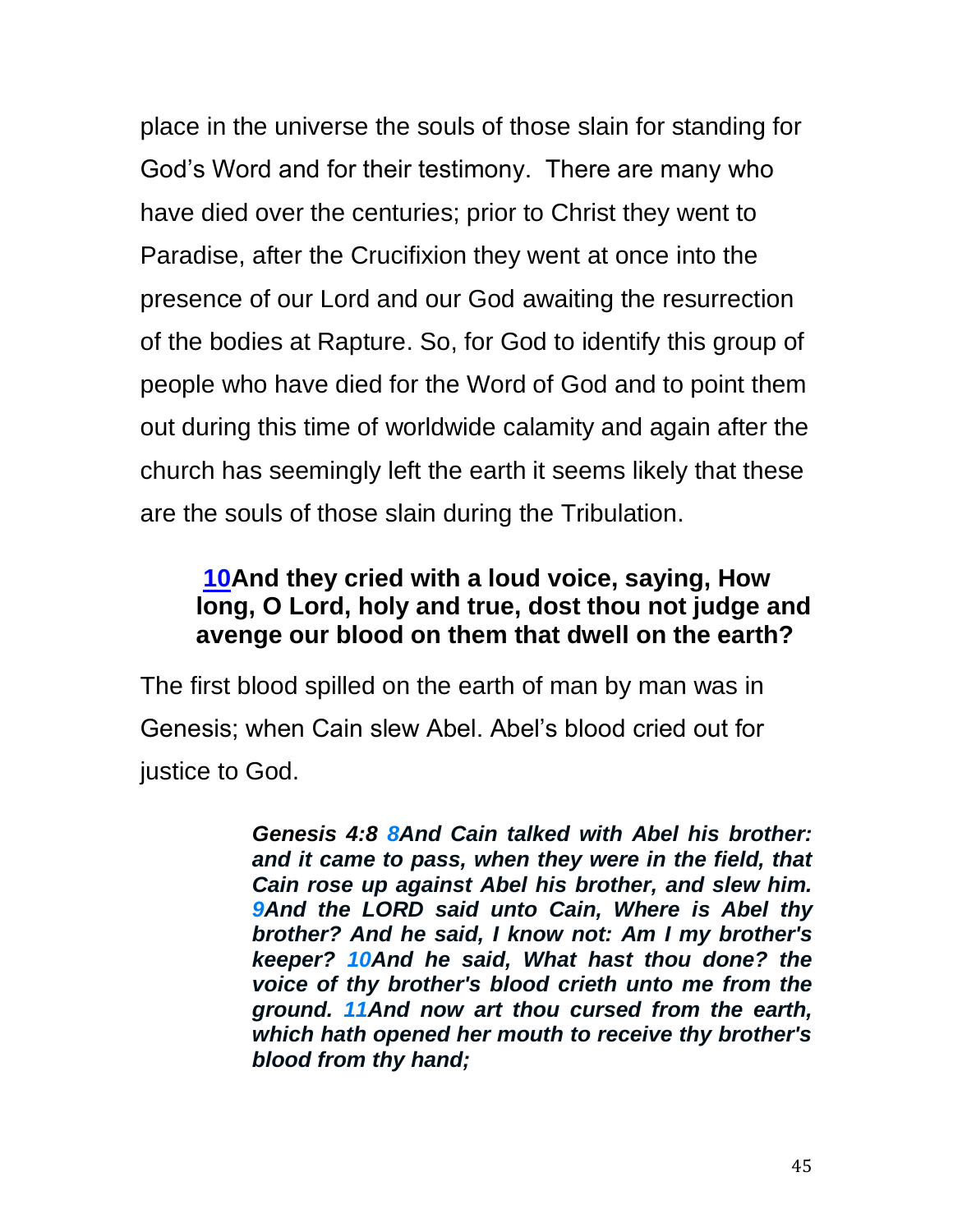It appears to me that this bloodshed that started in Genesis and has increased and intensified over the centuries is a good part of the reason for the coming of God's Wrath. We have seen sacrifices made to idols where children are slain that has morphed into an industry in the US and around the world called the abortion industry. My sense is that if God heard the blood of Abel cry out then His ears must constantly hear the injustice of the senseless murders and abortions happening daily, especially in the US even today.

These martyrs are apparently slain by the world who rejects the Good News and embrace the Anti-Christ and his message of hate.

Likewise, if it as I understand it, this is yet a future event and those that are named in this verse are likely on the earth today.

**[11A](http://biblehub.com/revelation/6-11.htm)nd white robes were given unto every one of them; and it was said unto them, that they should rest yet for a little season, until their fellowservants also and their brethren, that should be killed as they** *were***, should be fulfilled.**

There are some commentators that put these people in Paradise and this description is of those folks and they had to wait. The flaw I see in that is there was only One that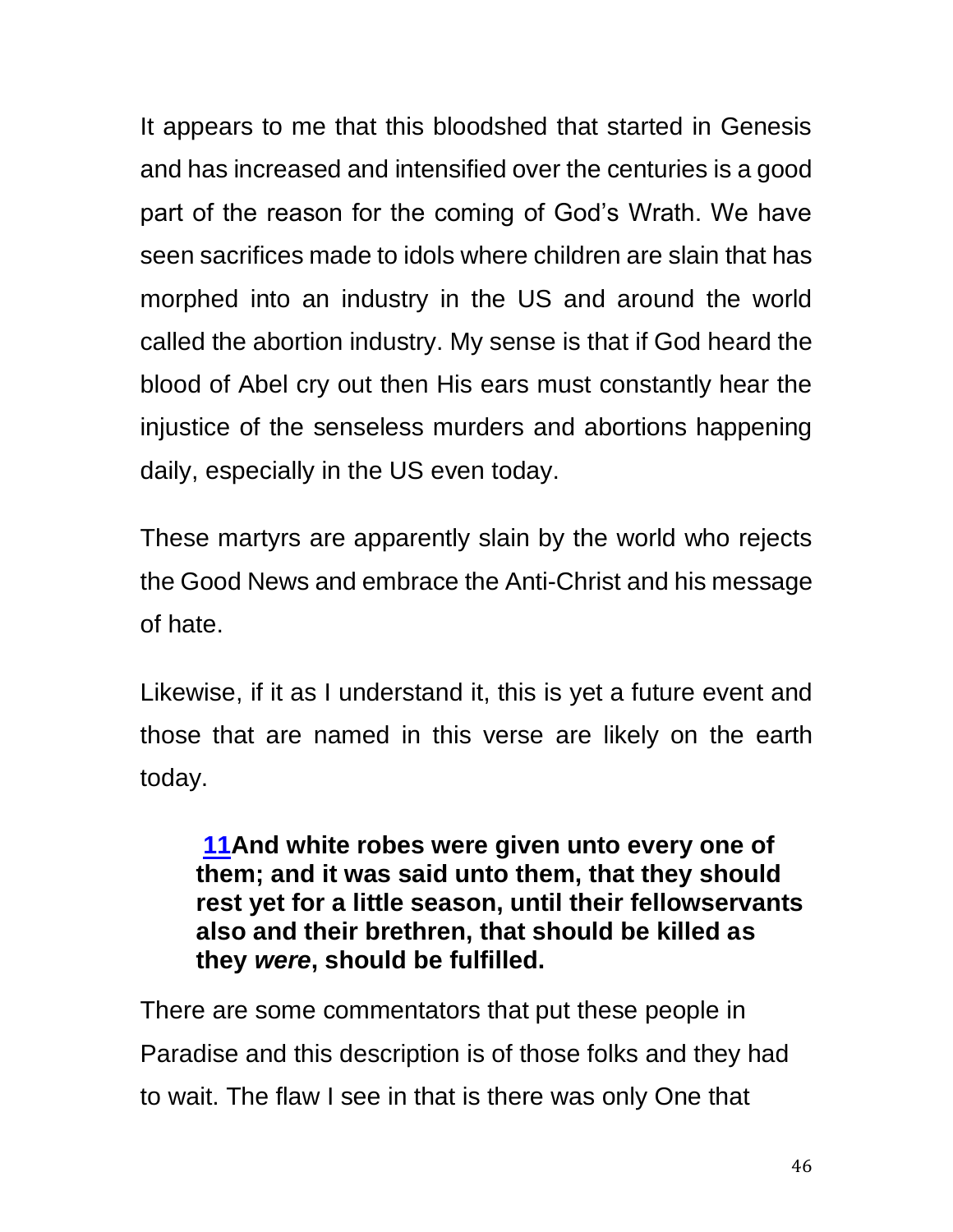needed to die for them to be released from Paradise. That happened with Christ, and He went and told them about the Good News during His three days of being beneath the earth.

You'll have to decide for yourselves who these martyrs are.

These events that we have looked at from Revelation 6 vs 1 through 11 have all been things that we have seen happen on the earth for millennial. There is nothing-new only increase in intensity and frequency perhaps.

The sixth seal is really that last of the seals that brings momentous destruction to the earth; the seventh seal will introduce the bowl judgments and onto the Trumpet Judgments.

God is now going to set His creation on edge by bringing such cataclysmic destruction that even the very elements of creation are affected.

# **The Sixth Seal: Terror**

**[12A](http://biblehub.com/revelation/6-12.htm)nd I beheld when he had opened the sixth seal, and, lo, there was a great earthquake; and the sun became black as sackcloth of hair, and the moon became as blood;**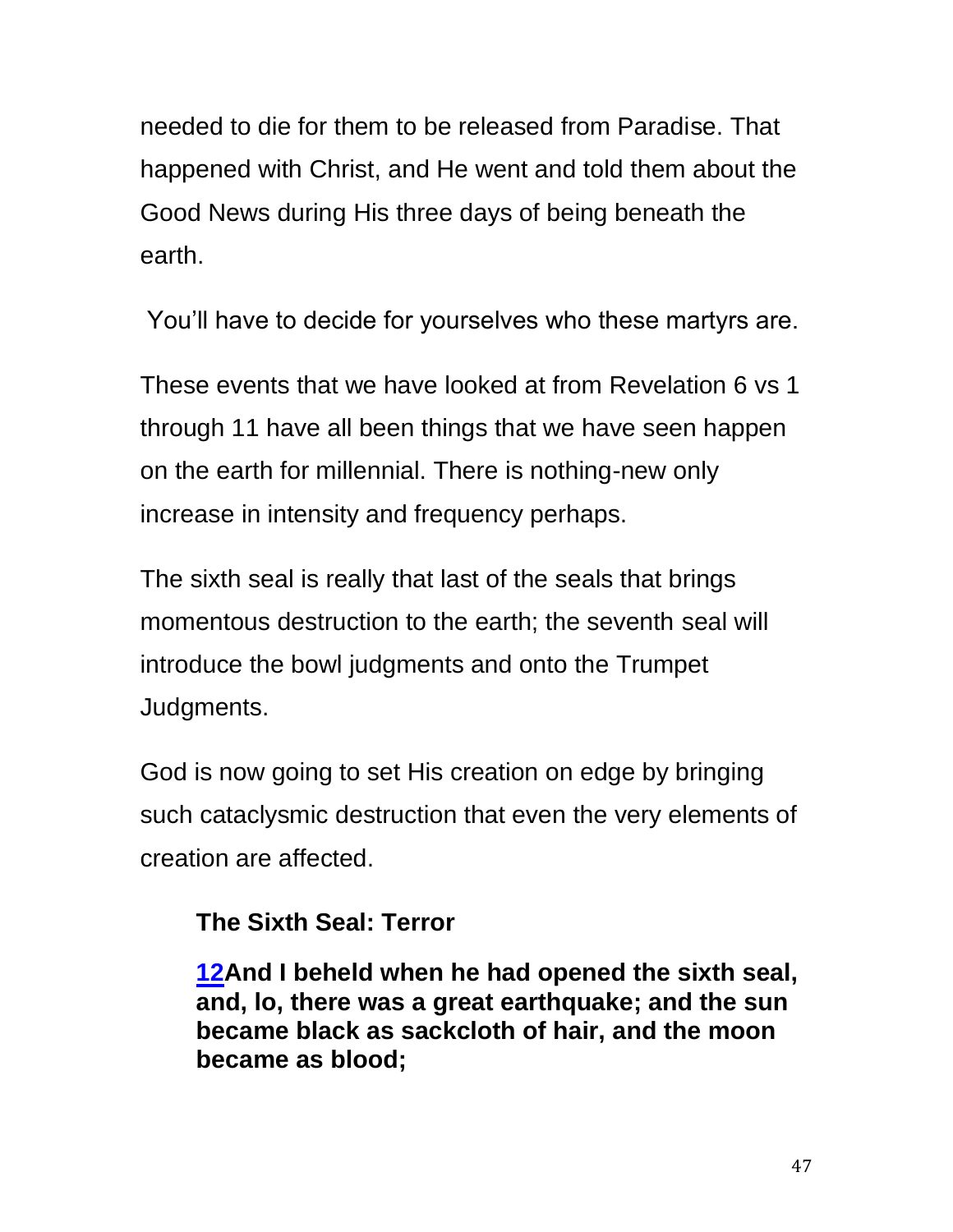What God is showing John here is a combination of seismic activity; the moving of tectonic plates located beneath the earth's surface. God knowing the beginning from the end HE most likelihood crafted the earths structure in such a way that these plates as they moved would remind man of Who created the earth. God uses His creation to remind man of his place in creation. Remember how God used the rainbow.

> *Genesis 9: [12A](http://biblehub.com/genesis/9-12.htm)nd God said, This is the token of the covenant which I make between me and you and every living creature that is with you, for perpetual generations: [13I](http://biblehub.com/genesis/9-13.htm) do set my bow in the cloud, and it shall be for a token of a covenant between me and the earth. [14A](http://biblehub.com/genesis/9-14.htm)nd it shall come to pass, when I bring a cloud over the earth, that the bow shall be seen in the cloud: [15A](http://biblehub.com/genesis/9-15.htm)nd I will remember my covenant, which is between me and you and every living creature of all flesh; and the waters shall no more become a flood to destroy all flesh. [16A](http://biblehub.com/genesis/9-16.htm)nd the bow shall be in the cloud; and I will look upon it, that I may remember the everlasting covenant between God and every living creature of all flesh that is upon the earth. [17A](http://biblehub.com/genesis/9-17.htm)nd God said unto Noah, This is the token of the covenant, which I have established between me and all flesh that is upon the earth.*

Even though John would not understand the technicalities of why earthquakes happen it is clear that in God's design that He intended for them to occur. The question is, is it all set in a predetermined time or does God actually move a plate with His finger to begin earthquake events.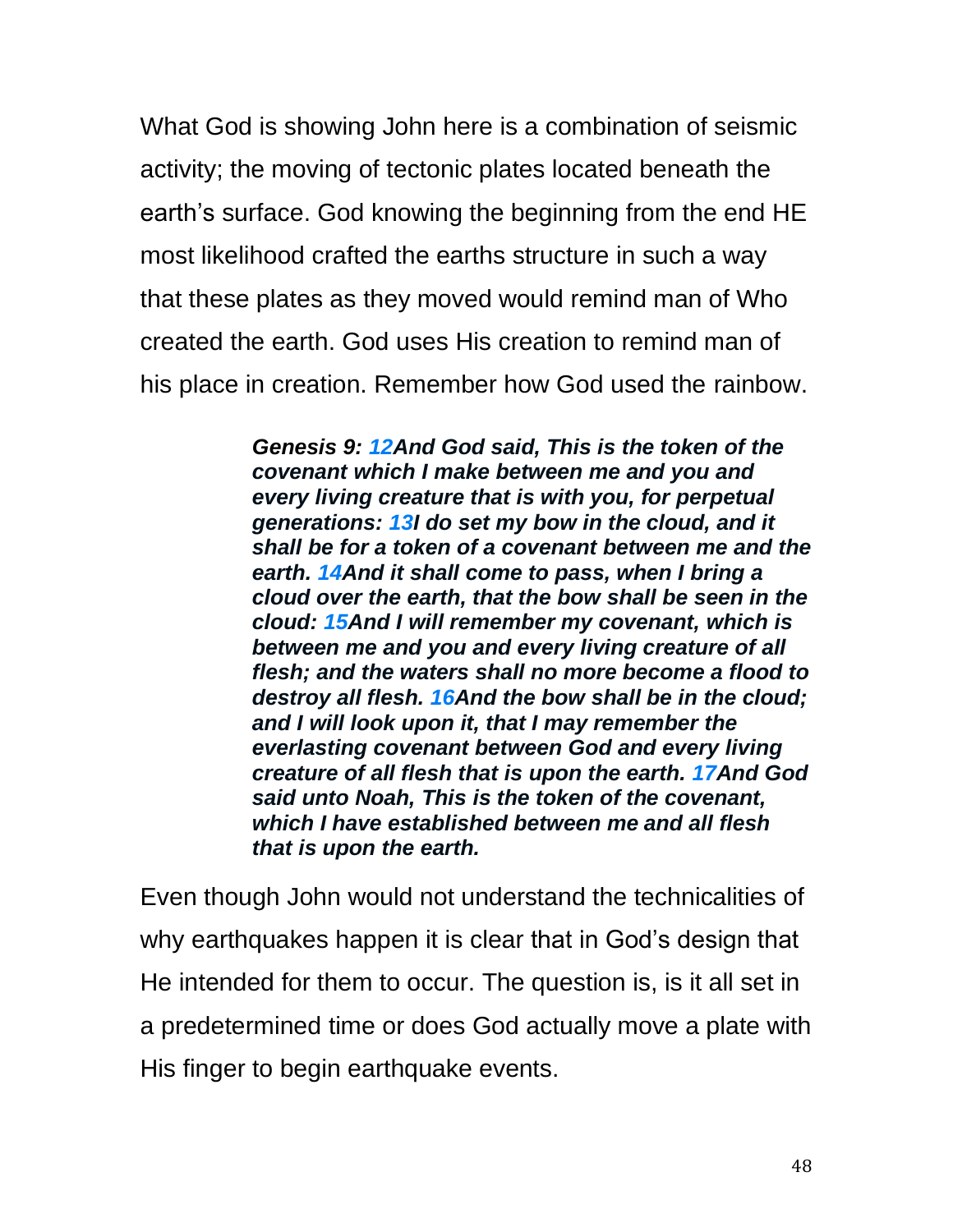Coupled with earthquakes are great pressures that are subterranean, molten rock or lava that is boiling beneath the surface always looking for a way to come to the surface and release pressure. As the tectonic plates move it can cause pressures to increase in volcanoes that have existed, or it can create new vents for volcanoes to erupt through.

However, God does this, He is revealing to John and to us those catastrophic earthquakes and volcanoes will literally change the atmosphere of the world. I guess in the end the progressives were right, the world as we know it is going to burn up; just not caused by man though.

The eruption of volcanoes puts a great quantity of dust particles into the air. Those particles when suspended in the stratosphere inhibit the suns light and rays from entering the lower atmosphere and cause significant changes in temperatures around the globe. Dust so thick that it can blot out the light from the sun and at night the moon will appear as blood red. The implications of such a change in temperatures is staggering to those on the earth.

But the earthquakes and volcanoes are not all God has planned for a people that have rejected Him.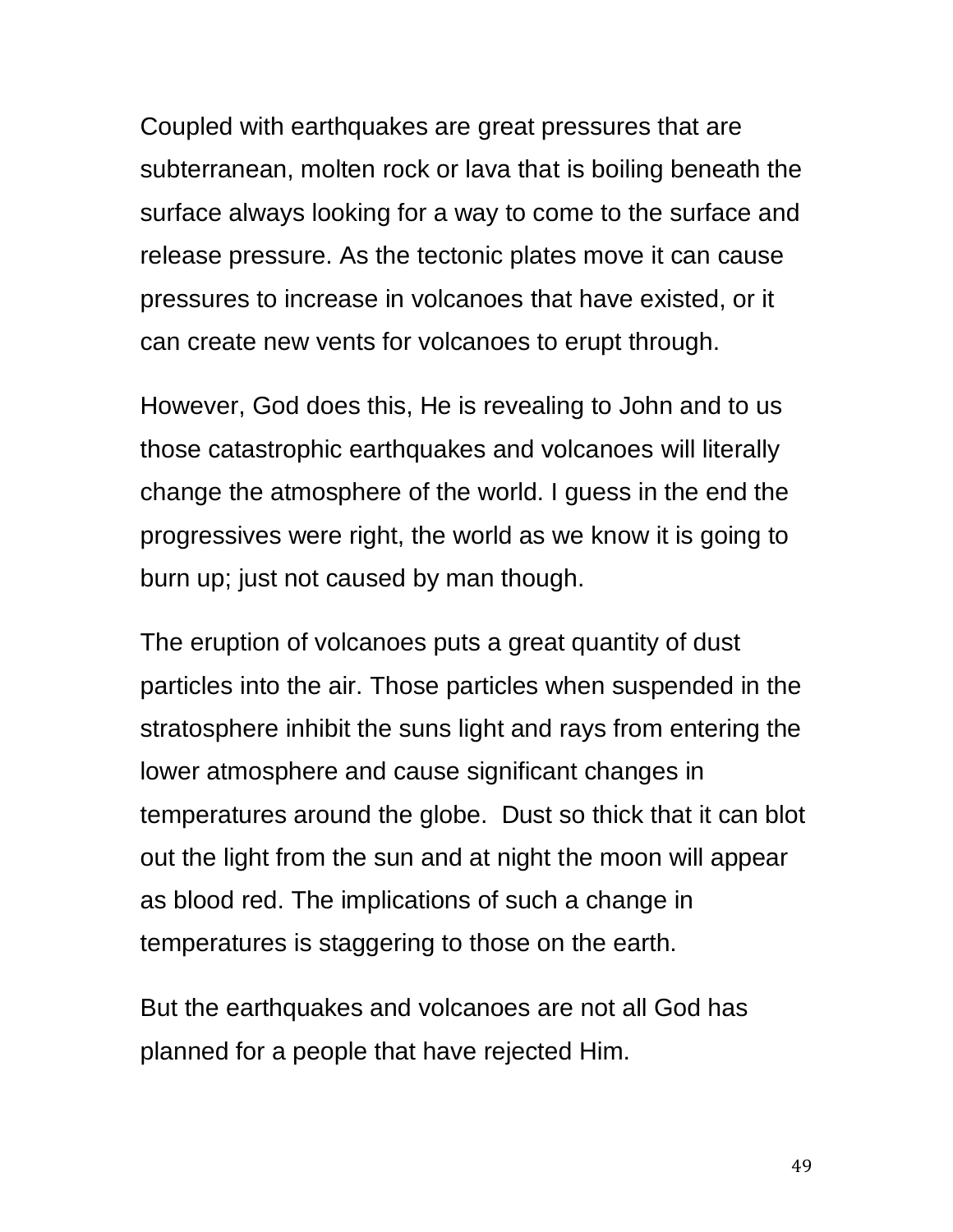# **[13A](http://biblehub.com/revelation/6-13.htm)nd the stars of heaven fell unto the earth, even as a fig tree casteth her untimely figs, when she is shaken of a mighty wind.**

The word used for "stars" in the Greek is Aster; where we get our word for Asteroid. Stars are massive bodies; 10 to 1000 times larger than planets. Stars have a nuclear reaction causing them to burn and give off light and heat, where planets do neither.

So, the possibility is that God was speaking of asteroids and meteors and not stars. In either case God has placed Stars, Planets and even Asteroids and Meteors in the heavens to be used by Him as He wants.

If you read this carefully God is comparing figs on a tree to stars or asters (astoroids) placed in heaven. The implication is that this cataclysmic event is not isolated to earth alone it extends to the heavens as well where God has placed stars like figs on a tree. And when the wind blows hard on a fig tree that is not yet been plucked for its fruit the fruit is dislodged from the branches and falls to the ground. God will maneuver asters from the heavens and have them plummet to the earth.

### *Isaiah 2: [12F](http://biblehub.com/isaiah/2-12.htm)or the day of the LORD of hosts shall be upon every one that is proud and lofty, and upon every*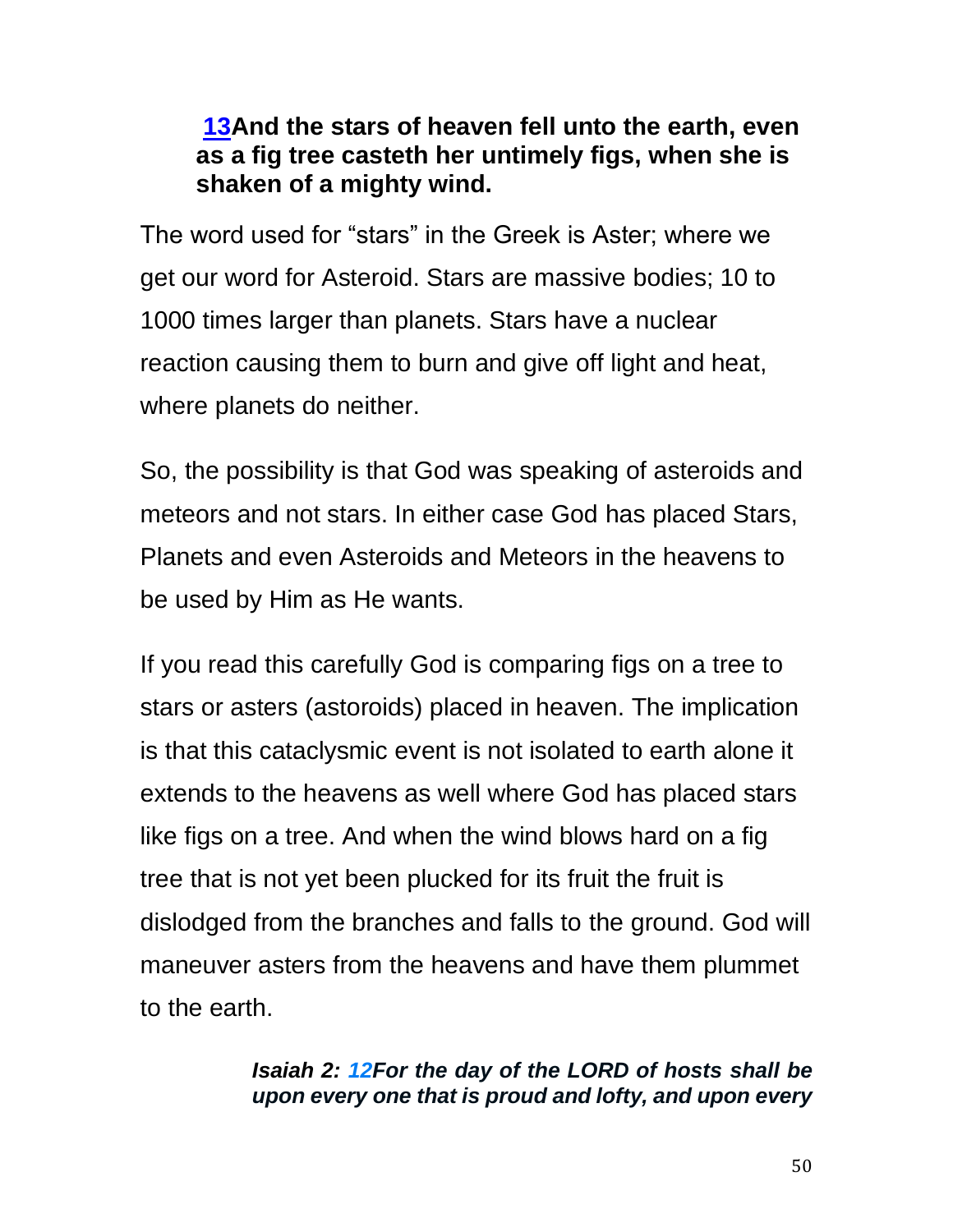*one that is lifted up; and he shall be brought low[:13A](http://biblehub.com/isaiah/2-13.htm)nd upon all the cedars of Lebanon, that are high and lifted up, and upon all the oaks of Bashan[,14A](http://biblehub.com/isaiah/2-14.htm)nd upon all the high mountains, and upon all the hills that are lifted up[,15A](http://biblehub.com/isaiah/2-15.htm)nd upon every high tower, and upon every fenced wall[,16A](http://biblehub.com/isaiah/2-16.htm)nd upon all the ships of Tarshish, and upon all pleasant pictures[.17A](http://biblehub.com/isaiah/2-17.htm)nd the loftiness of man shall be bowed down, and the haughtiness of men shall be made low: and the LORD alone shall be exalted in that day[.18A](http://biblehub.com/isaiah/2-18.htm)nd the idols he shall utterly abolish[.19A](http://biblehub.com/isaiah/2-19.htm)nd they shall go into the holes of the rocks, and into the caves of the earth, for fear of the LORD, and for the glory of his majesty, when he ariseth to shake terribly the earth.*

## **[14A](http://biblehub.com/revelation/6-14.htm)nd the heaven departed as a scroll when it is rolled together; and every mountain and island were moved out of their places.**

We know that God is not going to destroy the earth at least not yet. But to account for this type of appearance will require a sizable change to the earth's surface. The word to focus on here is "as". John sees the heaven depart "as" a scroll. Well, we know that a scroll rolls so what John sees perhaps is the clouds caused by the volcanoes being driven by strong winds that God will create. The appearance would be like seeing a scroll roll up from underneath the scroll as the clouds move rapidly along in the visible atmosphere above us it would appear to John as a scroll rolling up. Not Biblical just a thought as to what John might be seeing.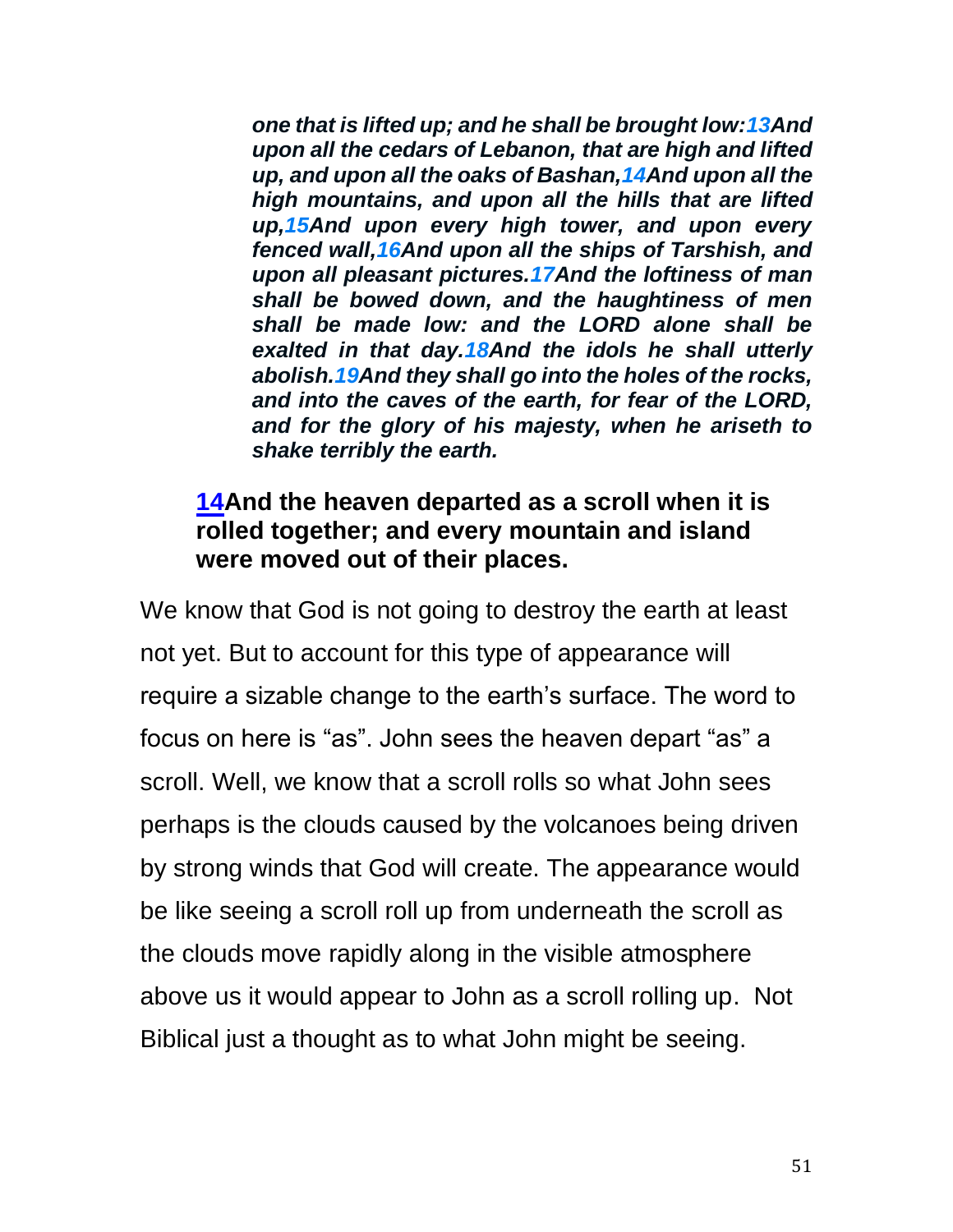The accompanying earthquakes are so strong that they apparently cause the earth's crust to realign relieving the pent up pressure beneath the surface. This realignment causes mountains to sink and valleys to protrude upward. We can see evidence of these very events by looking southwest to Baldy in the Cabinet mountains; the striations that are visible tell us the immense pressure that God used to force these majestic mountains to climb nearly 10 thousand feet above sea level. God did it at least once, so what would stop Him from doing it again?

## **[15A](http://biblehub.com/revelation/6-15.htm)nd the kings of the earth, and the great men, and the rich men, and the chief captains, and the mighty men, and every bondman, and every free man, hid themselves in the dens and in the rocks of the mountains;**

The point of this verse I think is to show that in this time of cataclysmic destruction there will not be a division on any social or economic scale; the million-dollar mansion on the coastline of Santa Barbara and the humble dwelling in the inner city of Chicago will all feel the power of God's hand. Everyone on the earth is in the same boat and it is going to get hammered.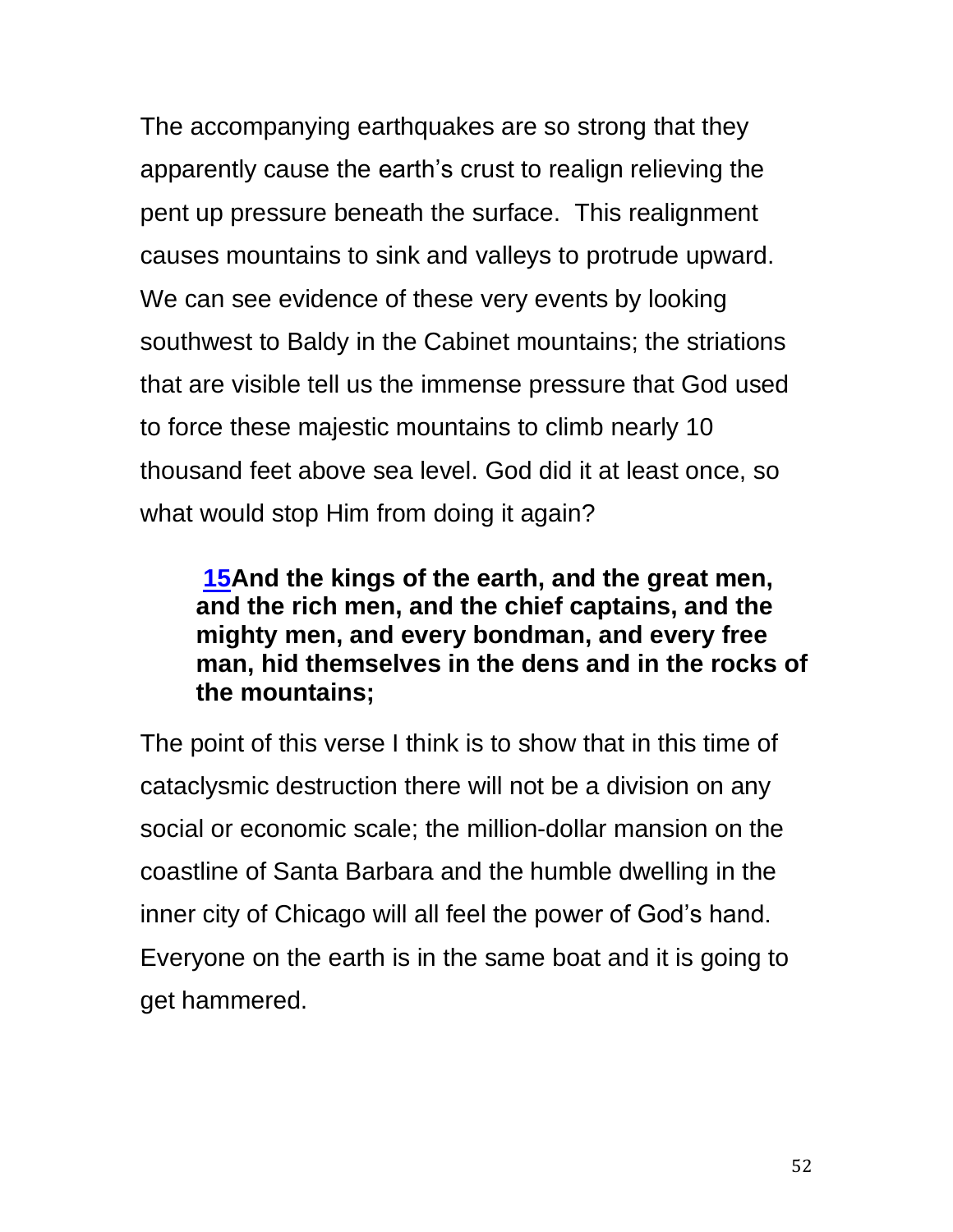So, what does one do when he or she has no hope? All a person can do is hide their eyes, so they don't see. It reminds me of a story of a young pilot in training doing his first night flight with his instructor. The instructor was quizzing the young want to be pilot about various procedures when the young man asked the instructor.

"If I lose engine power at night, should I turn on my landing lights?"

The instructor said, "absolutely not, do not turn on your landing lights if you lose power at night."

The student asked, "Why not".

The instructor said, "Because you don't want to see what is going to happen next."

So, the person with no hope can only close their eyes and wait for what happens next.

# **November 28, 2021**

**[16A](http://biblehub.com/revelation/6-16.htm)nd said to the mountains and rocks, Fall on us, and hide us from the face of him that sitteth on the throne, and from the wrath of the Lamb: [17F](http://biblehub.com/revelation/6-17.htm)or the**